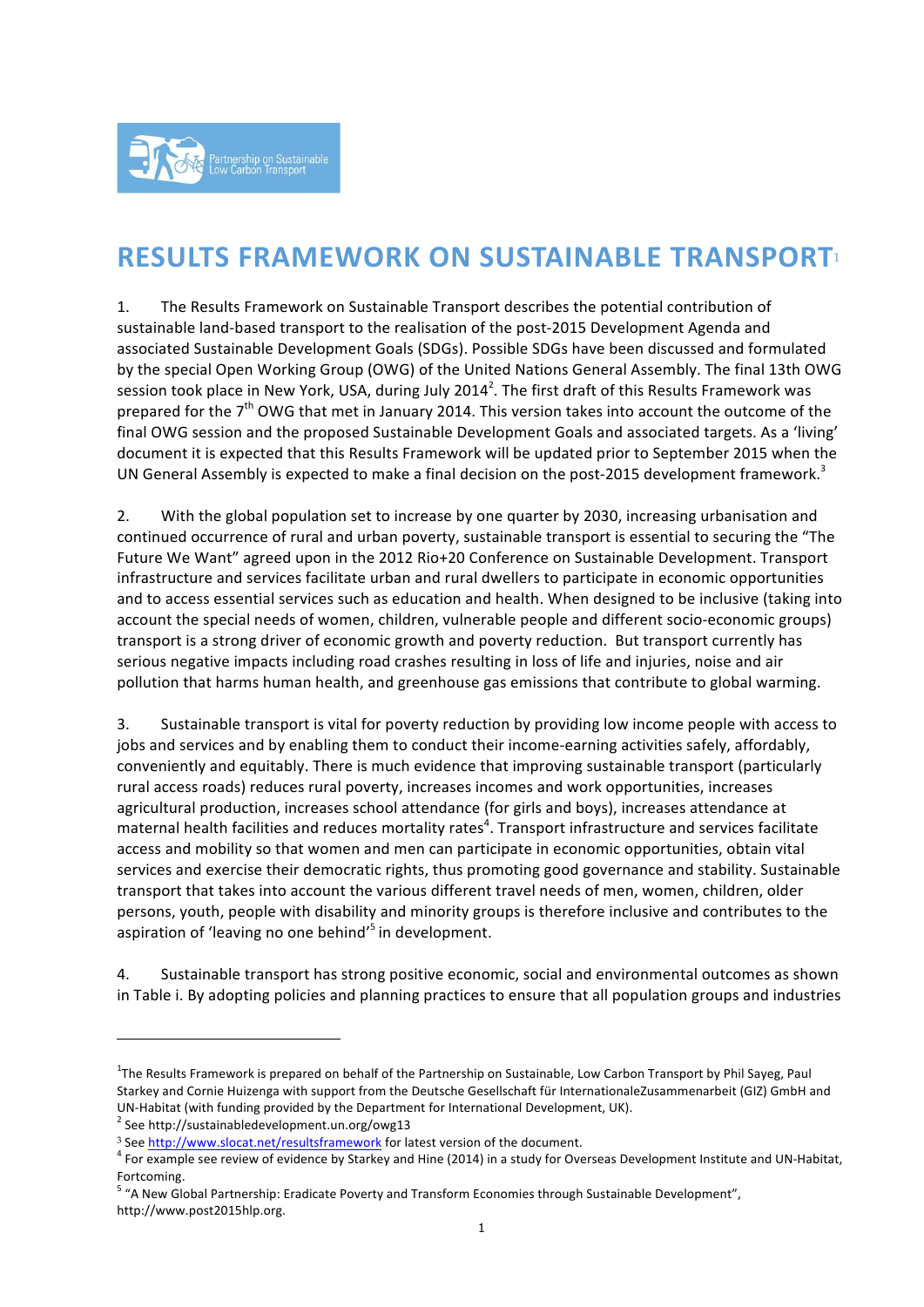can conveniently access basic services, goods and activities, sustainable transport assists to maximise beneficial societal outcomes. Sustainable transport planning balances economic, social and environmental objectives, and favours 'win-win' solutions that provide multiple benefits for passenger transport and freight movements (operating as part of logistics chains). Sustainable transport is safe, affordable, convenient, equitable and resource-efficient with both passenger and logistics chains exhibiting a reduced reliance on private automobile travel and sole reliance on heavy road-based goods vehicles, consistent with the capacity of transportation and ecological systems.

| <b>Dimensions</b>         | <b>Economic</b> | <b>Social</b>      |                          |                                      |                          | Environmental                  |                                        |  |
|---------------------------|-----------------|--------------------|--------------------------|--------------------------------------|--------------------------|--------------------------------|----------------------------------------|--|
|                           |                 | <b>The</b><br>Poor | Women<br>and<br>families | <b>Other</b><br>vulnerable<br>groups | Safety/<br>security      | Air<br>pollution<br>and health | <b>Climate</b><br>change<br>mitigation |  |
| Improving rural           | $\sqrt{v}$      | $\sqrt{v}$         | $\sqrt{v}$               | VV                                   | $\sqrt{V}$               | $\sqrt{V}$                     | $\sqrt{ }$                             |  |
| access                    |                 |                    |                          |                                      |                          |                                |                                        |  |
| Improving urban           | $\sqrt{V}$      | $\sqrt{v}$         | VVV                      | $\sqrt{v}$                           | νν                       | $\sqrt{V}$                     | $\sqrt{ }$                             |  |
| access                    |                 |                    |                          |                                      |                          |                                |                                        |  |
| <b>Improving national</b> | $\sqrt{V}$      | $\sqrt{ }$         | $\sqrt{ }$               | $\sqrt{ }$                           | $\sqrt{ }$               | $\sqrt{ }$                     | $\sqrt{ }$                             |  |
| access and regional       |                 |                    |                          |                                      |                          |                                |                                        |  |
| connectivity              |                 |                    |                          |                                      |                          |                                |                                        |  |
| <b>Improving road</b>     | $\sqrt{V}$      | $\sqrt{v}$         | $\sqrt{v}$               | $\sqrt{v}$                           | $\sqrt{v}$               | $\sqrt{ }$                     | $\sqrt{ }$                             |  |
| safety & security         |                 |                    |                          |                                      |                          |                                |                                        |  |
| <b>Reducing air</b>       | $\sqrt{V}$      | $\sqrt{V}$         | νν                       | νν                                   | $\overline{\phantom{a}}$ | $\sqrt{v}$                     | $\sqrt{v}$                             |  |
| pollution                 |                 |                    |                          |                                      |                          |                                |                                        |  |
| <b>Reducing GHG</b>       | $\sqrt{V}$      | $\sqrt{V}$         | νν                       | $\sqrt{V}$                           | $\sqrt{ }$               | νν                             | $\sqrt{v}$                             |  |
| emissions                 |                 |                    |                          |                                      |                          |                                |                                        |  |

### **Table i: Mapping Economic, Social and Environmental Benefits of Transport**

Note: √√√ is strongly positive; √√ is moderately positive, √ is positive; - is neutral, X is negative

 

5. Sustainable transport measures often have multiple benefits that cut across the economic, social and environmental dimensions of sustainable development. The benefits of sustainable transport go far beyond transport, and directly influence national and regional growth, poverty reduction and improvements in health care, education, agricultural production and the well-being of vulnerable groups. While all people benefit from better transport, particular opportunities become available to women and young people in terms of accessing markets, economic opportunities, health care and education so increasing equity and reducing poverty. Large and small enterprises benefit from enhanced accessibility through access to a wider pool of labour that can result in expanded production, new investment and creation of new jobs. Reduced road fatalities and serious injuries that lower the burdening on health systems and social support services will free up resources for other health-based priorities. Tackling air pollution will have significant benefits for health and the economy and improve conditions for the urban poor. Reducing greenhouse gas emissions from transport is essential to tackle climate change.

6. The sustainable transport community, which has come together in the Partnership on Sustainable Low Carbon Transport (SLoCaT<sup>6</sup>) advocates for large-scale implementation of sustainable transport to comprehensively enhance inclusive access to education and jobs, reduce poverty, enhance economic productivity and provide a healthier environment as called for the in "The Future We Want".

 $6$  The Partnership on Sustainable Low Carbon Transport (SLoCaT) is a multi-stakeholder partnership of over 80 organizations including UN organizations, multilateral and bilateral development organisations, NGOs and foundations, academia and the business Sector which promotes the integration of sustainable transport in global policies on sustainable development and climate change. See: [www.slocat.net]. See Appendix A, for an overview of organizations that were consulted in the development of the Results Framework.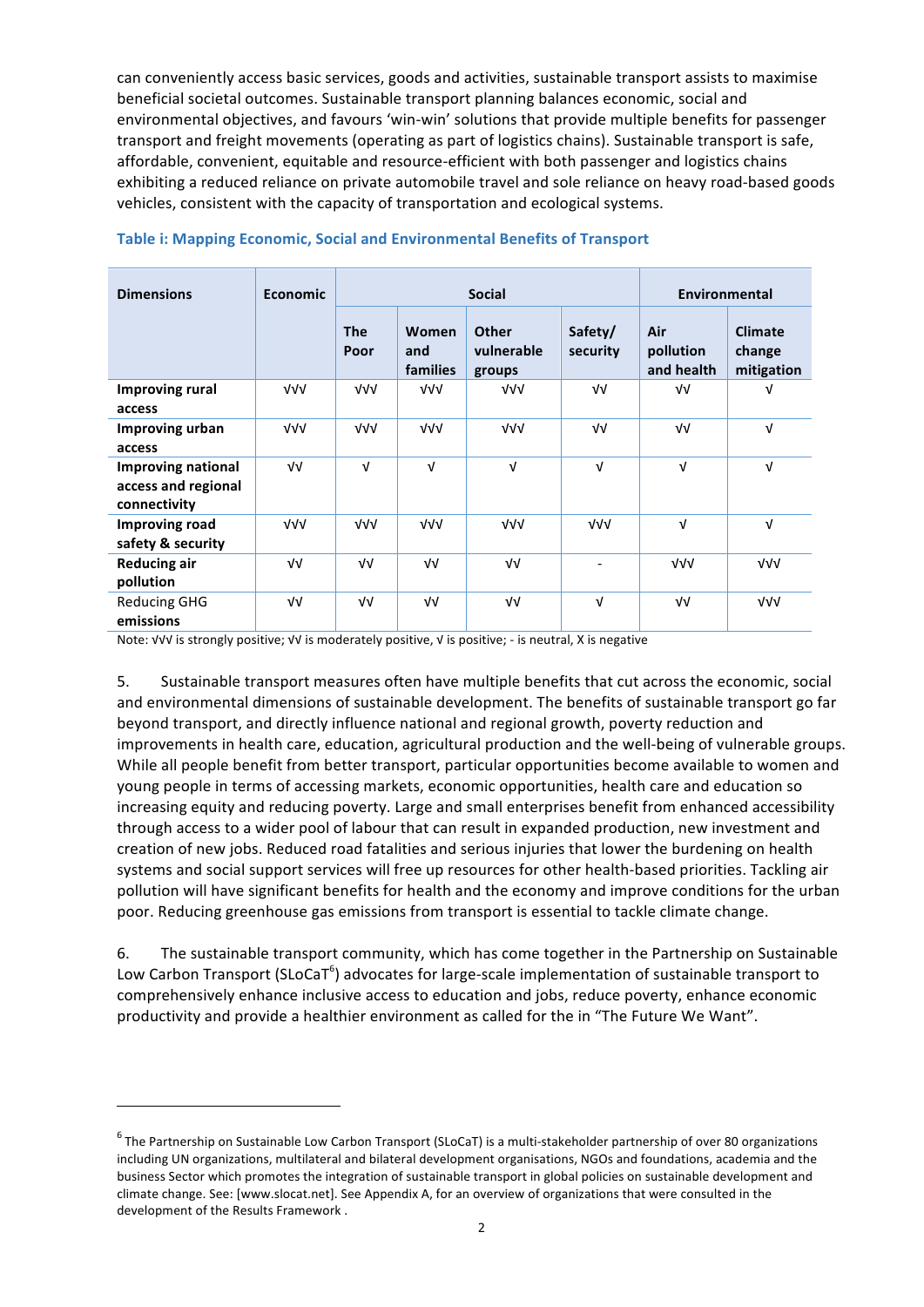7. While transport was not specifically included within the Millennium Development Goals (MDGs), there is widespread agreement that none of the MDGs could have been achieved without improvements in transport. The crosscutting contribution of transport to sustainable development was emphasised in the Co-Chairs Summary bullet points for the  $7<sup>th</sup>$  OWG session (January 2014), which stated "It was underlined that transportation is crucial for sustainable development addressing the mobility of goods and persons. The importance of its inclusion in the SDGs was well recognized, with many calling for it to be included at the level of targets under other goals".

8. During the course of development of this Results Framework it was recognised that sustainable transport had a greater chance of attracting attention and mobilising the required level of resources to dramatically scale-up, by featuring transport's key dimensions as targets under other Sustainable Development Goals (SDGs) rather than attempting to achieve an SDG for sustainable transport in its right. SLoCaT therefore adopted a flexible and pragmatic approach in reaching out to communities representing potential thematic SDGs.

9. Six main targets that are ambitious by design are proposed to realise the potential of the proposed SDGs as summarised in Table ii based on the latest research and analysis by the leading organisations and researchers working in relevant fields. They represent a consensus in the sustainable transport community on the key ingredients to change the growth trajectory of the transport sector towards a more sustainable future. The targets acknowledge the need for development of additional transport infrastructure and services in urban and rural areas to improve access where required for economic and social reasons. Similarly, additional transport infrastructure and services are required to improve national level access and regional connectivity. The targets aim to ensure that development of additional infrastructure and services is done in an economically, socially and environmentally sustainable manner. At the same time the targets also aim to enhance the economic, social and environmental sustainability of existing transport infrastructure and services and therefore of the communities and industries that rely on them.

10. The proposed six targets and the selected associated process indicators presented in Table ii are part of the more comprehensive Results Framework on Sustainable Transport that contains additional process indicators that can also be used for measuring progress in the implementation of the targets. It also defines key implementation and enabling measures needed for the implementation of the proposed targets. The process indicators that will be used to measure the progress towards realizing the proposed 2030 targets are chosen based on a combination of the following considerations: (a) they are a reflection of the structural transformation aimed for by the targets; (b) they respond to the "leave no one behind" appeal of the High Level Panel of Eminent Persons on the Post-2015 Development Agenda; and (c) they are being measured already, or they are measurable making use of available, including emerging, technologies. Some of the proposed process indicators are relevant for several targets. For example a doubled global travel share for urban public transport and other sustainable modes, is used here to measure progress on the climate change target but is also relevant for the air pollution and human health target as well as the urban access target.

11. If substantially achieved, the targets would lead to a structural transformation of the land transport sector by 2030 and an enhanced contribution to overall economic development, social equity and poverty reduction, and enhanced sustainability. They would make the land transport sector fit for the 21st Century.

12. The development of the Results Framework, especially the wording or targets and process indicators was an iterative process. The final formulation of targets and indicators will be guided by the SDGs ultimately adopted by the UN General Assembly in September 2015 and the willingness to integrate transport related targets and indicators. The formulation of the proposed SDGs that emerged from the final OWG session in July 2014 fully covers five of the targets. However, the treatment of the importance of rural access in achieving the SDGs is not as prominent as would have been hoped. Due to the need for a comprehensive Results Framework for sustainable transport to exist alongside the post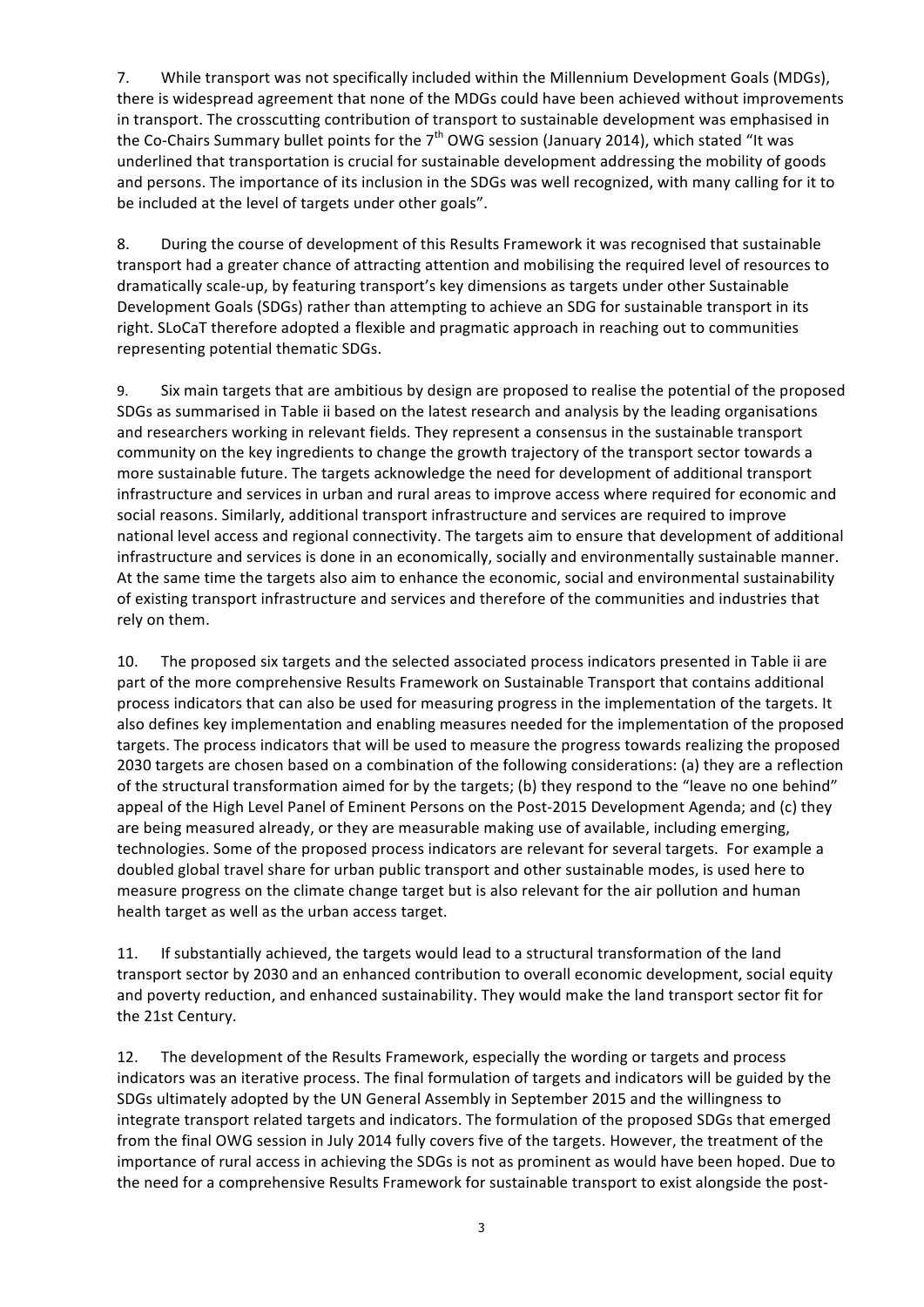2015 Development Agenda's final SDGs and also within the development community, this document will be retained with its current structure and as a stand-alone document until at least late 2015.

### **Table ii: Proposed Sustainable Transport Targets and Selected Process Indicators**

*Rural access target:* Secure universal access by sustainable transport for rural populations by 2030 Process Indicators (2030 compared to 2010 baseline):

- **Proportion of the rural population living within two kilometers of a road, motorable trail or other** appropriate infrastructure providing all-year access for sustainable transport (desired achievement:100% achievement of local access targets, special monitoring the poorest and remotest quintiles).
- **Proportion of rural population living within 30 minutes' walk of appropriate formal or informal transport** services (desired achievement: 100% achievement of local access targets, monitoring poorest and remotest **quintile).**

#### *Urban access target:* Secure universal access by sustainable transport for urban populations by 2030 Process Indicators (2030 compared to 2010 baseline):

- Mean daily travel time budget for women, men and children using sustainable transport (desired achievement: 90 minutes or less travel time per individual per day, including return or multipurpose trips for employment, education, health and community services). With disaggregated data and special monitoring of poorest quintile).
- Proportion of income spent by urban families on transport to reach employment, education, health and community services (desired achievement: less than 20% of household income for poorest quintile).

### *National access and regional connectivity target:* Facilitate national inclusion and regional connectivity by sustainable multi-modal freight and passenger services by 2030

- Process Indicators (2030 compared to 2010 baseline, except where indicated):
- Logistics Performance Index for all countries (desired achievement: 80% of countries to achieve a rating of **3.57.**
- Passenger-kilometre shares by land public transport in major national and regional corridors (desired achievement: an increase based on baselines and forecasts to be developed, in specific corridors by nation and region).

#### *Road safety target***: Halve road traffic deaths by 2030 compared to 2010**

Process Indicators (2030 compared to 2010 baseline):

- Fatalities due to road crashes (desired achievement: reduce by half the number of fatalities due to road crashes compared with 2010 baseline of 1.24 million per year).
- Serious injuries due to road crashes (desired achievement: reduce by half the number of serious injuries due to road crashes compared with 2010 baseline of 12.4 million per year).

### Air pollution and human health target: Halve premature deaths from road related air pollution by 2030 compared to 2010

#### Process Indicators (2030 compared to 2010 baseline):

- Premature deaths from air pollution (desired achievement: 50% reduction compared to 2010 baseline of **184,000)**
- **PM<sub>10</sub>** and/or PM<sub>2.5</sub> emissions from passenger and freight vehicles (desired achievement: 70% reduction **compared to 2010)<sup>8</sup>**

 $^7$  World Bank (2013) states "Logistics Performance Index overall score reflects perceptions of a country's logistics based on efficiency of customs clearance process, quality of trade- and transport-related infrastructure, ease of arranging competitively priced shipments, quality of logistics services, ability to track and trace consignments, and frequency with which shipments reach the consignee within the scheduled time". Refer [http://data.worldbank.org/indicator/LP.LPI.OVRL.XQ] accessed on 23 January 2014.<br><sup>8</sup> Currently many countries are measuring and regulating PM<sub>10</sub> (less than 10 micrometers in diameter) but increasingly this is

shifting towards PM<sub>2.5</sub> (less than 2.5 micrometers in diameter). This is why a process indicator is proposed which can measure  $PM<sub>10</sub>$ ,  $PM<sub>2.5</sub>$ , or both.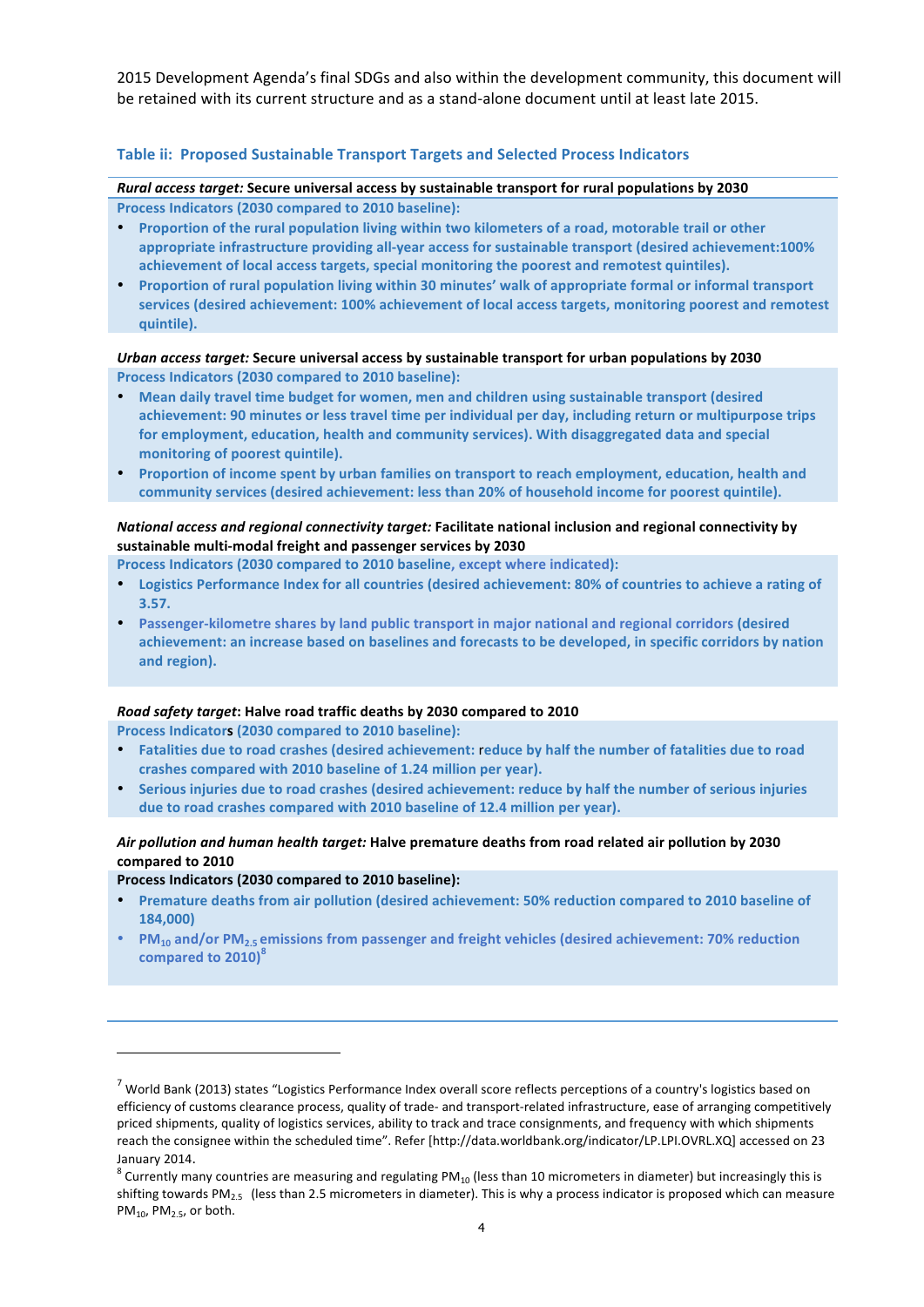Greenhouse Gas emissions *target:* Total world transport-related GHG emissions peak no later than 2020 then begin to decline at a 2% per year rate, with 2030 transport-related emissions no higher than 2010 emissions Process Indicators (compared to 2010 except where indicated):

- Fuel economy in all new Light Duty Vehicles by 2030, and in all Light Duty Vehicles by 2050 both from a base year of 2005 (desired achievement: double fuel economy).
- Motor vehicle fossil fuel subsidies by 2020 (desired achievement: 100% phase-out)

13. All six targets and the proposed process indicators are either measurable and verifiable today or will be in the near future using: (i) existing data collation and estimation efforts that are comprehensive; (ii) existing proven data collection methods on a more comprehensive basis to address information gaps; and (iii) existing methods enhanced by new technologies such as satellite imaging and meta-data technologies which are used routinely for specific purposes and could be scaled-up quickly and cheaply.

14. The proposed targets are global targets and it is important to consider how to differentiate the accomplishment of targets between and within countries. Differentiation of the global targets can be on the basis of geographic region, or by individual country circumstance, if necessary. It is proposed that the system of classification follow the existing system of country income and geographic clusters adopted for other SDGs that would likely be based on United Nations' World Development Indicators. Road Safety can be seen an example. Differentiated targets for the reduction of road fatalities and serious injuries have been established for high, middle and low income countries reflecting the need for action as well the impact of previous action. In line with the concept that "no one is left behind" that underpins the post-2015 development agenda it is especially important to monitor the impact on low income groups to ensure they receive a fair share of the benefit.

15. The targets proposed in this Results Framework, are ambitious out of necessity. They will require large resources if they are to be implemented successfully by 2030. In many cases this will involve a reallocation of current and planned funding for the development of transport infrastructure and services by local and national governments and by international organisations supporting transport in developing countries. These changes have started but will need to be accelerated to realize the ambitious targets proposed. 

16. The SLoCaT Partnership, which represents a broad array of organisations, offers to play a major role in creating the Means of Implementation for the proposed Results Framework on Sustainable Transport. SLoCaT has been instrumental in developing a series of Voluntary Commitments on sustainable transport in support of the 2012 United Nations Conference on Sustainable Development and another smaller number of Voluntary Commitments on the first anniversary of the Rio+20 conference in June 2013 with a number of new Voluntary Commitments to be announced before or at the SG Climate Summit in September 2014. Together these voluntary commitments represent the collective resolve of the transport sector for concrete action. SLoCaT has also initiated the development of a Financing Framework for Sustainable Transport, which will outline a strategy on how the 2030 vision on Sustainable Transport laid out in the Results Framework can be financed.

17. The ultimate success of this Results Framework will be determined by its implementation. It will be important to have periodic updates on the status of Sustainable Transport as defined by the targets and indicators in this Results Framework. As is explained in this document and Annex B, most of the targets and indicators proposed are measurable now already. Work is required for some of the targets and indicators such as rural access. The SLoCaT Partnership will promote the development of additional information collection methodologies as part of the two yearly reporting on Sustainable Transport and its integration in the SDGs.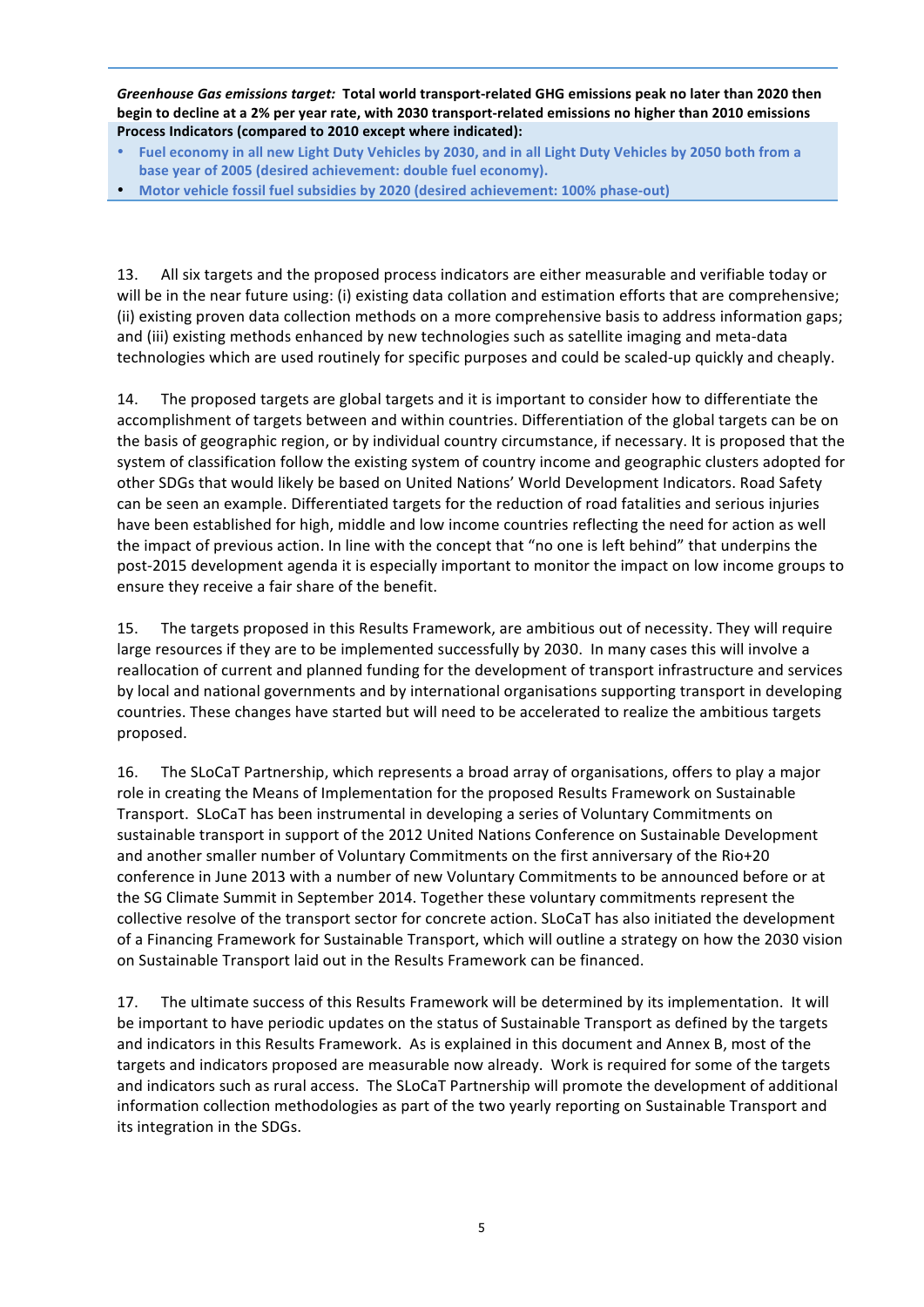# **TABLE OF CONTENT**

| L.          |  |    |                                                                                        |  |  |  |  |
|-------------|--|----|----------------------------------------------------------------------------------------|--|--|--|--|
| H.          |  |    |                                                                                        |  |  |  |  |
| III.        |  |    |                                                                                        |  |  |  |  |
| IV.         |  |    | The need for a coordinated approach to sustainable transport across SDGs12             |  |  |  |  |
| V.          |  |    | Six Targets to Encourage Sustainable Transport fit for the 21 <sup>st</sup> century 12 |  |  |  |  |
| VI.         |  |    |                                                                                        |  |  |  |  |
|             |  |    |                                                                                        |  |  |  |  |
|             |  |    |                                                                                        |  |  |  |  |
|             |  |    |                                                                                        |  |  |  |  |
|             |  |    |                                                                                        |  |  |  |  |
|             |  |    |                                                                                        |  |  |  |  |
|             |  | 1. |                                                                                        |  |  |  |  |
|             |  | 2. |                                                                                        |  |  |  |  |
|             |  |    |                                                                                        |  |  |  |  |
|             |  |    |                                                                                        |  |  |  |  |
|             |  |    |                                                                                        |  |  |  |  |
|             |  |    |                                                                                        |  |  |  |  |
|             |  |    |                                                                                        |  |  |  |  |
| Appendix B: |  |    |                                                                                        |  |  |  |  |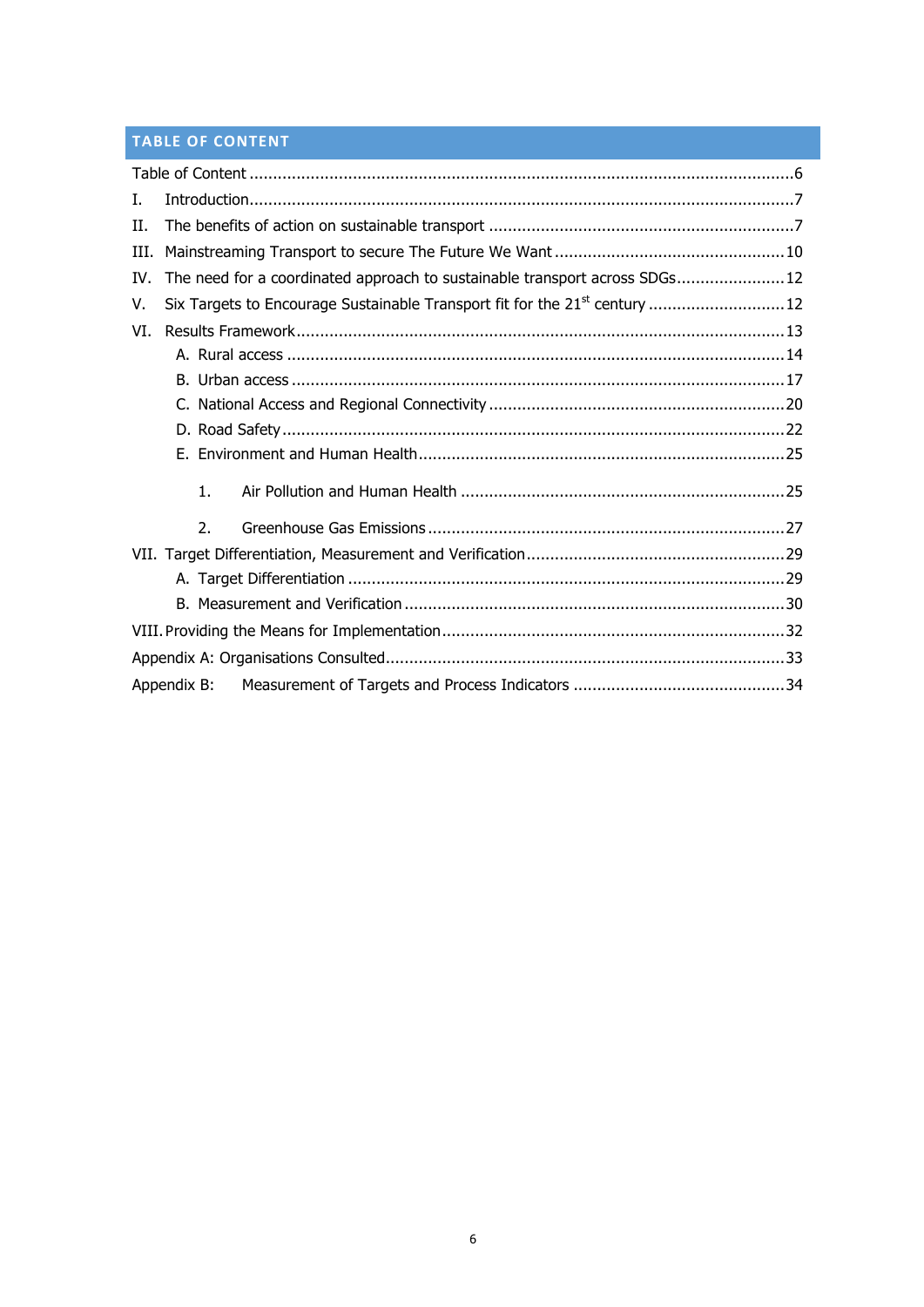# **I. INTRODUCTION**

 

1. The Results Framework on Sustainable Transport, developed by the Partnership on Sustainable, Low Carbon Transport (SLoCaT) describes the contribution of sustainable transport to the realisation of the post-2015 Development Agenda that is currently being discussed by a special Open Working Group of the United Nations General Assembly. Sustainable transport cuts across many of the areas for which the OWG is currently discussing possible Sustainable Development Goals. This document lays out options for targets on sustainable transport that support these possible SDGs. It provides targets and indicators that can be used over the next 15 years to measure the realisation of the proposed targets. It suggests key implementation and enabling measures, which if realised in a timely manner will help to bring about sustainable transport.

2. This Results Framework is a means through which national governments; civil society and international agencies can deliver sustainable transport.

# **II.** THE BENEFITS OF ACTION ON SUSTAINABLE TRANSPORT

3. With the global population set to increase by one quarter by 2030, increasing urbanisation and continued occurrence of rural and urban poverty, sustainable transport is essential to securing the "The Future We Want" agreed upon in the 2012 Rio+20 Conference on Sustainable Development. Transport touches every person's daily life. Transport infrastructure and services facilitate urban and rural dwellers to participate in economic opportunities and to access essential services such as education and health. When designed to be inclusive, transport is a strong driver of economic growth and poverty reduction. But transport has serious negative impacts including road crashes resulting in loss of life and injuries, air pollution and noise that harms human health, and greenhouse gas emissions that contribute to global warming.

4. Based on analysis<sup>1</sup> carried out in support of the development of this Results Framework it is apparent that there are very large costs if no action is taken on transport. Alternatively the global community has the option to take effective action on sustainable transport. Such action can over the next 15 years:

- Halve the 18 million people that will otherwise die in traffic crashes and reduce by 93 million the number of people that would be seriously injured;
- Lessen the toll of millions of people that would die prematurely due to exposure to ambient air pollution, a considerable part of which is transport related;
- Reduce the impact of transport on climate change through the greenhouse gases and black carbon it emits, making it more likely that overall GHG emissions will be in line by 2030 with the  $2^{\circ}$  Celsius scenario recommended by the Intergovernmental Panel on Climate Change to avert dangerous climate change;
- Substantially lower the negative economic impacts of transport. If no action is taken at about 5% of global GDP for the period 2015 - 2030 will be lost because of the negative impacts of congestion, road crashes, air pollution and climate change related extreme

 $^1$ See the introductory sections of the respective Results Frameworks on Access, Safety and Environmental Performance of Transport.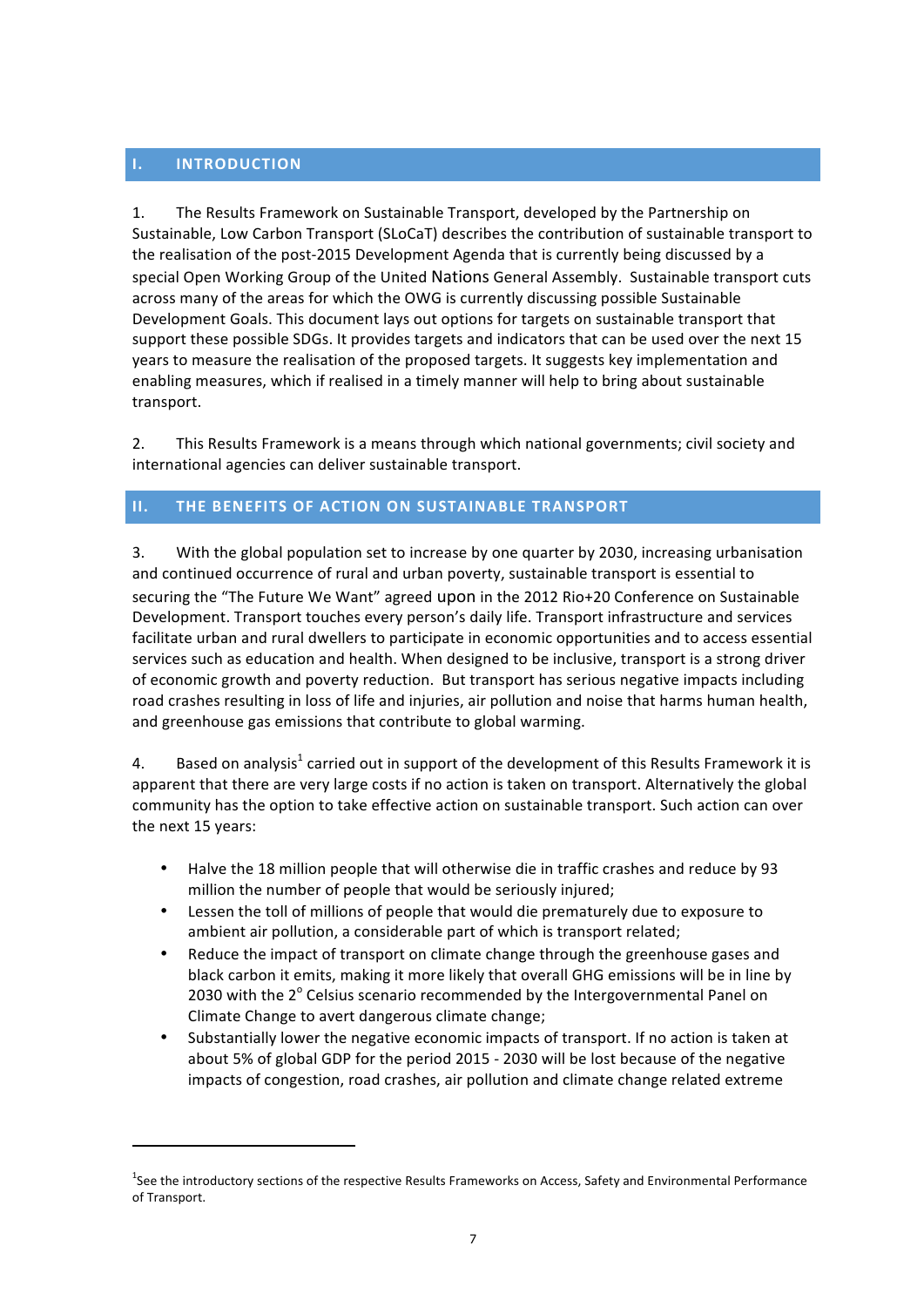weather events. A disproportionate part of this loss will occur in low and middle-income countries, thereby hampering the potential for economic and social development.<sup>2</sup>

5. Taking action on sustainable transport through the provision of environmentally sound and inclusive transport infrastructure and services will also provide hundreds of millions of people, both in rural and urban areas, will with universal access to goods, services and markets. By adopting policies and planning practices to ensure that all population groups and industries can access basic services, goods and activities, sustainable transport assists to maximise beneficial societal outcomes. Sustainable transport planning balances economic, social and environmental objectives, and favours 'win-win' solutions that provide multiple benefits for passenger and freight transport. Sustainable transport is affordable, safe, equitable and resource-efficient exhibiting a reduced reliance on private automobile travel, and logistics chains with sole reliance on heavy road based goods vehicles, consistent with the capacity of transportation and ecological systems. 

6. Sustainable transport has strong positive economic, social and environmental outcomes as illustrated in Table 1.

| Dimensions $3$                                                   | <b>Economic</b> | <b>Social</b>      |                          |                               |                          | <b>Environmental</b>           |                                        |
|------------------------------------------------------------------|-----------------|--------------------|--------------------------|-------------------------------|--------------------------|--------------------------------|----------------------------------------|
|                                                                  |                 | <b>The</b><br>Poor | Women<br>and<br>families | Other<br>vulnerable<br>groups | Safety/<br>security      | Air<br>pollution<br>and health | <b>Climate</b><br>change<br>mitigation |
| <b>Improving rural</b><br>access                                 | $\sqrt{V}$      | $\sqrt{v}$         | VVV                      | $\sqrt{v}$                    | νν                       | νν                             | V                                      |
| urban<br>Improving<br>access                                     | $\sqrt{V}$      | $\sqrt{v}$         | VVV                      | $\sqrt{v}$                    | νν                       | νν                             | $\sqrt{ }$                             |
| <b>Improving national</b><br>access and regional<br>connectivity | νν              | V                  | $\sqrt{ }$               | $\sqrt{ }$                    | $\sqrt{ }$               | $\sqrt{ }$                     | $\sqrt{ }$                             |
| <b>Improving road</b><br>safety & security                       | $\sqrt{V}$      | $\sqrt{v}$         | VVV                      | $\sqrt{v}$                    | $\sqrt{v}$               | $\sqrt{ }$                     | $\sqrt{ }$                             |
| <b>Reducing air</b><br>pollution                                 | νν              | $\sqrt{V}$         | νν                       | $\sqrt{V}$                    | $\overline{\phantom{a}}$ | VVV                            | $\sqrt{v}$                             |
| <b>GHG</b><br><b>Reducing</b><br>emissions                       | νν              | $\sqrt{V}$         | ٧V                       | $\sqrt{V}$                    | $\sqrt{ }$               | $\sqrt{V}$                     | VVV                                    |

**Table 1: Mapping Economic, Social and Environmental Benefits of Transport** 

Note:  $\sqrt{\sqrt{x}}$  is strongly positive;  $\sqrt{x}$  is moderately positive,  $\sqrt{x}$  is positive; - is neutral, X is negative

7. Box 1 shows how sustainable transport measures often have multiple benefits that cut across the economic, social and environmental dimension of sustainable development. The examples provided confirm how investments in sustainable transport may have direct and

 $2$  At current levels of GDP, this would be at least 50 trillion dollars.

 $3$  The ratings of welfare benefits (i.e. economic), road safety (under social) and environmental benefits are indicative but reflect the relative, monetised benefits as would be accounted for in an economic evaluation. The benefits to women and families, the poor, and vulnerable groups are a subset of welfare benefits enjoyed by travellers, and counted in the first instance under the 'economic' heading. The ratings of the benefits of these three sub-groups under 'social' are qualitatively assessed based on how these groups are likely to perceive benefits. These benefits are not additional benefits in monetised terms.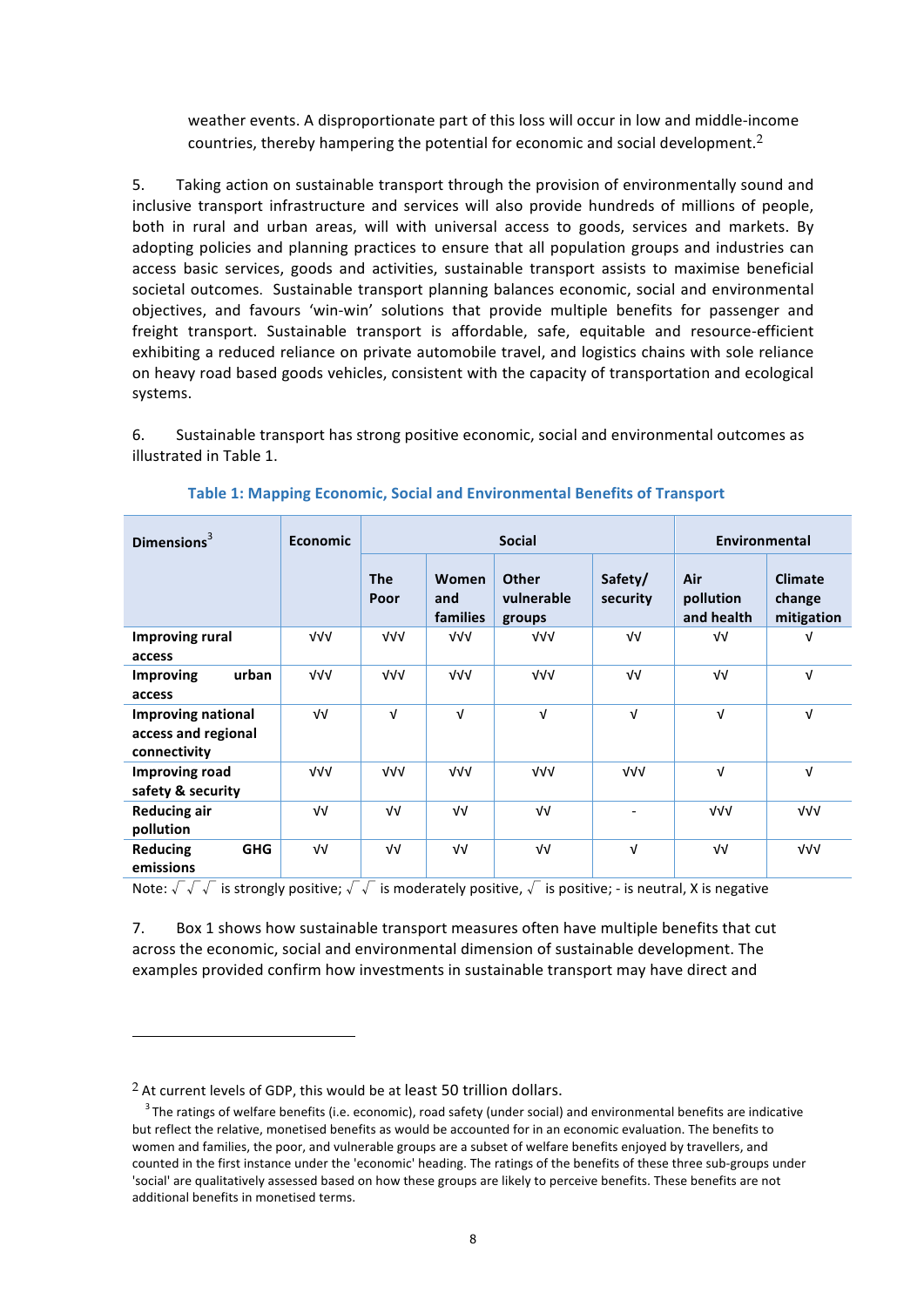indirect benefits that justify the funding and contribute to economic growth, poverty reduction and the quality of people's lives.

#### **Box 1: Examples of Multiple Benefits of Sustainable Transport Measures**

Rural transport reduces poverty, stimulates growth and improves access to essential community services Before 2003, people in Bhimsthan Village in the Sindhuli District of Nepal had no access to the road network or bus services. They walked for four hours to reach the district centre, its markets, healthcare and schools. Agricultural produce and farm inputs were carried. Between 2003 and 2006, the District Roads Support Programme organised the construction of a 22km road, using labour-based methods<sup>4</sup>. Women and lowstatus ethnic groups benefited from employment. Following road construction, bus licenses were issued and 10,000 people now live within half-an-hour's walk (two kilometres) of an all-season road with transport services. 40,000 people have improved access. Day-return trips to the district town including health care facilities are now possible (a key gender issue empowering women). Agricultural production and marketing have increased. Women have better access to maternal healthcare. The project cost USD1.2 million and its economic internal rate of return was 17%. The new road and services contribute to economic growth, agricultural production, marketing, employment, improved opportunities for women and disadvantaged groups, and better access to hospitals, maternal health services and education.

**BRT** in Mexico City improves travel for existing and new users with reductions in emissions

Bus rapid transit (BRT) systems with dedicated road lanes; prepaid tickets, and multiple entry/exit doors are more efficient and productive than conventional bus systems. With infrastructure costing USD30 million and vehicles costing USD18 million, the initial BRT corridor of the Mexico City "Insurgentes Metrobús" started operations in 2005<sup>5</sup>. Most of its passengers shifted to the BRT from other public transport, but an important 6.4% of the passengers shifted from private cars or taxis. Quicker passenger travel saved two million travel hours a year (saving an estimated USD10.1 million). Associated vehicle operating cost savings of private vehicles (estimated at USD21.5 million) contributed to improved productivity and quality of life. Other benefits included fewer emissions of greenhouse gases (not monetised) and air pollution (estimated at USD23.7 million a year in health benefits). The benefits of the BRT are on-going and are likely to increase with improved connectivity and will contribute towards the sustainable growth and equity of Mexico City.

#### Road pricing reduces unnecessary travel with strong welfare benefits to continuing users plus other co**benefits**

The Stockholm congestion pricing system was implemented in 2007<sup>6</sup>. The primary purpose of the central area congestion tax was to reduce traffic congestion and improve the environmental situation in central Stockholm. A cost-benefit analysis undertaken following the earlier trial showed that if congestion pricing and supporting public transport improvements were to be implemented on a permanent basis they quickly would recover their implementation and whole of life operating costs. This would be achieved through the following socio-economic benefits: shorter travel times (value: Swedish Kroner (SEK) 600 million p.a.), improved traffic safety (SEK 125 million p.a.) and positive effects on health and the environment (SEK 90 million p.a.). This example illustrates the strong co-benefits of a pricing measure that reduces some unnecessary car travel, contributes to a shift to public transport and provides travel time reductions to transport users.

<sup>&</sup>lt;sup>4</sup> Source: Starkey P, Tumbahangfe A and Sharma S 2013. Building roads and improving livelihoods in Nepal: External review of the District Roads Support Programme (DRSP). Swiss Agency for Development and Cooperation (SDC), Kathmandu, Nepal. 82p. http://drsp.squarespace.com/storage/DRSP-Review-FinalReport.pdf

<sup>&</sup>lt;sup>5</sup>Source: INE 2008. The benefits and costs of a bus rapid transit system in Mexico City. Instituto Nacional de Ecologia (INE), Mexico City, Mexico, Page 44.

<sup>&</sup>lt;sup>6</sup> Source: Transtek (2006) "Cost Benefit Analysis of the Stockholm Trial."

http://www.stockholmsforsoket.se/upload/Sammanfattningar/English/Cost-benefit analysis of the Stockholm Trial v2.pdf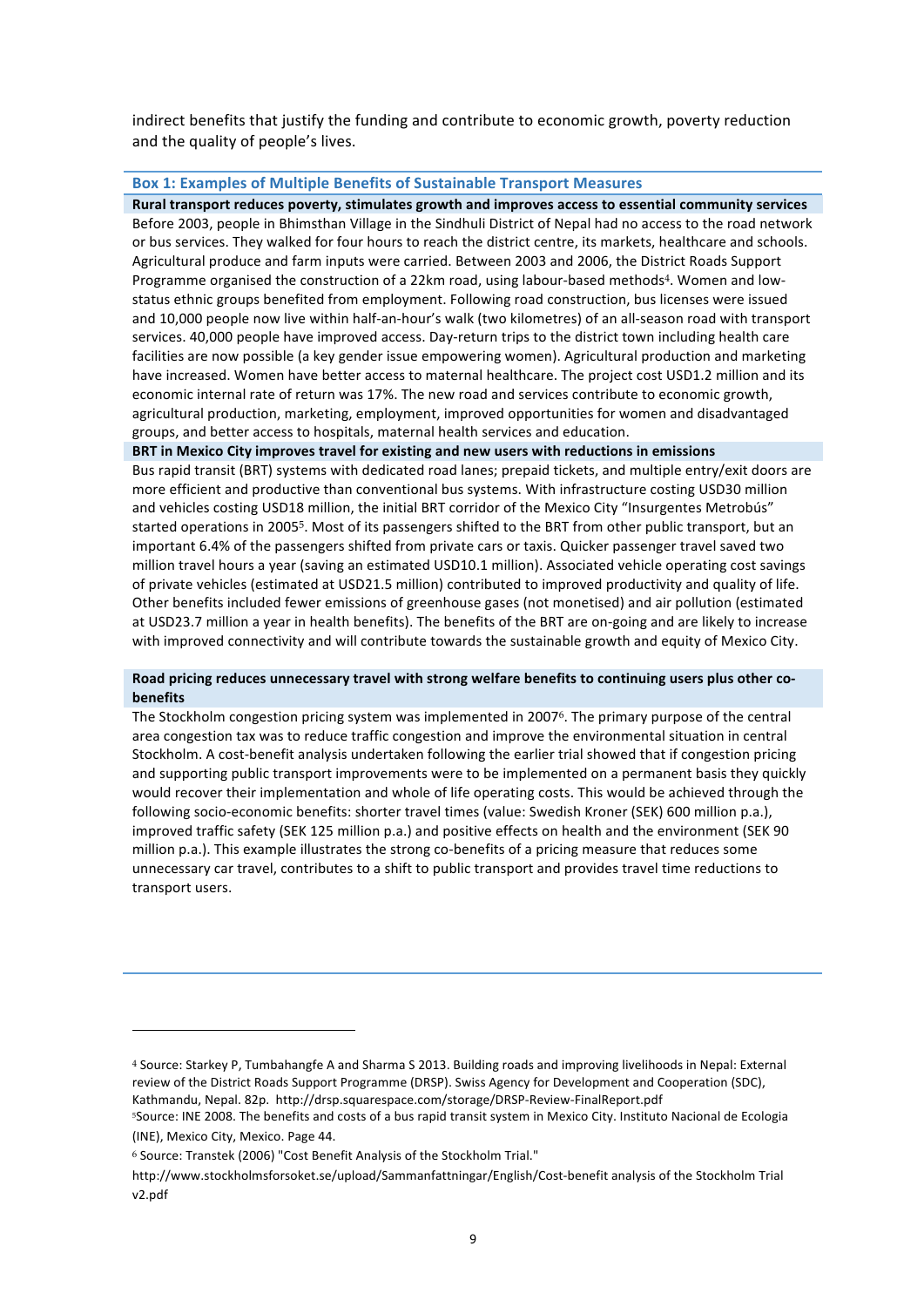# **III.** MAINSTREAMING TRANSPORT TO SECURE THE FUTURE WE WANT

8. The sustainable transport community, which has come together in the Partnership on Sustainable Low Carbon Transport (SLoCaT) considers that large-scale implementation of more sustainable transport is required to comprehensively enhance inclusive access to education and jobs, reduce poverty and enhance economic productivity and provide a healthier environment. The aim is to maximize transport's contribution to the "The Future We Want".

9. Transport has many dimensions and the policies, strategies, and measures needed to address these dimensions will require an active coordination and cooperation between the transport sector and the constituencies (e.g. health, urban, rural, energy) that are likely to benefit from action on sustainable transport. Transport is a key building block for sustainable development referred to by the Secretary General's High Level Panel of Eminent Persons on the Post-2015 Development Agenda which emphasised that it is "our vision and our responsibility to end extreme poverty in all its forms in the context of sustainable development and to have in place the building blocks of sustained prosperity for all."<sup>7</sup> Transport's key role, due to its crosscutting nature, is confirmed by the "The Future We Want", that states that transport is "central to sustainable development".<sup>8</sup>

10. Featuring transport's key dimensions at the level of targets under other possible Sustainable Development Goals (SDGs) would hopefully generate a higher level of attention and allocation of resources to accelerate the introduction of more sustainable transport infrastructure and services than in the case of a standalone SDG on transport. Examples of how the six transport targets proposed in this Results Framework could be included under other proposed SDGs is set out in Table 2.

| Potential SDGs <sup>1</sup>                                                                           | <b>Transport-related</b><br>targets<br><b>Results</b><br>proposed in SLoCaT<br><b>Framework</b>                                                                                                                                                                                                                                                                                           | <b>Rationale</b>                                                                                                                                                                                                                                                                                                                                                                                                                                                                                                                                                                                   |
|-------------------------------------------------------------------------------------------------------|-------------------------------------------------------------------------------------------------------------------------------------------------------------------------------------------------------------------------------------------------------------------------------------------------------------------------------------------------------------------------------------------|----------------------------------------------------------------------------------------------------------------------------------------------------------------------------------------------------------------------------------------------------------------------------------------------------------------------------------------------------------------------------------------------------------------------------------------------------------------------------------------------------------------------------------------------------------------------------------------------------|
| End poverty in all forms<br>everywhere                                                                | Rural: secure universal access<br>٠<br>Urban: secure universal access<br>٠<br>Road Safety: Halve the burden<br>٠<br>to global road<br>traffic<br>due<br>crashes<br>Air pollution and human health:<br>$\bullet$<br>share<br>of<br>urban<br>Increase<br>with<br>population<br>air<br>quality<br>within WHO limits Air Quality:<br>Reduce the impact of diseases<br>caused by air pollution | Access to jobs, markets, schools provided through<br>٠<br>sustainable transport is crucial for reduction of rural<br>and urban poverty<br>Air pollution related diseases can lead to earlier<br>٠<br>death<br>limitation<br>and<br>serious<br>of<br>earning<br>opportunities and high private and social costs for<br>their treatment. Children growing up in polluted<br>environments are especially affected<br>Fatalities and serious injuries can lead to poverty<br>٠<br>through lost income. Improved transport security<br>during travel is important to enable participation in<br>society |
| End hunger, achieve food<br>security and improved<br>nutrition and promote<br>sustainable agriculture | Rural: secure universal access<br>٠<br>Urban: secure universal access<br>$\bullet$<br>facilitate<br>National:<br>national<br>٠<br>access and regional connectivity                                                                                                                                                                                                                        | Sustainable transport is crucial for improving<br>٠<br>agricultural productivity and ensuring food security                                                                                                                                                                                                                                                                                                                                                                                                                                                                                        |
| Ensure healthy lives and<br>promote well-being for<br>all at all ages                                 | Rural: secure universal access<br>٠<br>Urban: secure universal access<br>٠                                                                                                                                                                                                                                                                                                                | Sustainable transport is crucial for providing access<br>$\bullet$<br>to rural and urban health services and their delivery                                                                                                                                                                                                                                                                                                                                                                                                                                                                        |

# **Table 2: Proposed Sustainable Transport Targets and Contribution to Proposed SDGs**

<u> 1989 - Johann Stein, fransk politik (d. 1989)</u>

 $7$  "A New Global Partnership: Eradicate Poverty and Transform Economies through Sustainable Development", http://www.post2015hlp.org. Accessed 23 December 2013

 $8$  "The Future We Want", paragraph 132.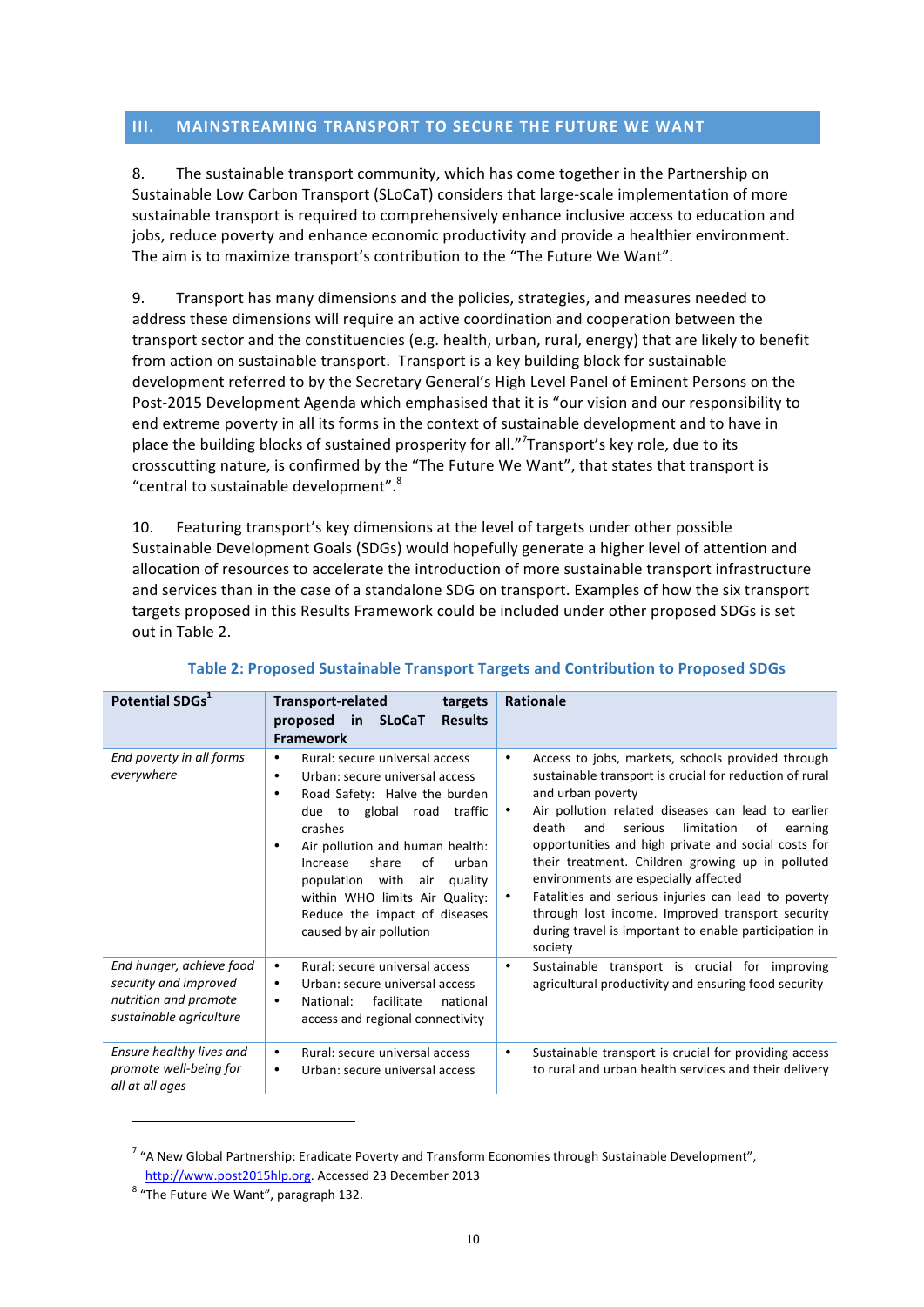|                                                                                                                                     | Road Safety: Halve the burden<br>$\bullet$<br>due to global road traffic<br>crashes<br>Air pollution and human health:<br>$\bullet$<br>Increase<br>share<br>of<br>urban<br>population with<br>air<br>quality<br>within WHO limits Air pollution<br>health: Increase urban<br>and<br>population living in cities with<br>air quality within WHO limits                                                                                                | systems. Improved road safety & security and<br>reduction of deaths and disability due to transport-<br>related pollution are two key areas where transport<br>is linked to health improvements                                                                                                                                                                                                                            |
|-------------------------------------------------------------------------------------------------------------------------------------|------------------------------------------------------------------------------------------------------------------------------------------------------------------------------------------------------------------------------------------------------------------------------------------------------------------------------------------------------------------------------------------------------------------------------------------------------|----------------------------------------------------------------------------------------------------------------------------------------------------------------------------------------------------------------------------------------------------------------------------------------------------------------------------------------------------------------------------------------------------------------------------|
| Ensure inclusive and<br>equitable quality<br>education and promote<br>life-long learning<br>opportunities for all                   | $\bullet$<br>Rural: secure universal access<br>Urban: secure universal access<br>$\bullet$                                                                                                                                                                                                                                                                                                                                                           | Sustainable transport is crucial for providing access<br>$\bullet$<br>to schools both in rural and urban areas                                                                                                                                                                                                                                                                                                             |
| Achieve gender equality,<br>empower all women and<br>girls                                                                          | $\bullet$<br>Rural: secure universal access<br>$\bullet$<br>Urban: secure universal access<br>Road Safety: Halve the burden<br>$\bullet$<br>due to global road traffic<br>crashes<br>Air pollution and human health:<br>$\bullet$<br>Increase<br>share<br>οf<br>urban<br>population with<br>air<br>quality<br>within WHO limits                                                                                                                      | Sustainable transport can facilitate gender equity<br>$\bullet$<br>and human rights<br>Secure sustainable and transport and related public<br>$\bullet$<br>spaces are important for reducing violence against<br>women and girls.                                                                                                                                                                                          |
| Ensure availability and<br>sustainable use of water<br>and sanitation for all                                                       | $\bullet$<br>Rural: secure universal access<br>$\bullet$<br>Urban: secure universal access                                                                                                                                                                                                                                                                                                                                                           | Sustainable transport is a key element of improved<br>$\bullet$<br>access to clean water and sanitation and protection<br>of water quality and aquifer recharge capacity                                                                                                                                                                                                                                                   |
| Ensure sustainable<br>energy for all                                                                                                | Rural: secure universal access<br>$\bullet$<br>Urban: secure universal access<br>$\bullet$<br>facilitate<br>National:<br>national<br>$\bullet$<br>access and regional connectivity<br>Greenhouse<br>Gas<br>$\bullet$<br>Emissions:<br>Total world transport-related<br>GHG emissions peak no later<br>than 2020 then begin to decline<br>at a 2% per year rate and at<br>2030<br>transport-related<br>emissions are no higher than<br>2010 emissions | Sustainable transport facilitates the public and<br>$\bullet$<br>private providers of sustainable energy. Improved<br>national access and regional connectivity supports<br>energy supply chain security. Reduced GHG<br>emissions would result from use of improved use of<br>sustainable energy sources. Sustainable transport<br>counters the trend of fast-rising consumption of<br>non-renewable energy for mobility. |
| Promote sustained,<br>inclusive and sustainable<br>economic growth, full<br>and productive<br>employment and decent<br>work for all | $\bullet$<br>Rural: secure universal access<br>Urban: secure universal access<br>$\bullet$<br>facilitate<br>$\bullet$<br>National:<br>national<br>access and regional connectivity                                                                                                                                                                                                                                                                   | Sustainable transport is crucial for equitable growth<br>$\bullet$<br>and job creation. Rural, urban and national access<br>and regional connectivity targets are directly<br>relevant                                                                                                                                                                                                                                     |
| <b>Build resilient</b><br>infrastructure, promote<br>inclusive and sustainable<br>industrialization and<br>foster innovation        | $\bullet$<br>Rural: secure universal access<br>$\bullet$<br>Urban: secure universal access<br>facilitate<br>National:<br>national<br>$\bullet$<br>access and regional connectivity                                                                                                                                                                                                                                                                   | Sustainable transport is a key component of<br>$\bullet$<br>infrastructure and sustainable transport is needed<br>to create competitive industries and economies                                                                                                                                                                                                                                                           |
| Make cities and human<br>settlements inclusive,<br>safe and sustainable                                                             | $\bullet$<br>Urban: secure universal access<br>$\bullet$<br>Rural: secure universal access<br>National:<br>facilitate<br>national<br>$\bullet$<br>access and regional connectivity                                                                                                                                                                                                                                                                   | $\bullet$<br>Sustainable transport is crucial for resilient cities<br>and urban access targets are directly relevant. Due<br>to reliance on rural linkages and connections to the<br>nation so are rural and national access targets                                                                                                                                                                                       |
| Take urgent action to<br>combat climate change<br>and its impacts                                                                   | Greenhouse<br>Gas<br>$\bullet$<br>Emissions:<br>Total world transport-related<br>GHG emissions peak no later<br>than 2020 etc.<br>Rural: secure universal access<br>$\bullet$<br>Urban: secure universal access<br>$\bullet$<br>National:<br>Facilitate<br>national                                                                                                                                                                                  | $\bullet$<br>Sustainable transport is crucial to reduce transport-<br>related GHG. GHG target Rural, urban and national<br>access and regional connectivity targets are also<br>directly relevant                                                                                                                                                                                                                          |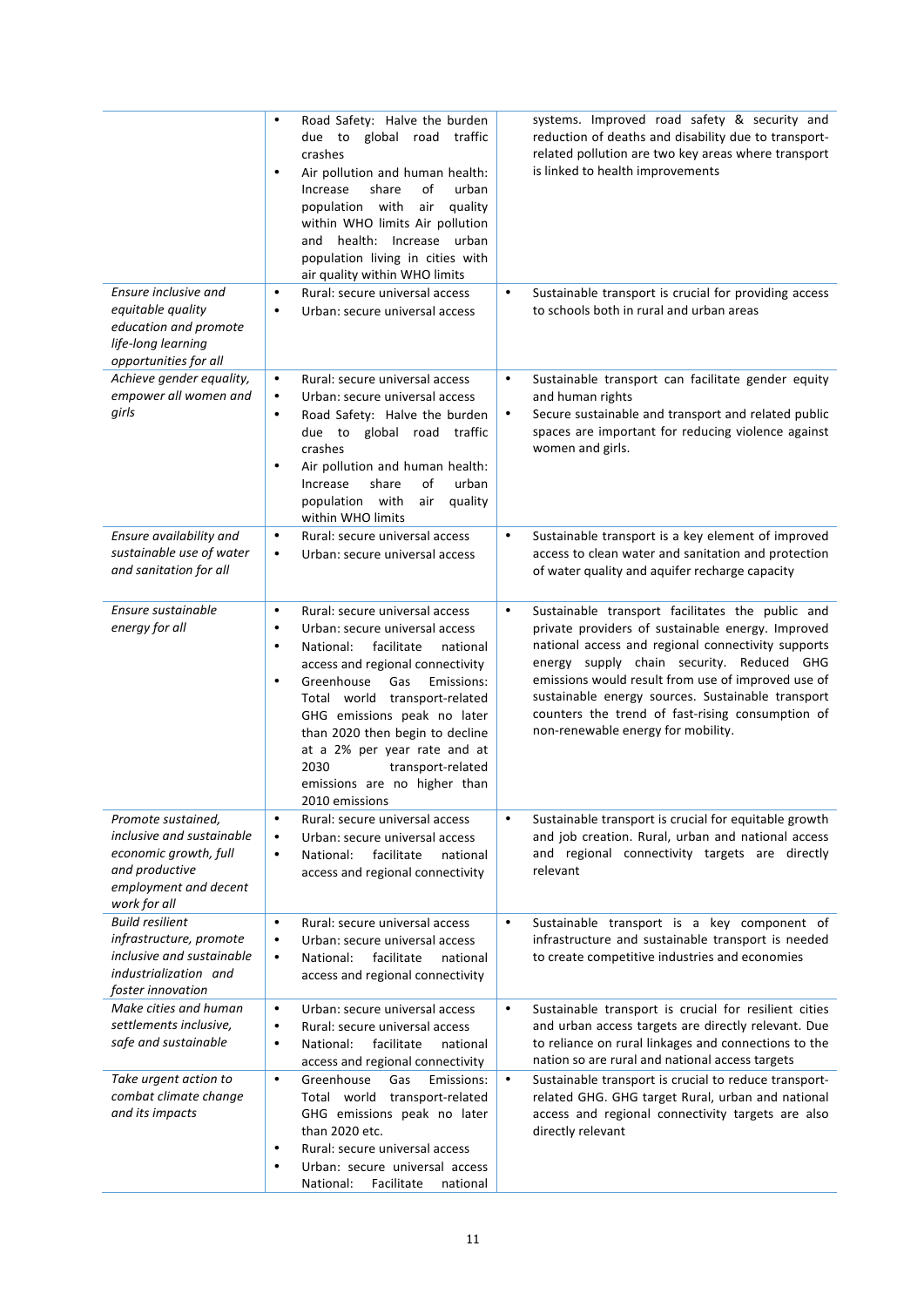access and regional connectivity

*1 Based on Final Report of the Open Working Group (OWG) of the UN General Assembly on July 19, 2014.*

11. The benefits of sustainable transport go far beyond transport, and influence national and regional growth, poverty reduction and improvements in health care, education, agricultural production and the well-being of vulnerable groups. Sustainable transport can contribute directly to poverty reduction by providing low income people access to jobs and services and by enabling them to conduct their income-earning activities safely, affordably, equitably and conveniently. Transport facilitates equitable access and mobility so that people can access key services and exercise their democratic rights, promoting good governance and stability. Large and small enterprises benefit from enhanced accessibility through access to a wider pool of labour that can result in expanded production, new investment and creation of new jobs. Reduced road fatalities and serious injuries that lower the burdening on health systems and social support services will free up resources for other health-based priorities. Tackling air pollution and greenhouse gas emissions from transport that harms human health and contributes to climate change will assist in global efforts to facilitate sustainable development.

# **IV.** THE NEED FOR A COORDINATED APPROACH TO SUSTAINABLE TRANSPORT **ACROSS SDGS**

12. Sustainable Transport has been long been neglected as a sustainable development issue in part because the solutions are in one area (the transport sector) and the benefits are seen in many other sectors. While the benefits of improved road safety, for example, are in improved health and economic outcomes, the solutions lie in the provision of safe, sustainable and affordable transport options. This Results Framework addresses this concern by placing sustainable transport targets under different proposed SDGs.

13. There are risks, however, in dividing transport targets among other goals involving other sectors since these sectors cannot directly implement measures to enhance transport's positive impacts (e.g. improved access) and mitigate its negative impacts (emissions and serious injuries and fatalities). This risk can be mitigated through institutional coordination and capacity building. It will also be helpful if there is coordinated monitoring of transport elements of the post-2015 development framework across the SDGs. This is one of the planned follow-up measures by the SLoCaT Partnership. A clear acknowledgement of the need of horizontal monitoring of crosscutting issues such as sustainable transport in the post-2015 framework will be helpful.

# **V. SIX TARGETS TO ENCOURAGE SUSTAINABLE TRANSPORT FIT FOR THE 21ST CENTURY**

14. The SLoCaT partnership is proposing six main targets to realise the potential of others SDGs. The six targets represent collectively the economic, social and environmental dimensions of sustainable land transport. The targets acknowledge the need for development of additional transport infrastructure and services in urban and rural areas where access required for economic and social development has not been sufficiently developed. Similarly, additional transport infrastructure and services are required to improve national level access and regional connectivity. The targets aim to ensure that development of additional infrastructure and services is done in a more economically, socially and environmentally sustainable manner. At the same time the targets also aim to enhance the economic, social and environmental sustainability of existing transport infrastructure and services. If realised they would lead to a structural transformation of the land transport sector by 2030, resulting in greater sustainability of the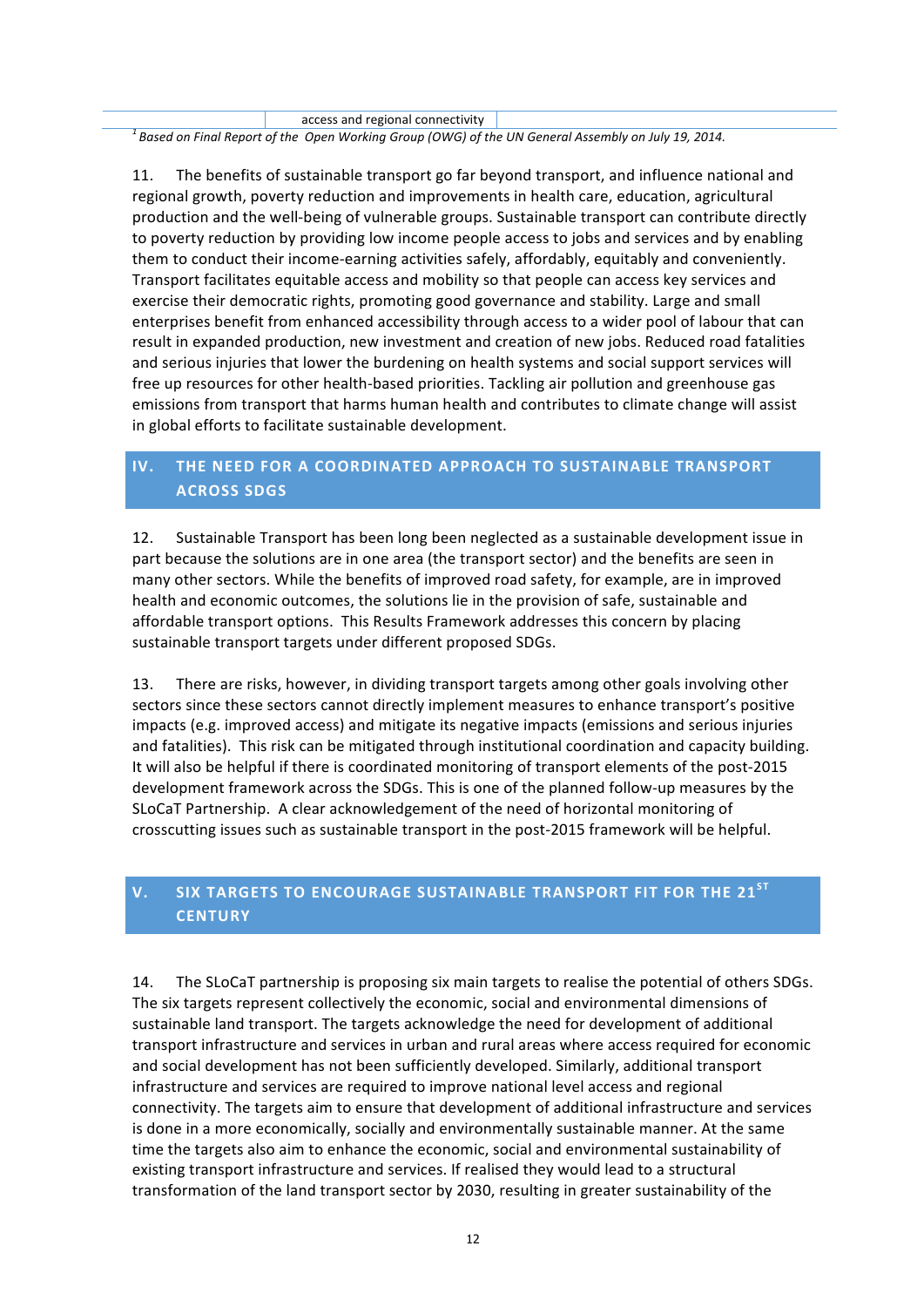transport sector and contribute to overall economic development, social equity and poverty reduction. It would make the land transport sector fit for the 21st Century.

15. The proposed targets are far-reaching and ambitious but grounded on the latest research and analysis by the leading organisations and initiatives working in relevant fields. Measurement and verification as discussed later in the document are feasible today, or will become so in the near future, especially if increased funding is available for regular and comprehensive reporting.

16. The proposed targets are:

- *Rural access:* Secure universal access by sustainable transport for rural populations by 2030.
- *Urban access:* Secure universal access by sustainable transport for urban populations by 2030.
- *National access and regional connectivity:* Facilitate national inclusion and regional connectivity by sustainable multi-modal freight and passenger services by 2030.
- *Road safety:* Halve the burden due to global road traffic crashes by halving the number of fatalities and serious injuries by 2030 compared to 2010.
- Air Pollution and Human Health: Halve premature deaths from road related air pollution by 2030 compared to 2010.
- Greenhouse Gas Emissions: Total world transport-related GHG emissions peak no later than 2020 then begin to decline at a 2% per year rate and at 2030 transport-related emissions are no higher than 2010 emissions.

# **VI. RESULTS FRAMEWORK**

17. Rather than pursue sustainable transport as a standalone Sustainable Development Goal, the OWH has opted featuring transport's key dimensions under other possible Sustainable Development Goals (SDGs). This can help generate the level of attention and allocation of resources required to accelerate the implementation of sustainable transport. The SLoCaT Partnership has adopted a flexible and pragmatic approach in reaching out to communities representing potential SDGs. In some cases it might be that one the proposed transport related targets could be incorporated (e.g. the proposed Road Safety target would fit well under a Health related SDG) while in others this would a process indicator (e.g. the proposed Fuel Economy process indicator from the proposed Climate Change target could well be used for an Energy related SDG).

18. The ambition levels for the six targets are supported by process indicators, which can also be used for measuring progress in the implementation of the targets. The process indicators that will be used to measure the progress towards realizing the proposed 2030 targets are chosen based on a combination of the following considerations: (a) they are a reflection of structural transformation aimed for by the targets; (b) they respond to the "leave no one behind" appeal of the High Level Panel of Eminent Persons on the Post-2015 Development Agenda; and (c) they are being measures already, or they are measurable making use of available, including emerging, technologies. Some of the proposed process indicators are relevant for multiple targets. For example a doubled global travel share for public transport, walking and cycling, used here to measure progress on the Air Pollution and Human Health Target is also relevant for the climate change target as well as the urban access target.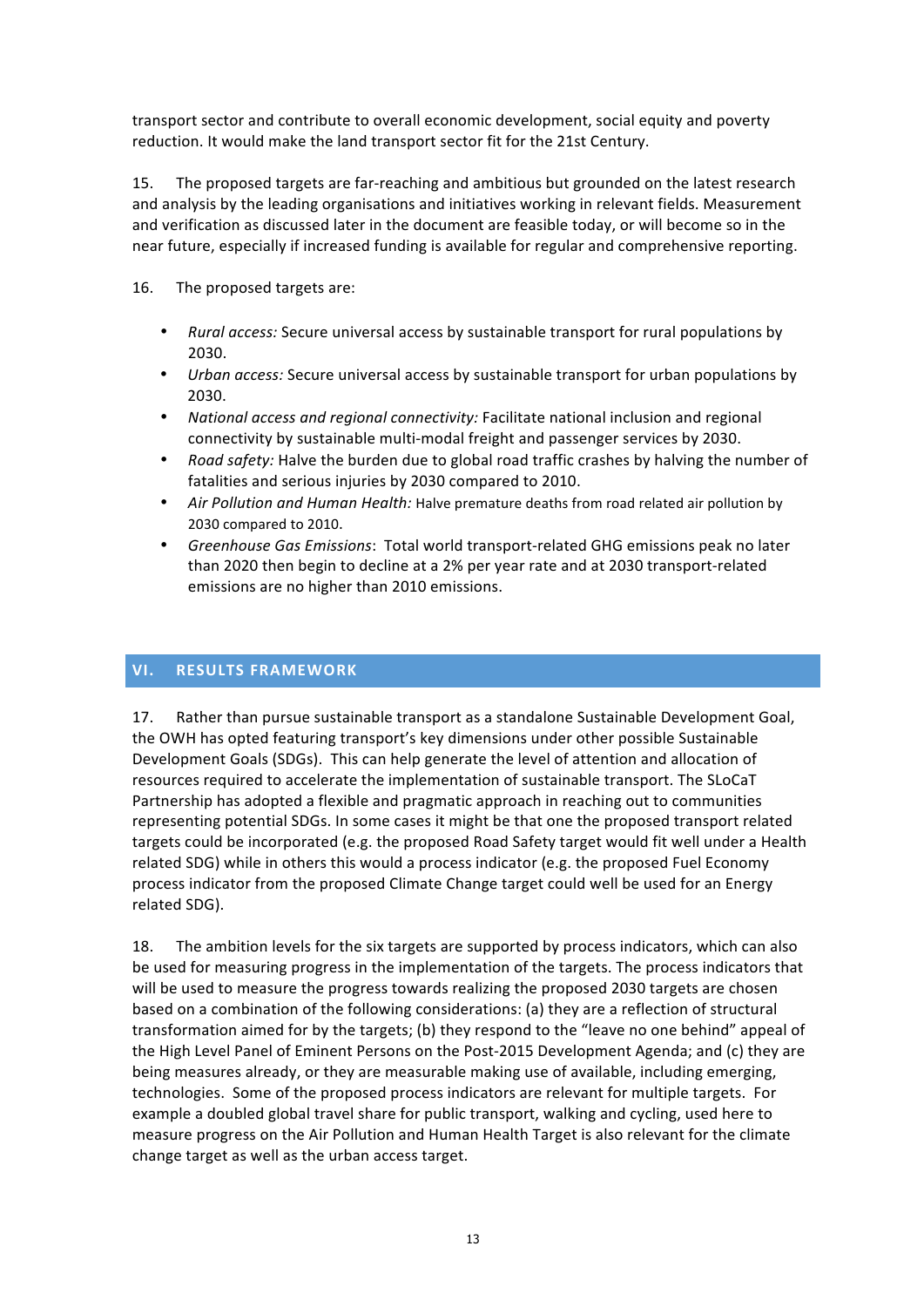19. The development of the Results Framework, especially the wording on targets and process indicators was an iterative process. The final formulation of targets and indicators was guided by the wider choices of possible SDGs and the willingness to integrate transport related targets and indicators. If a Sustainable Energy SDG were to be agreed upon, SLoCaT could for example finetune the proposed fuel economy process indicator in order to facilitate its integration.

20. The achievement of the targets requires the realisation of supporting implementation and enabling measures (See Box 2 for a definition of terms used in the Results Framework).

### **Box 2: Definition of Components of Results Framework on Sustainable Transport**

| Targets: sub-goal or sub-impact using metrics that are as communicative as possible measurable |
|------------------------------------------------------------------------------------------------|
| with a time dimension over which improvements are (to be) achieved. They may be measured at    |
| intermediate time periods.                                                                     |
|                                                                                                |

- *Process indicators*: these measure progress towards achievement of the key dimensions of targets. They are measurable and have a time dimension and can be used to measure intermediate results.
- *Implementation measures*: these focus on the actions/ implementation measures that are needed for implementation – typically the measures and policies needed to implement the components of a program. Compared to enabling measures they are more readily quantifiable and would have a time dimension. Implementation measures often contribute towards multiple targets. Implementation measures should be inclusive and take into account the special needs of a wide range of people, including women, men, children, people with disabilities and minority groups.
- Enabling measures: are 'facilitators' i.e. the standards, skills, regulatory and legal frameworks, institutional arrangements, and means of engaging stakeholders needed to support delivery of the above. Able to be measured qualitatively. Enabling measures often contribute towards multiple targets. Enabling measures should be inclusive and take into account the special needs of a wide range of people, including women, men, children, people with disabilities and minority groups.

21. The Results Framework outlined in this section is comprehensive, but not exhaustive, in terms of targets, indicators, and measures. It represents a consensus in the sustainable transport community on key ingredients to change the growth trajectory of the transport sector towards a more sustainable future. It is not expected that all the supporting process indicators be reflected in the post-2015 development framework. Those that are recommended for inclusion are written in bold italics. They are summarised as well in the Executive Summary at the beginning of this document. They are chosen based on their importance for realising the SDG they support, the ease of measuring them and their communicative potential.

22. The SLoCaT Partnership has chosen to develop a more comprehensive Results Framework in addition to just the targets and process indicators to foster an internal consensus within the sustainable transport community on how to best realise the contribution of sustainable transport towards sustainable development. It would also provide a comprehensive monitoring framework.

### A. RURAL ACCESS

 

Rural transport is vital for poverty reduction, equitable development and people's access to services, including healthcare and education. Notwithstanding growing urbanisation, by 2030, three billion people will be living in rural areas $^9$ . In many countries, rural communities are at risk of being 'left behind' due to their isolation and lack of universal access to transport, employment, markets, education, health facilities and information connectivity. There is strong evidence from many countries in the world that rural access roads lead to poverty reduction, increased

<sup>&</sup>lt;sup>9</sup> UN-DESA estimates 60% of projected 8.3 billion world population will be urban in 2030 and the rural population will be about 3.3 billion then. Source: http://esa.un.org/unup/CD-ROM/Urban-Rural-Population.htm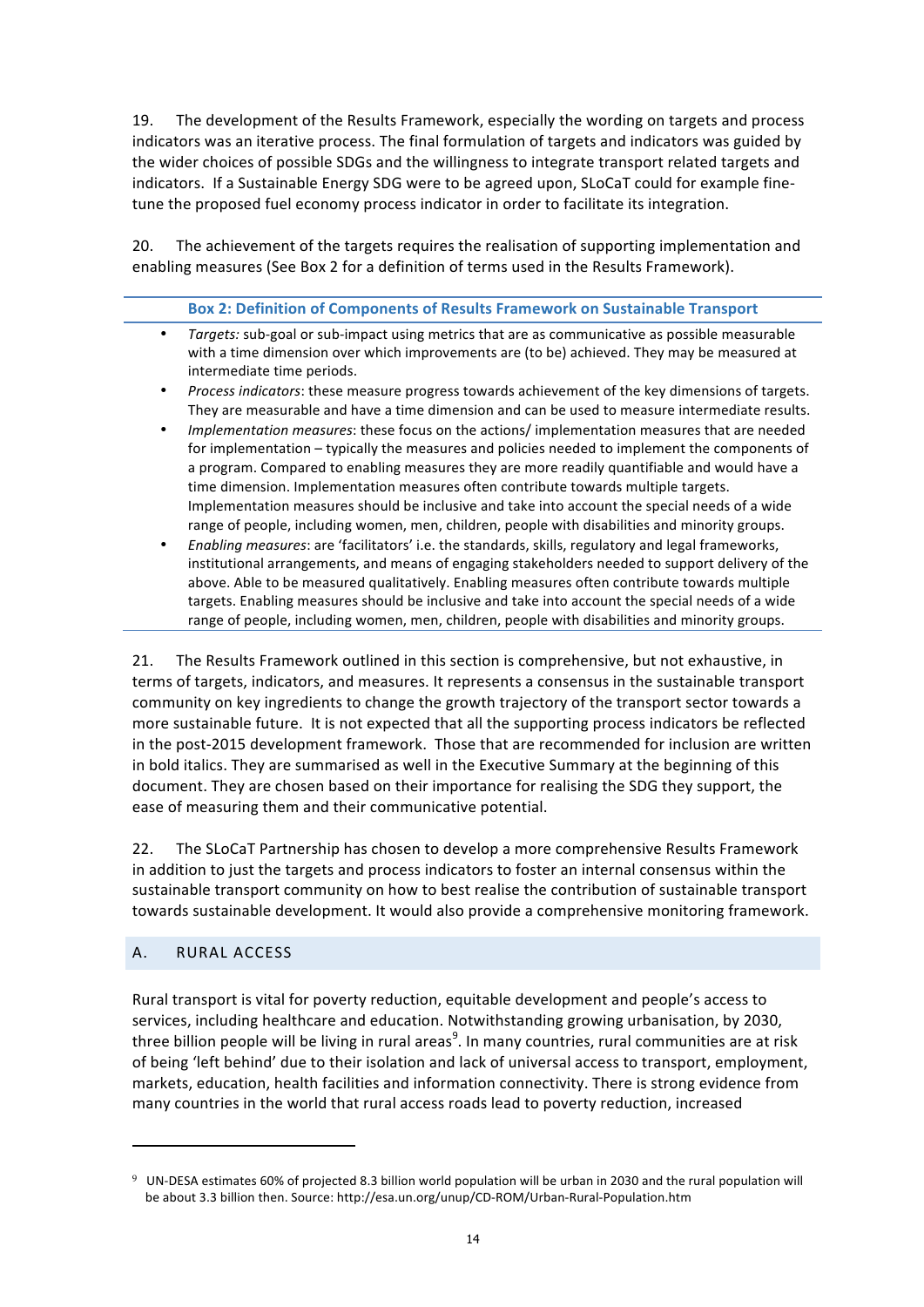economic opportunities, greater agricultural production and marketing, better school enrolment (girls and boys), better public health and more women attending maternal healthcare facilities<sup>10</sup>.

23. Rural roads connect villages with local towns, markets and services. Rural roads may be very small (perhaps single track). In both industrialised and developing countries, traffic levels on rural roads can be very low, sometimes below 50 vehicle movements a day. Rural roads tend to be the responsibility of decentralised local government authorities (e.g. district level). Inter-urban roads that travel through rural areas have much higher traffic volumes and are not 'rural roads': they tend to be the responsibility of national or provincial authorities (or agencies). While interurban roads are important for both rural and urban connectivity, these are mainly constructed for the benefit of the national economy rather than rural interests and they may have some negative impacts on rural communities. It is the lack of adequately maintained rural roads with appropriate transport services that prevent rural residents from accessing markets, jobs and services. There is evidence from many countries that investment in these small rural roads and tracks not only reduces rural poverty but also contributes significantly to the national GDP with rates of return greater than investment in larger and more expensive roads $^{11}$ .

24. Rural roads may be seasonally disrupted, particularly in poorer countries, and transport services are often infrequent and expensive  $12$ . To overcome rural poverty, remote rural settlements need to be connected to local towns (with markets and services) by roads that are passable all the year. Improved access can be often achieved through better maintenance of existing roads. Where appropriate, this should be complemented by the environmentally sensitive and resource efficient construction of new village access roads that should safeguard and benefit the local people (see Box 1). In the remoter areas, safe footpaths, footbridges and waterways may be required. Local priorities will determine which means of transport are promoted and some countries may include water-based transport. As many rural people depend on passenger and freight services, it is important that rural transport services are affordable, safe, accessible, convenient and appropriate.

25. Better rural road maintenance (and the construction of new roads, where appropriate) needs to be matched by ensuring adequate transport services to reach markets and essential services. Rural transport services are vital for rural economic growth, enhanced agricultural production and greater rural prosperity. In rural areas, travel patterns are often associated with periodic markets and the convenient transport of small quantities of freight is often crucial. Spoiled harvests due to poor access to urban markets discourage enhanced agricultural production. As many rural people depend on passenger and freight services, it is important that these are affordable, safe, accessible, convenient and appropriate.

26. Equitable rural access is a key gender issue. One reason is the crucial importance of women's access to maternal and peri-natal health care. Furthermore, poor rural access and insecure means of transport disproportionately limits girls' access to education and women's access to markets, employment and entrepreneurial opportunities (See Box 1). People with disabilities are at a particular disadvantage in rural areas that lack the infrastructure and support services they need. Improved rural transport services incorporating 'universal design' principles increase the access of women, children, youth, people with disabilities, and other disadvantaged

 $10$  For example see review of evidence by Starkey and Hine (2014) in a study for Overseas Development Institute and

UN-Habitat, which will be available on the SLoCaT website.<br><sup>11</sup> For example, see For example see Fan and Chan-Kang (2005). IFPRI Research Report 138: Road development, economic growth and poverty reduction in China. http://www.ifpri.org/publication/road-development-economicgrowth-and-poverty-reduction-china-0

<sup>&</sup>lt;sup>12</sup>Rural transport services indicators: Final Report, August 2013. International Forum for Rural Transport and Development (IFRTD). Available at: http://www.ruraltransport.info/RTSi/resources/project\_outputs.php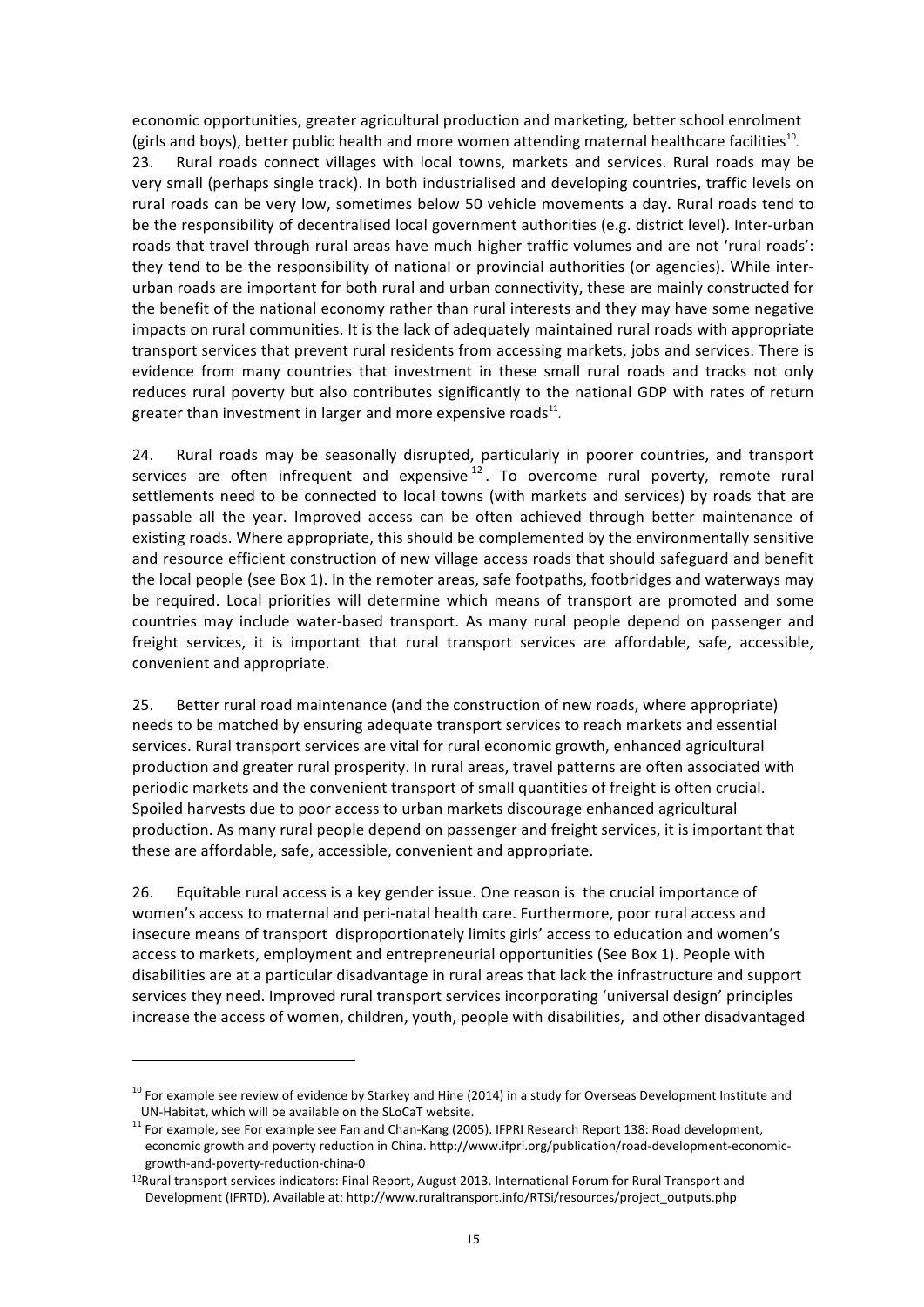groups and enhance their contributions to equitable economic development. With inadequate rural transport, rural people are less likely to register births, and undocumented individuals are more vulnerable to human rights violations.

27. Government departments responsible for planning and managing rural access tend to be under-resourced<sup>13</sup> and international efforts to improve rural access remain fragmented. National and international organisations shouldchampion the importance of rural access and work together to improve policy frameworks, knowledge management and data gathering.

28. The results framework for rural access is shown in Table 3. Progress on the achievement of the rural access target will be measured by combining Geographic Information Systems (GIS) technologies and transport-related survey data. The existing Rural Access Index<sup>14</sup> (proximity to roads with year-round access) will be complemented by assessments of transport services. Data from sample surveys will be disaggregated for income, gender and disadvantaged groups to monitor trends and ensure 'no one is left behind'. As the Rural Access Index baseline is very variable (from less than 30% to about 100%), local achievement target levels will need to be set, based on guidelines and realistic investment prospects. The desired achievement will be 100% of these target level by 2030. All process indicators and implementation measures are quantifiable today, with further improved measurement techniques anticipated within three years.

**Table 3: Results Framework on Rural Access** 

**Target:** Secure universal access by sustainable transport for rural populations by 2030.

Process Indicators (2030 compared to 2010 baseline):

- **Proportion of the rural population living within two kilometers of a road, motorable trail or other** appropriate infrastructure providing all-year access for sustainable transport (desired achievement: 100% achievement of local access targets, monitoring the poorest and remotest quintiles).
- Proportion of rural population living within 30 minutes' walk of appropriate formal or informal **transport services (desired achievement: 100% achievement of local access targets, monitoring**  remotest quintile).
- Travel time, including walking, from villages to local towns with markets and medical facilities for the poorest rural income quintile (desired achievement:100% achievement of local travel-time targets)

### **Implementation measures**:

- 1. Ensure existing rural roads are maintained to all-season standards (desired achievement by 2030:100%)
- 2. Rehabilitate, upgrade or construct appropriate<sup>15</sup>infrastructure (rural roads, trails, bridges) to reach isolated communities (desired achievement by 2030:100% achievement of local rural access index targets).
- 3. Promote and regulate affordable, accessible, effective and appropriate public and/or collective transport systems suitable for all passengers (including the special needs of women, children, older persons and people with disabilities) and small freight (desired achievement by 2030: all nations).
- 4. Develop and implement integrated rural transport and development plans, incorporating pro-poor, inclusive and equitable access (appropriate infrastructure and services), enhanced agricultural marketing mechanisms, job creation and access to services and information (desired achievement by

 $13$ Improving Rural Mobility. World Bank Technical Paper 525.

 $14$  Rural access index: a key development indicator.

http://www.worldbank.org/transport/transportresults/headline/rural-access/tp-10-final.pdf

 $15$ This specifically excludes inter-urban roads passing through rural areas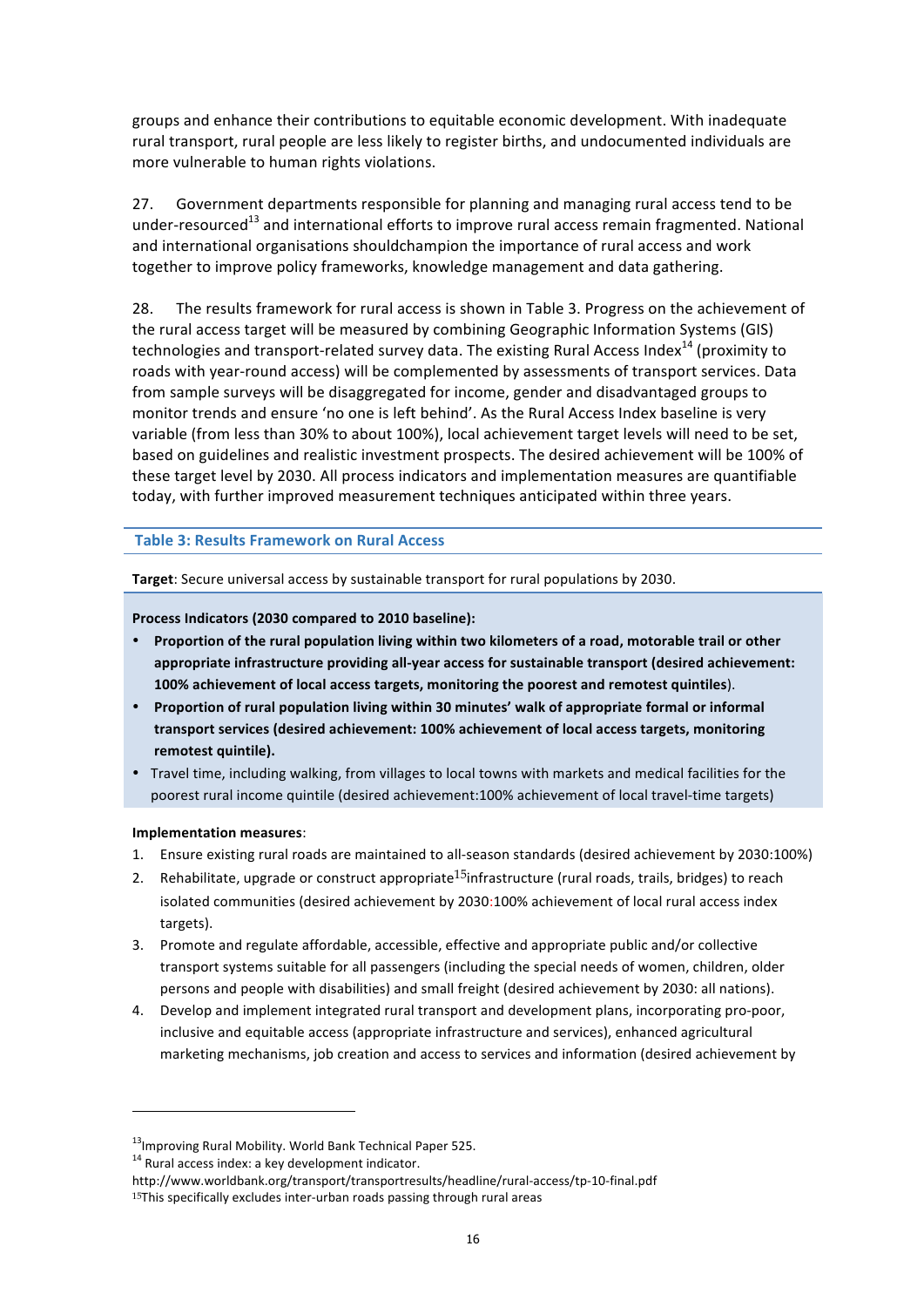2030: rural development plans in all nations).

- 5. Promote appropriate use of intermediate means of transport (such as bicycles, carts, motorcycles and three-wheelers) for short-distance passenger and small freight transport and ensure appropriate enabling infrastructure is available (desired achievement by 2030:all nations).
- 6. Ensure that all new transport infrastructure and transport services and prioritised 'at risk' existing facilities are climate resilient and are resource efficient (desired achievement by 2030:100%).

### **Enabling Measures:**

- 1. Develop national transport programs for sustainable and inclusive rural transport, build related institutional capacity, and foster sound transport pricing and non-price demand management practices.
- 2. Build sound institutions, appropriately staffed and resourced with competence in all aspects of rural transport planning including social inclusion.
- 3. Ensure participatory processes for stakeholder involvement and consultations in the planning and maintenance of rural roads and the planning and regulation of rural transport services, taking into consideration the special needs of women, children, older persons, people with disabilities and minority groups.
- 4. Combine transparent, regulatory planning with efficient service provision to meet realistic demand targets, supported by effective data collection (disaggregated for user types) and knowledge management
- 5. Commit appropriate funding (based on local situations) to rural road maintenance and construction.
- 6. Identify 'rural access' champion organisations to facilitate improved knowledge management and the development and deployment of national and international databases, and associated data gathering, relating to rural access parameters.

### B. URBAN ACCESS

<u> 1989 - Johann Stein, fransk politik (d. 1989)</u>

29. In urban areas, many people travel to work daily and require sustainable transport that is affordable and does not take too long, so allowing economic productivity and quality family life. To develop sustainable urban transport requires ensuring appropriate land-use planning, reducing travel requirements, guaranteeing reliable and affordable public transport and providing quality pedestrian infrastructure and dedicated cycle facilities. Poor people in urban areas are often further from services, employment and markets. Better access to jobs, education, and health care improves people's quality of life and helps lift them out of poverty.

30. Over one billion people live with disabilities<sup>16</sup>. Accessible urban transport systems that incorporate universal design not only benefit people with disabilities, they also make access in public transit and pedestrian areas easier and more convenient for all travellers who include women, children, youth and other vulnerable groups.

31. Efficient, equitable and sustainable urban transport systems are diverse as are the travel needs of people. Different modes are promoted for their comparative advantages: walking and cycling for local trips, mass public transit for longer trips, particularly on major corridors, and motorcycles, automobiles and trucks being used when necessary. This Results Framework proposes that the modal share of sustainable transport systems (public transport, cycling and

 $^{16}$  WHO 2011. World report on disability. World Health Organisation (WHO) and World Bank. http://whqlibdoc.who.int/publications/2011/9789240685215\_eng.pdf?ua=1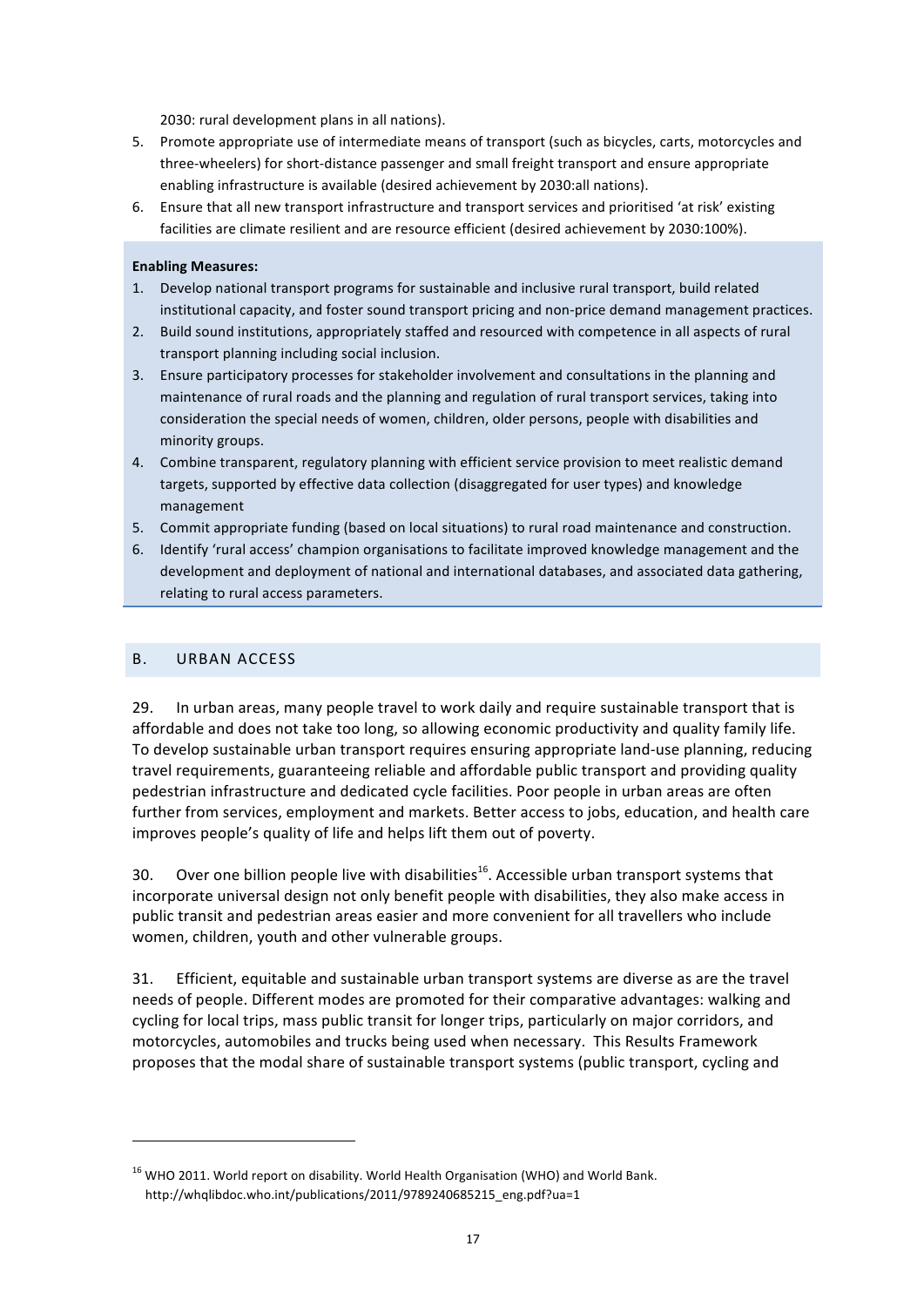walking) will double globally by 2030. This builds on mobility projections<sup>17</sup> by the International Energy Agency and the International Association for Public Transport, as part of the Grow Public Transport Campaign, which show that if we were to double the market share of public transport the number of trips would need to triple and car share would fall. However, the business as usual scenario shows more trips by private vehicles and less public transport. So to double the market share of public transport urban mobility patterns will need radical change.

32. As mentioned modal share has not been used as an indicator for urban access, it is included in this results framework as an indicator for climate change. However, cities may well use the share of sustainable transport modes as an indicator of their achievements in promoting sustainable transport as well as improving urban air quality.

33. Urban transport systems, especially in many cities in the global south will combine transport operating in the formal as well as the informal sector, with the latter continuing to serve as an important source of employment.

34. Urban roads should be designed within hierarchical road and street networks and managed to favour space-efficient modes, with adequate sidewalks, cycle lanes, bus lanes and truck lanes where appropriate, with sustainable transport modes receiving priority over general automobile travel. New urban roads and facilities should favour resource efficient methods of construction and operation with appropriate climate resilience

35. Sustainable urban transport (public or collective transport, walking, cycling and other intermediate means of transport) requires spatial planning, inter-connected public transport and safe pedestrian infrastructure and cycle-ways allowing equitable access to economic opportunities, green areas and social necessities, with appropriate traffic management. Sensitive design that responds to different needs for women, children, youths, people with disabilities and disadvantaged groups is required.

36. Improved pricing of transport is needed focusing on private vehicle users so that motorists perceive the full marginal social costs of the congestion and externalities they create. Awareness campaigns can promote appropriate behavioural changes among travellers to favour greater use of sustainable transport modes and active transport. Indiscriminate parking should be curbed recognising the value of street space that should first be allocated to loading zones, bus stops, pedestrian crossings. Awareness campaigns can promote appropriate behavioural changes among travellers to favour greater use of sustainable transport modes and active transport.

37. The results framework for urban access is shown in Table 4. Progress on achieving the urban access target will be measured by combining Geographic Information Systems (GIS) technologies and transport-related survey data. Data from sample surveys will be disaggregated for income, gender and disadvantaged groups to monitor trends and ensure 'no one is left behind'. All process indicators and implementation measures are quantifiable today, with further improved measurement techniques anticipated within three years.

<sup>&</sup>lt;sup>17</sup>See http://growpublictransport.org/the-campaign/urban-mobility-scenarios-by-2025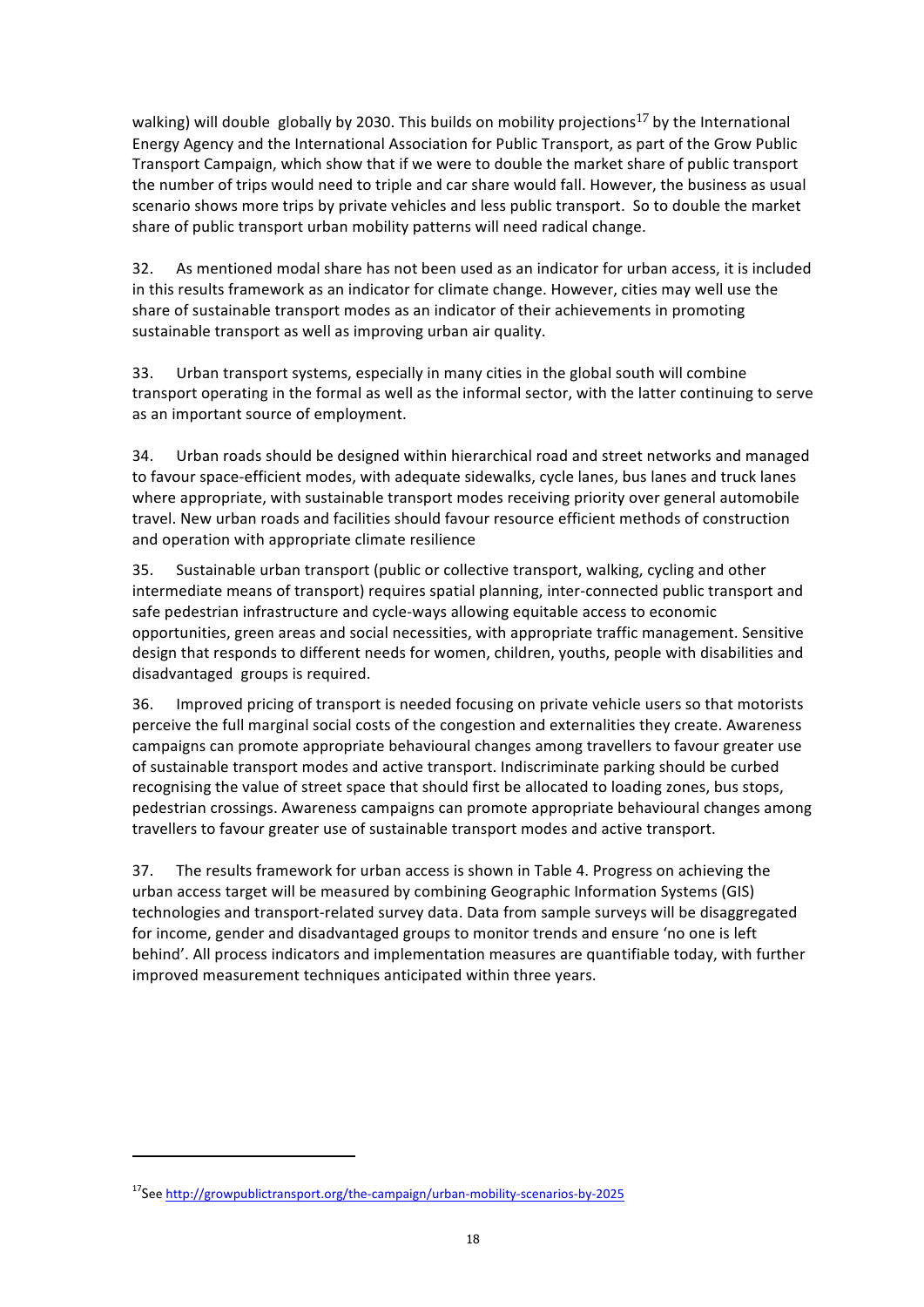#### **Table 4: Results Framework on Urban Access**

#### **Target:** Secure universal access by sustainable transport for urban populations by 2030.

Process Indicators (2030 compared to 2010 baseline):

- Mean daily travel time budget for women, men and children using sustainable transport (desired achievement: 90 minutes or less travel time per individual per day, including return or multipurpose trips for employment, education, health and community services).
- **Proportion of income spent by urban families on transport to reach employment, education, health** and community services (desired achievement: less than 20% of household income for poorest **quintile).**
- Proportion of households within 500 metres of good quality affordable public transport accessible by dedicated walking and/or cycling facilities (desired achievement: 100%).

#### **Implementation measures**:

- 1. Develop integrated, equitable and accessible public transport systems suitable for all travellers (who include women, children, youth, older persons, people with disabilities and minority groups), complemented by 'active transport' facilities (walking and cycling) for all cities over 100,000 people by 2030.
- 2. Develop hierarchical road and street networks with inclusive 'complete' street design allowing their safe use by cars but also pedestrians, cyclists and public transport, thus benefiting all groups in society, while providing for efficient land use and access for all cities over 100,000 people by 2030.
- 3. Price transport so that travellers and firms perceive the full social costs of their travel (on average) and on a temporal and spatial basis by 2020, thus facilitating shifts to resource efficient modes such as public transport systems and 'active transport' for people and rail for freight.
- 4. Adopt Transit Oriented Development Standards to manage development within market area of high capacity public transportation in all cities over 100,000 people by 2020.
- 5. Implement non-price demand management measures comprehensive traffic and parking management in all cities over 100,000 people by 2020.
- 6. Ensure that all new transport infrastructure and transport services and prioritised 'at risk' existing facilities are climate resilient and are resource efficient.

#### **Enabling Measures:**

- 1. Develop national transport programs for sustainable transport, build related institutional capacity, and foster sound transport pricing and non-price demand management practices, coordinated with land use.
- 2. Build sound institutions, appropriately funded, staffed and resourced with competence in all aspects of sustainable transport planning, integration with land use, and for traffic management
- 3. Develop land-use plans integrated with transport facilities and other infrastructure that encourage efficient land utilisation and minimize the need for the movement of goods and persons by motorised transport.
- 4. Develop policies and standards to promote inclusion of cycle routes and pedestrian facilities as part of all major urban road and traffic management initiatives and new urban developments combined with polices and standards to ensure high-quality public transport systems.
- 5. Ensure participatory processes for stakeholder involvement and consultations in the planning and regulation of integrated transport systems
- 6. Combine transparent, regulatory planning with efficient service provision to meet realistic demand targets, supported by effective data collection and knowledge management.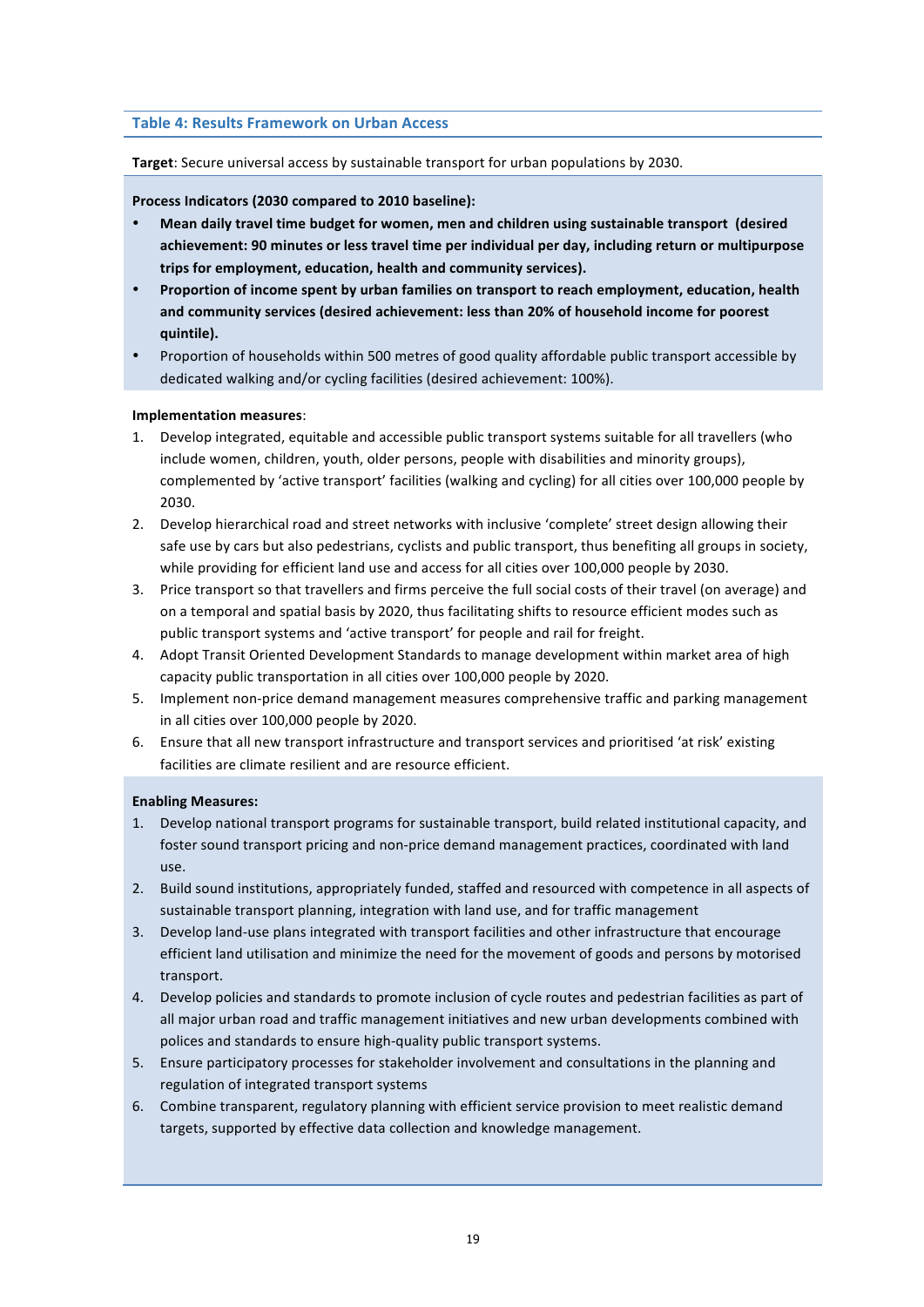## C. NATIONAL ACCESS AND REGIONAL CONNECTIVITY

38. Efficient freight logistics is necessary to support the transport of farm produce to markets as well as the distribution of manufactured goods and other essential supplies within nations. Efficient and sustainable passenger travel between towns and cities is also needed to support national integration. Enhanced cross-border freight logistics and passenger travel is also vital to support efforts on regional economic cooperation. Care needs to be taken to ensure improve transport services are both responsive to market needs and sustainable. Traditionally national transport systems were oriented to internal needs and did not necessarily facilitate efficient cross-border, regional passenger and freight movements.

39. Passenger and freight railways are able to provide competitive services where the corridors are capable of generating sufficient demand and where the haul length tends to be over 300 to 500 km. At these distances, even moderate speed passenger railways travelling can be competitive with airline and road transport. Passenger railways are enjoying renewed interest in different parts of Europe and Asia.Very high-speed rail (VHS) has dramatically changed intermodal competition, allowing rail to compete directly with air transport on medium distances (e.g. on the Madrid-Sevilla line, rail modal share grew from 19 to 53% after the opening of the VHS line). In many cases this also engenders a decrease in energy consumption, air pollution and CO2 emissions. Furthermore, cost-efficient and safe quality bus services can deliver competitive connections and serve as backbone of national passenger transport in many countries worldwide. Bulk freight railways and waterways are being upgraded to serve resource industries in all continents. 

40. Reliable logistics systems can address food security concerns and assisting in times of emergency relief. Long distance passenger transport services provided by train, buses and private car travel will also benefit from the investments in rail and roads and supporting intra-urban distribution systems.

41. Long distance carriage of containers from production zones to seaports by rail where infrastructure and services are efficient and appropriate can compete with road on price and time and with lower energy use, and fewer fatalities and injuries and emissions than road. Rail freight where possible should be separated from passenger rail traffic for mutual efficiency.

42. In East Asia over half of the logistics cost for goods bound for international markets are between port and hinterland in East Asia.<sup>18</sup>A similar situation is likely to exist in other developing regions. Despite improvements in infrastructure, and cross-border procedures, the logistics performance of approximately one third of the countries surveyed by the World Bank's Logistics Performance Index logistics declined from 2009 to 2012<sup>19.</sup> Addressing the barriers that constrain efficient transport and trade facilitation, and improving a nation's international competiveness, require a systematic approach that combines the provision of appropriate transport infrastructure and services with sorting out of unnecessary legal and administrative cross border procedures. Where countries are land-locked it is even more critical they have efficient transport to ensure their economies can enjoy the benefits of regional integration.

 $^{18}$ Asian Development Bank, Japan Bank for International Cooperation & the World Bank (2005) "Connecting East Asia: A New Framework for Infrastructure."

 $^{19}$  World Bank (2013) states "Logistics Performance Index overall score reflects perceptions of a country's logistics based on efficiency of customs clearance process, quality of trade- and transport-related infrastructure, ease of arranging competitively priced shipments, quality of logistics services, ability to track and trace consignments, and frequency with which shipments reach the consignee within the scheduled time". Refer

<sup>[</sup>http://data.worldbank.org/indicator/LP.LPI.OVRL.XQ] accessed on 23 January 2014.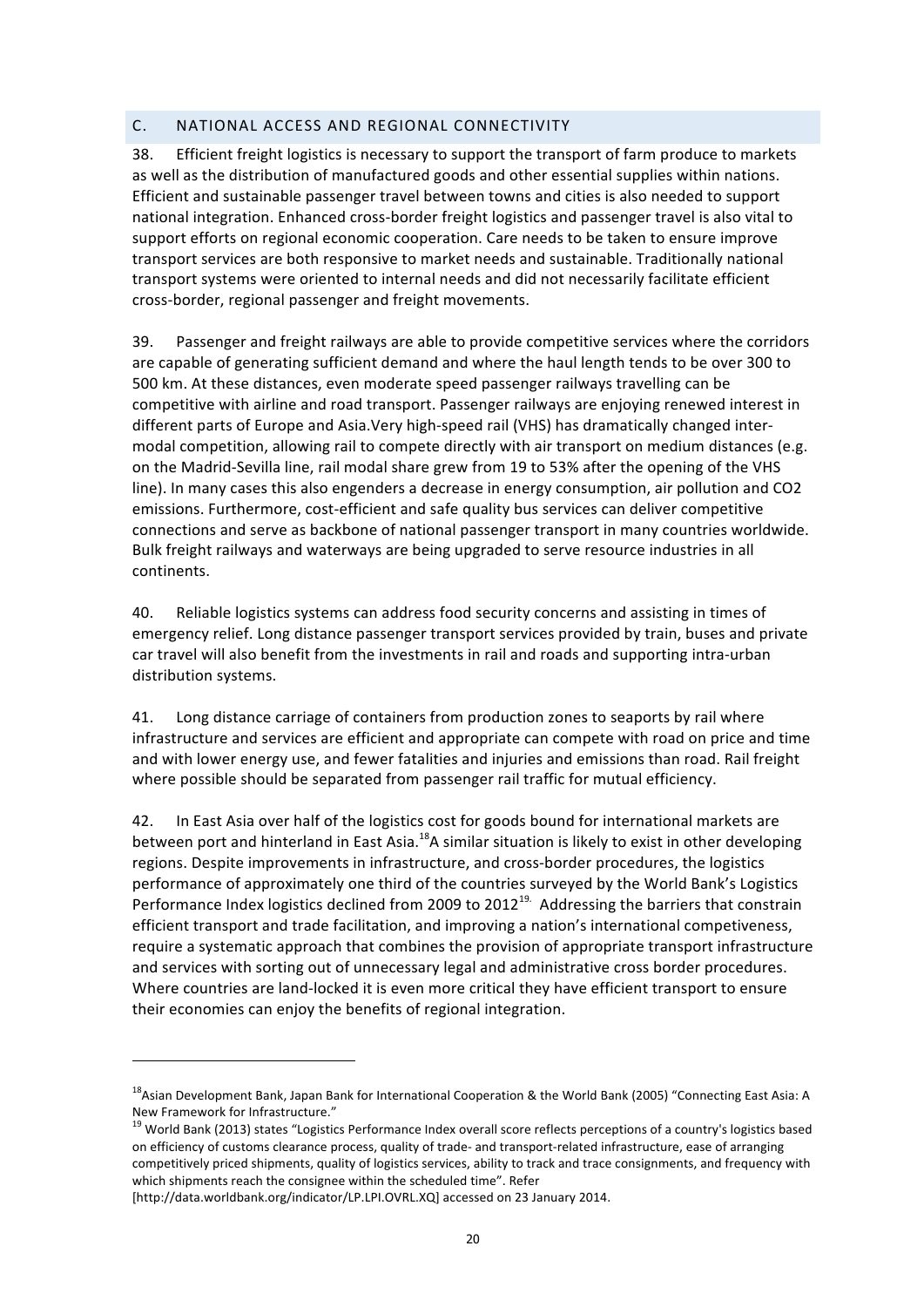43. The results framework for national access and regional connectivity is shown in Table 5. The targets for logistics and for land passenger transport are measurable today through the process indicators and implementation measures.

### **Table 5: Results Framework on National Access and Regional Connectivity**

Target: Facilitate national inclusion and regional connectivity by sustainable multi-modal freight and passenger services by 2030.

Process Indicators (2030 compared to 2010, except where indicated):

- Logistics Performance Index for all countries (desired achievement: 80% of countries to achieve a **rating of 3.520)**
- Passenger-kilometre shares by land public transport in major national and regional corridors (desired achievement: an increase, based on baselines & forecasts to be developed, in specific corridors by **nation and region).**
- Cost of national and regional bulk freight per tonne-km (desired achievement: 80% of best international practice for relevant commodities, in specific corridors by nation and region).
- Empty freight land transport distance travelled (desired achievement: 50% reduction).

### **Implementation measures:**

- 1. Develop high quality rail passenger and freight railways to meet market demands in priority national and regional corridors where the investments are economically justified and environmentally sustainable by 2030.
- 2. Develop high quality road infrastructure connecting to ports and international gateways to segregate truck traffic from intra-urban and rural arterial road networks where economically justified and environmentally sustainable by 2030.
- 3. Develop complementary shorter-distance passenger transport and goods distribution systems in urban areas, resource hinterland regions and economic zones by 2030 that reduce exposure of the population to air and noise pollution.
- 4. Harmonise cross-border customs, immigration, advance warning of shipment arrivals at borders, and sanitary and phytosanitary procedures by 2030.
- 5. Phase-out all motor vehicle fossil fuel subsidies by 2020.
- 6. Price transport so that travellers and firms perceive the full social costs of their travel (on average) and on a temporal and spatial basis by 2020, thus facilitating shifts to resource efficient modes.
- 7. Promote green freight initiatives to improve energy efficiency of supply chains in all nations by 2020 with implementation of best practice in 80% of nations by 2030.

#### **Enabling measures:**

- 1. Build capacity in government in national freight and passenger transport planning by 2020 and develop national freight and passenger transport plans in all countries by 2030.
- 2. Build capacity for efficient cross border goods and passenger processing.
- 3. Remove regulatory barriers to entrant of new logistics firms including international firms.
- 4. Strengthen institutional capacity to monitor compliance of logistics firms and truck operators with operational, safety and environmental standards.
- 5. Combine transparent, regulatory planning with efficient service provision to meet realistic demand targets, supported by effective data collection and knowledge management.

 $^{20}$  Of the 156 countries surveyed in 2012, the LPI varied from a low of 1.61 to a high of 4.39. The bottom 100 performing countries had an LPI lower than 3 with an average of 2.5. Only 26 countries or 17% of the total surveyed had an LPI of more than 3.5 (http://data.worldbank.org/indicator/LP.LPI.OVRL.XQ)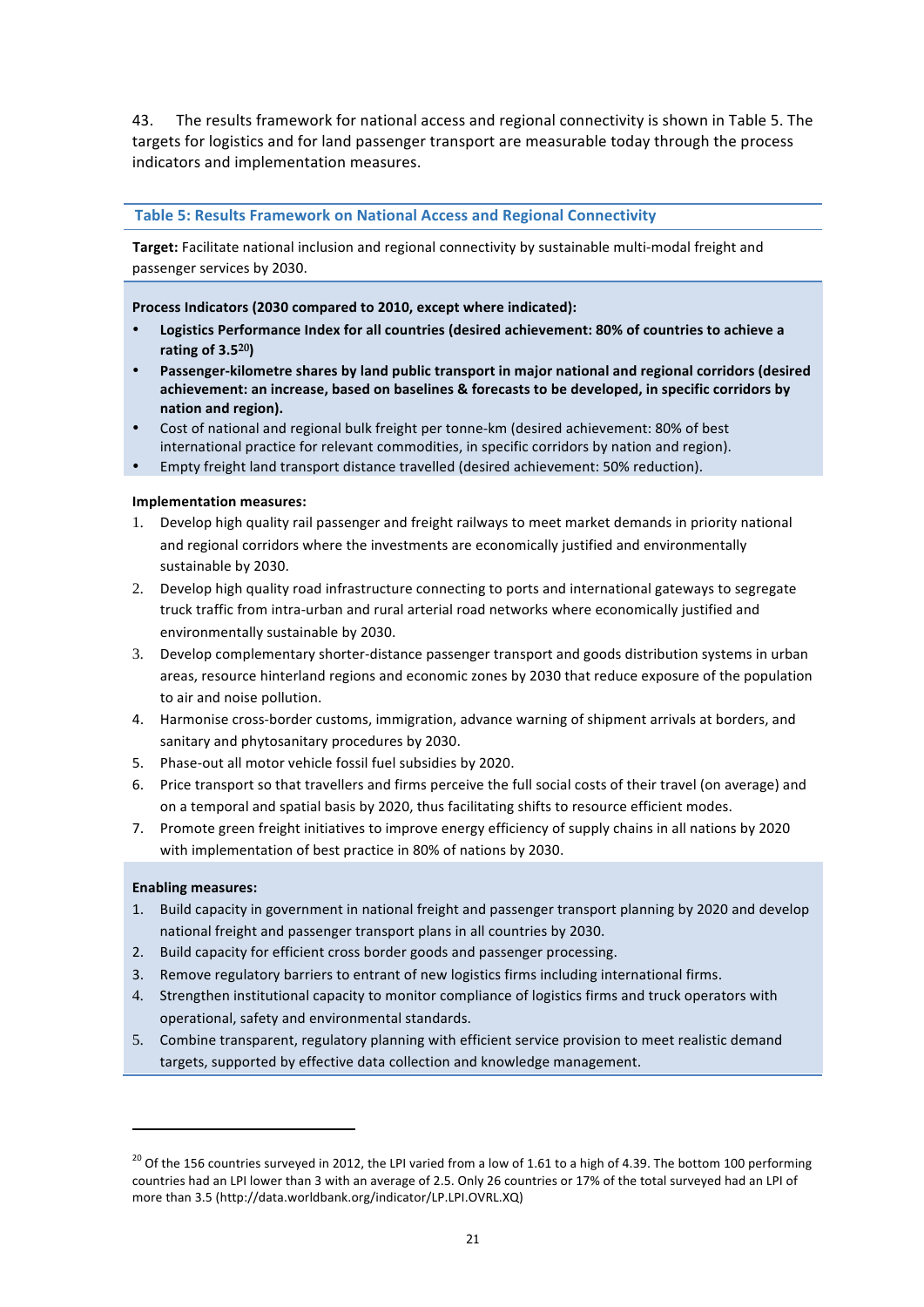### D. ROAD SAFETY

44. Globally, the World Health Organisation (WHO) estimates that 1.24 million people died on roads in 2010.<sup>21</sup>Half of the traffic deaths occur among motorcyclists (23%), pedestrians (22%), and cyclists (5%), with 32% among car occupants and the remaining 19% among unspecified road users<sup>22</sup>. Road traffic crashes are also a leading cause of non-fatal injury and disability and premature death predominately impacting the young. Up to 50 million people are injured each year, with permanent disability a frequent outcome. Road traffic crashes are estimated to be the ninth leading cause of death globally and are forecast to rise to become the seventh leading cause of death by 2030<sup>23</sup>. Road traffic crashes inflict a similar burden of mortality to other communicable diseases, such as tuberculosis<sup>24</sup>. In some countries, 75% of hospital capacity for treating head trauma is taken up by road crash victims<sup>25</sup>. Males represent more than 50% of fatalities in all countries and regions in the world reflecting exposure and possibly risk taking.

45. Road crashes are estimated to cost more than US\$1,800 billion or 3% of Gross Domestic Product (GDP) globally with the economic losses in low- and middle-income countries equivalent to 5% of GDP or US\$1,000 billion per year<sup>26</sup>. Road crash costs in these countries often well exceed the total development aid received, while also diverting valuable health and social support resources from other development priorities. In low- and middle-income countries in particular, the death or serious injury of a family member can lead to direct financial hardship for the family and exclusion from economic, social and education opportunities that counter poverty reduction efforts. 

46. Traffic-related fatalities and serious injuries are rising in urban areas due to growth in cities and their vehicle fleet. Research by EMBARQ, a program of the World Resources Institute in Washington, D.C. USA, indicates that globally 40-50% of traffic fatalities occur in urban areas. In the USA up to 73% of fatalities occur in cities. Traffic fatalities in cities in low income nations are typically five times that in cities in high income nations<sup>27</sup>. In many cities the inadequate provision of a safe walking, cycling and driving environment and poor quality public transport exacerbates the risk of being injured or killed. Improvements in road and street design to include adequate footpaths and street crossings as well as good quality public transport can reduce the crash risk by reducing traffic activity and directly reducing crash exposure.

47. The UN Secretary General, Ban Ki-moon, highlighted the need for global action on an unprecedented scale when recommending the need to "reduce the burden of ...road accidents" in his post 2015 UN General Assembly report<sup>28</sup> "A life of dignity for all". The United Nations earlier launched the Decade of Action for Road Safety (2011-2020) supported by the Global

<sup>&</sup>lt;sup>21</sup>WHO (2013) "Global Status Report on Road Safety 2013 – Supporting a Decade of Action." page 4  $22$ WHO (2013), op. cit. pages 4-6.

<sup>&</sup>lt;sup>23</sup>http://www.who.int/healthinfo/global\_burden\_disease/projections/en/index.html&http://www.who.int/healthinfo/g lobal burden disease/en/ accessed 19/12/2013

<sup>&</sup>lt;sup>24</sup>Institute for Health Metrics and Evaluation (2013), "The Global Burden of Disease: generating evidence, guiding policy." Seattle, WA, USA, page 12.

 $^{25}$  RAC Foundation (2011) "Saving Lives, Saving Money: The costs and benefits of achieving safe roads" London, UK  $^{26}$ iRAP (2013) "The business case for investment in road safety" London, UK

<sup>&</sup>lt;sup>27</sup>Holger Dalkmann (2014), "Is Your City Safer by Design." Presentation made at Transforming Transportation, Washington, January 17.

 $^{28}$  United Nations (2013) "A life of dignity for all: accelerating progress towards the Millennium Development Goals and advancing the United Nations development agenda beyond 2015" A/68/202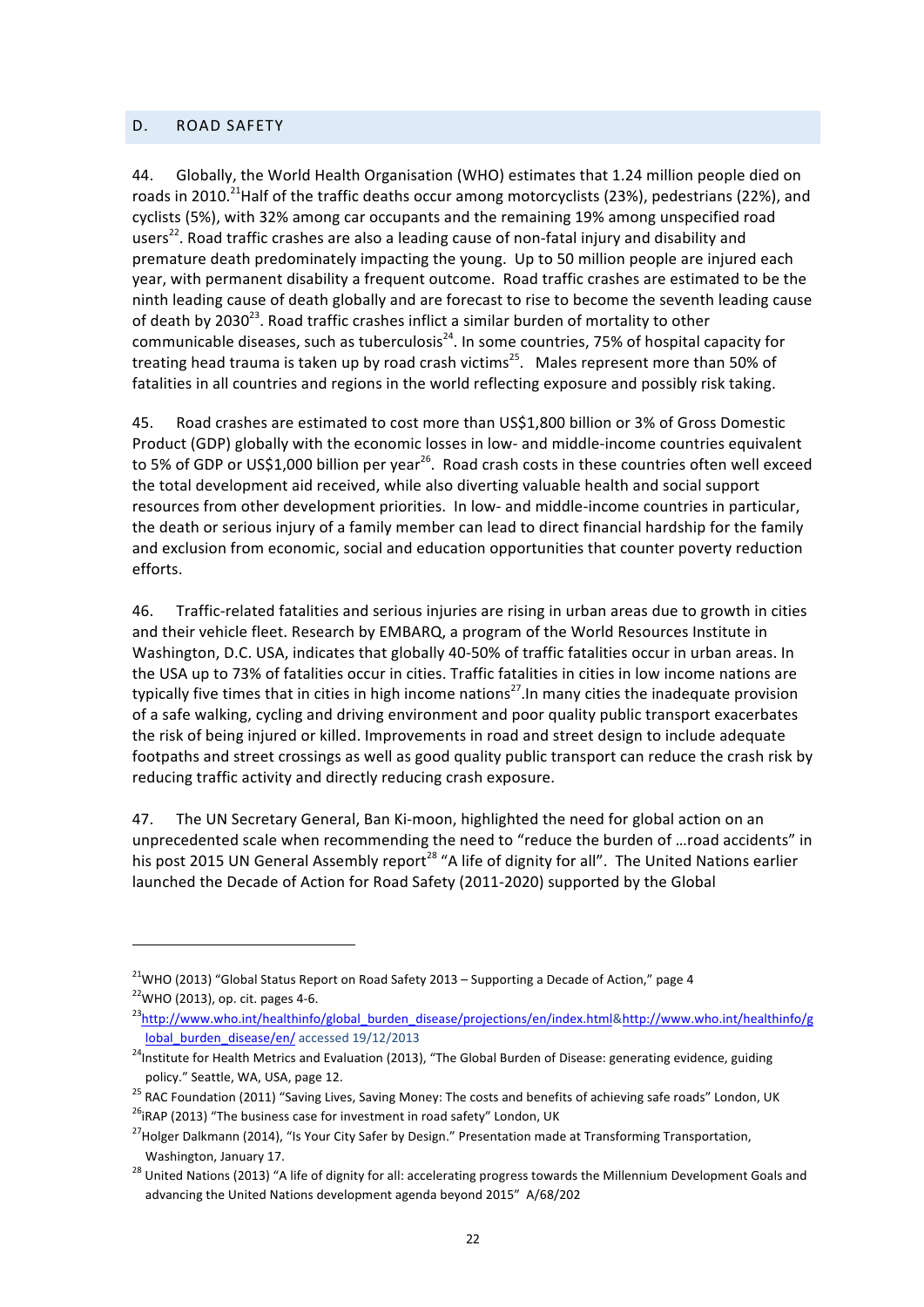Plan<sup>29</sup> promoting proven cost effective solutions for making roads safer through: (i) road safety management; (ii) safer roads and mobility; (iii) safer vehicles; (iv) safer road users; and (v) improved post-crash response and hospital care.

48. Successful achievement of the SDG target for road safety will save an estimated 100 million fatalities and serious injuries and more than US\$10,000 billion in economic costs between 2010 and 2030<sup>30.</sup> Secure funding at the required scale is needed to implement the proven road safety actions on a sustained basis to 2030. Building on the 'Decade of Action for Road Safety' a results framework for road safety is provided in Table 6. The target, process indicators and implementation measures can all be measured and verified by established methods on a two to three year cycle as currently done for reporting on implementation on the Decade of Action for Road Safety (2011-2020).

## **Table 6: Results Framework on Road Safety**

Target: Halve road traffic deaths by 2030 compared to 2010.

Process Indicators (2030 compared to 2010 baseline):

- Fatalities due to road crashes (desired achievement: reduce by half the number of fatalities due to road crashes compared with 2010 baseline of 1.24 million per year).
- Serious injuries due to road crashes (desired achievement: reduce by half the number of serious injuries due to road crashes compared with 2010 baseline of 12.4 million per year).
- Economic impact due to road crashes (desired achievement: reduce by half the economic impact of road crashes compared with 2010 baseline of 3% of GDP per year).

## **Desired achievement levels by 2030 by country income cluster are:**

- Fatality rates
	- o < 4 per 100,000 population in high-income countries (baseline of 8.7 in 2010)
	- $\circ$  < 7 per 100,000 population in middle-income countries (baseline of 20.1 in 2010)
	- o < 12 per 100,000 population in low-income countries (baseline of 18.3 in 2010)
- Serious injury rates:
	- $\circ$  < 40 per 100,000 population in high-income countries (baseline of 87 in 2010)
	- o < 70 per 100,000 population in middle-income countries (baseline of 201 in 2010)
	- o < 120 per 100,000 population in low-income countries (baseline of 183 in 2010)
- Economic cost of crashes:
	- $\circ$  < 1% of GDP per year in high-income countries (baseline of 2% in 2010)
	- o < 2.5% of GDP per year in middle-income countries (baseline of 5% in 2010)

### **Implementation measures:**

<u> 1989 - Johann Stein, fransk politik (d. 1989)</u>

In the Post-2015 context, recommended implementation measures include:

- 1. Increase the safety of road infrastructure around the world by eliminating 1 and 2 star rated unsafe roads by 2030 as defined by International Road Assessment Program for all road users.
- 2. Ensure all transport infrastructure designs include non-motorised transport statements explaining how the needs of pedestrians and cyclists have been incorporated into the designs, including the adequacy of road 'hard shoulders' and inclusion of sidewalks and cycle lanes where warranted.
- 3. Build all roads funded by multi-lateral development banks to a minimum 3-star safety levels for all road users, with highway authorities worldwide encouraged to adopt the same minimum safety

 $^{29}$  WHO (2011) "Global Plan for the Decade of Action of Road Safety" Geneva, Switzerland

 $30$ iRAP (2013) "The business case for investment in road safety" London, UK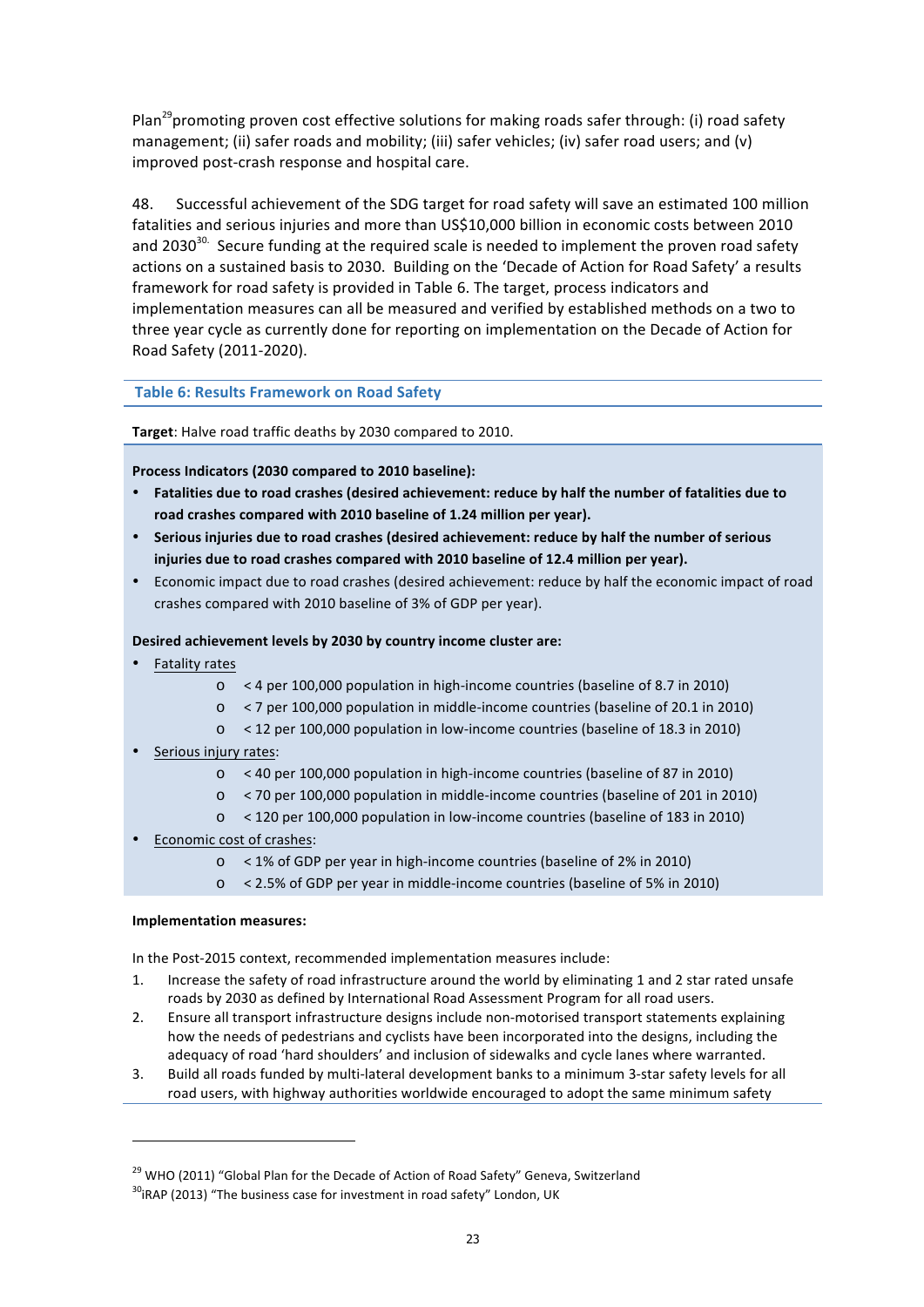standards.

- 4. Increase the proportion of vehicles manufactured each year that meet the minimum safety standards set by the United Nations to 100% from the 2010 figure of approximately two-thirds.
- 5. Increase the proportion of countries with comprehensive legislation on 5 key risk factors (speed, distracted driving, drink-driving, the use of motorcycle helmets, seat-belts and child restraints) to 80% by 2030.
- 6. Increase global front and rear seat-belt wearing rates to over 80% in all countries by 2030 (baseline of 65%).
- 7. Strengthen and adequately resource improved crash response systems and post-crash medical care by 2030 by 2030.
- 8. Increase global motorcycle rider and passenger helmet wearing rates to over 80% in all countries by 2030 (baseline of 57%).
- 9. Develop integrated, equitable and accessible public transport systems complemented by 'active transport' facilities (walking and cycling) for all cities over 100,000 people by 2030.
- 10. Develop hierarchical road and street networks with inclusive 'complete' street design enhancing conditions for pedestrians, cyclists and public transport, while providing for efficient land use utilisation and access for all cities over 100,000 people by 2030.

#### **Enabling measures:**

- 1. Develop institutional capacity and mechanisms to support and finance the establishment of lead agencies and national road safety strategies including the implementation of the associated action plans.
- 2. Benchmark the safety of infrastructure and invest >0.1% of GDP in targeted road infrastructure improvements that maximise the return on investment through deaths and serious injuries saved.
- 3. To reduce injury and fatality as a result of vehicle crashes, create the consumer and industry demand for safer vehicles through the promotion and dissemination of national and/or regional New Car Assessment Programme (NCAP) star ratings for vehicles or equivalent.
- 4. Set best practice road safety legislation and provide sufficient resources for effective enforcement. Measures include: Set and seek compliance with speed limits and evidence-based standards and rules to reduce speed-related crashes and injuries; set and seek compliance with drink-driving laws and evidence-based standards and rules to reduce alcohol-related crashes and injuries; set and seek compliance with laws and evidence-based standards and rules for motorcycle helmets to reduce head-injuries; Set and seek compliance with laws and evidence-based standards and rules for seatbelts and child restraints to reduce crash injuries.
- 5. Increase responsiveness to post-crash emergencies and improve the ability of health and other systems to provide appropriate emergency treatment and longer term rehabilitation for victims. This includes access to safe, effective and quality affordable essential surgical care and anaesthesia.
- 6. Establish effective crash data systems and analyses along with monitoring and evaluation mechanisms to inform policy and measure progress.
- 7. Ensure participatory processes for stakeholder involvement and consultations in the planning and regulation of safe roads and associated pedestrian and cycle infrastructure.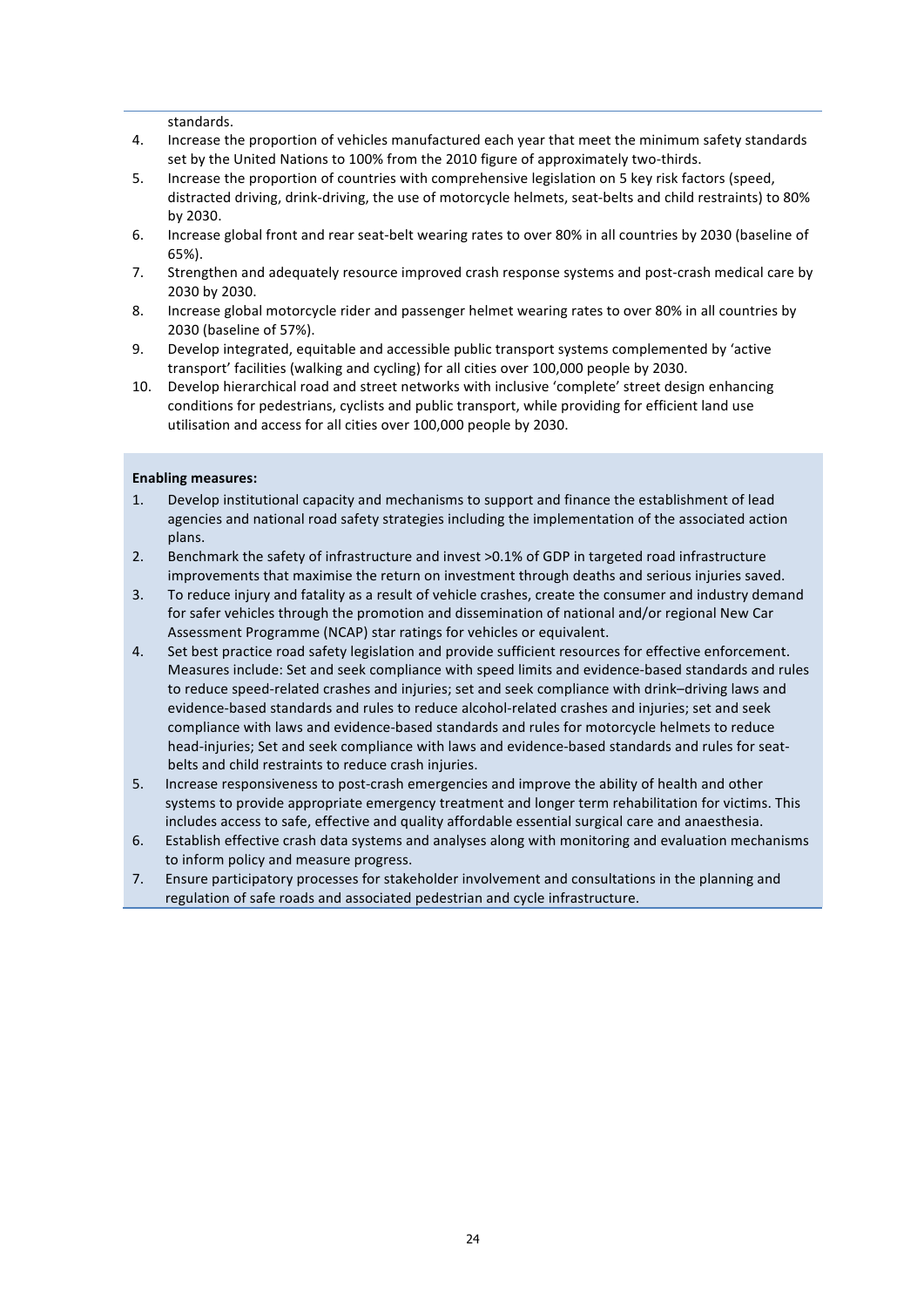### E. ENVIRONMENT AND HUMAN HEALTH

### 1. AIR POLLUTION AND HUMAN HEALTH

49. WHO has identified ambient (outdoor) air pollution as one of the top global risk factors for premature death, responsible for more than 3.2 million early deaths in 2010.<sup>31</sup> Worldwide, urban air pollution is estimated to cause about 9% of the lung cancer deaths, 5% of cardiopulmonary deaths and about 1% of respiratory infection deaths.<sup>32</sup> These findings are confirmed by the latest 2014 Transport for Health Study commissioned by the World Bank's Global Road Safety facility<sup>33</sup> quantifies both the burden of disease attributable to road injury and the burden linked to air pollution from vehicles for the first time. The study found that exposure to pollution from vehicles, in terms of particulate matter pollution resulted in 184,000 deaths globally in 2010.

50. Air pollution is an environmental health problem that affects people worldwide. Transport related air pollution, often representing from 20% to 50% of outdoor air pollution, is often expressed through particulate matter pollution. Middle-income countries disproportionately experience this burden because of their rapid motorisation and their generally less demanding vehicle emissions and fuel quality standards.

51. Air pollution is estimated to have economic losses equivalent to about 2% of GDP $^{34}$ . Health damage may contribute up to 70% of these economic losses<sup>35</sup>. Other adverse impacts include reduced visibility, material damage, crop losses and soiling. Because the extent and severity of health damage caused by air pollution depends on the extent of human exposure, transport related air pollution is primarily an urban issue. Key transport related air pollutant is Particulate Matter  $(PM)$ ; the finer the diameter of the particles the more harmful is the impact on human health. Currently many countries are measuring and regulating  $PM_{10}$  (less than 10 micrometers in diameter) but increasingly this is shifting towards  $PM_{2.5}$  (less than 2.5 micrometers in diameter).<sup>36</sup> This is why a process indicator is proposed which can measure  $PM_{10}$ ,  $PM_{25}$ , or both.

52. Advances in vehicle emission controls can cut air pollution from light and heavy-duty vehicles by almost 70% by 2030 compared to 2010. To realize these technological improvements in vehicle emission levels it is key to reduce sulphur levels in fuel to 50ppm and preferably go to less than 10ppm.

53. In countries with growing affluence the incidence of obesity and heart disease is rising. Providing safe public transport, and making it more attractive for people to walk and cycle leads to increased levels of physical activity and reduced private vehicle use, thereby boosting physical

<u> 1989 - Johann Stein, fransk politik (d. 1989)</u>

 $31$ Lim, S et al. (2010). A Comparative Risk Assessment of Burden of Disease and Injury Attributable to 67 Risk Factors and Risk Factor Clusters in 21 Regions, 1990–2010: A Systematic Analysis for the Global Burden of Disease Study 2010." The Lancet 380, no. 9859 (December 15): pages 2224–60.<br><sup>32</sup>WHO (2013), "Mortality and Burden of Disease of Outdoor Air Pollution." Refer web site

<sup>[</sup>http://www.who.int/gho/phe/outdoor\_air\_pollution/burden\_text/en/index.html] accessed 15 November.  $\frac{33}{33}$  World Bank (2014), "Transport for health: the global burden of disease from motorized road transport" prepared by the Institute for Health Metrics and Evaluation for the Global Road Safety Facility. Refer page 23 and Annex 2 for Country Estimates. [http://documents.worldbank.org/curated/en/2014/01/19308007/transport-health-global-burdendisease-motorized-road-transport] accessed April 1, 2014.

<sup>&</sup>lt;sup>34</sup> World Bank (2006), "Vulnerability to Air Pollution in Latin America and the Caribbean Region," Sustainable Development Working Paper No. 28, the World Bank Latin America and the Caribbean Region Environmentally and Socially Sustainable Development Department. Page vii. <sup>35</sup> Ibid. Page vii.

<sup>36</sup>See http://airnow.gov/index.cfm?action=aqibasics.particle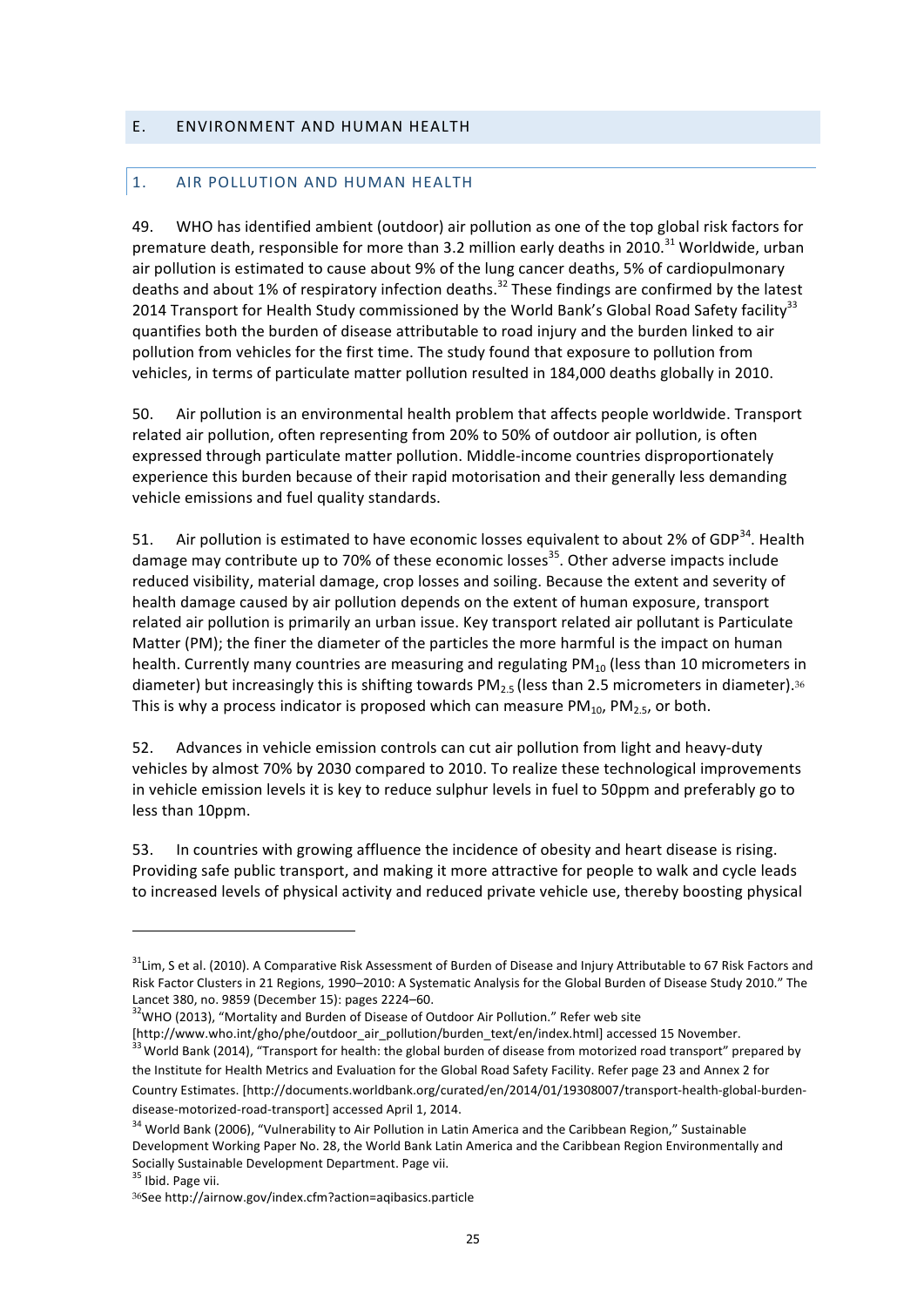fitness and cutting obesity, both of which are becoming increasingly a problem as motorisation rates are increasing.

54. The proposed results framework for air pollution and human health is provided in Table 7. It is important to address the overall public health performance of a transport system or investment, including levels of air pollution and noise, and promotion of physical activity. The impact of road crashes listed as a separate target is directly linked as well. All these health risks associated with transport, cause a high burden of disease and influence livelihoods, estimates external costs as well as sustainability. This target is proposed to be measured by Global Burden of Disease Study Methods $37$ .

Table 7: Results Framework - Air Pollution and Human Health

Target: Halve premature deaths from road related air pollution by 2030 compared to 2010.

Process Indicators (2030 compared to 2010):

- Premature deaths from air pollution (desired achievement: 50% reduction compared to 2010 **baseline of 184,000).**
- **PM<sub>10</sub>** and/or PM<sub>2.5</sub> air pollution from passenger and freight vehicles (desired achievement: 70% **reduction**).
- Travel share of public transport, cycling, walking and other sustainable modes (desired achievement: double the global share by 2030).
- Proportion of urban dwellers engaging in adequate outdoor physical exercise (desired achievement: to be developed)

### **Implementation measures:**

- 1. Implement Euro vehicle emission standards in all countries by 2030 reaching Euro 5 or equivalent vehicle emission standards in the Middle East and Africa and Euro 6 or equivalent in the rest of the world (desired achievement: 100%).
- 2. Increase the proportion of transportation fuel (gasoline and diesel) that is ultra-low sulphur (50ppm with an ultimate goal of 10ppm or less) by 2030 (desired achievement: 90%).
- 3. Price transport so that travellers and firms perceive the full social costs of their travel (on average) and on a temporal and spatial basis by 2020, thus facilitating shifts to resource efficient modes.
- 4. Implement non-price demand management measures, including comprehensive traffic and parking management in all cities over 100,000 people by 2030.
- 5. Develop integrated, equitable and accessible public transport systems complemented by 'active transport' facilities (walking and cycling) for all cities over 100,000 people by 2030.
- 6. Promote the benefits of adequate physical exercise for health and as a mode of transport in all cities (desired achievement: 100% of cities).
- 7. Increase the proportion of in-use passenger and commercial and freight vehicles are covered by regular Inspection and Maintenance Programs and renewable motor vehicle registration requirements by 2030 (desired achievement: 80% passenger vehicles; 100% commercial and freight vehicles).

### **Enabling measures:**

1. Build sound institutions, appropriately staffed and resourced with competence in all aspects of sustainable transport planning, integration with land use, public transport system planning and operations, urban traffic management, bicycle and pedestrian planning, and minimisation of air quality impacts of transport

 $37$  For example, World Bank (2014), Op Cit. page 23.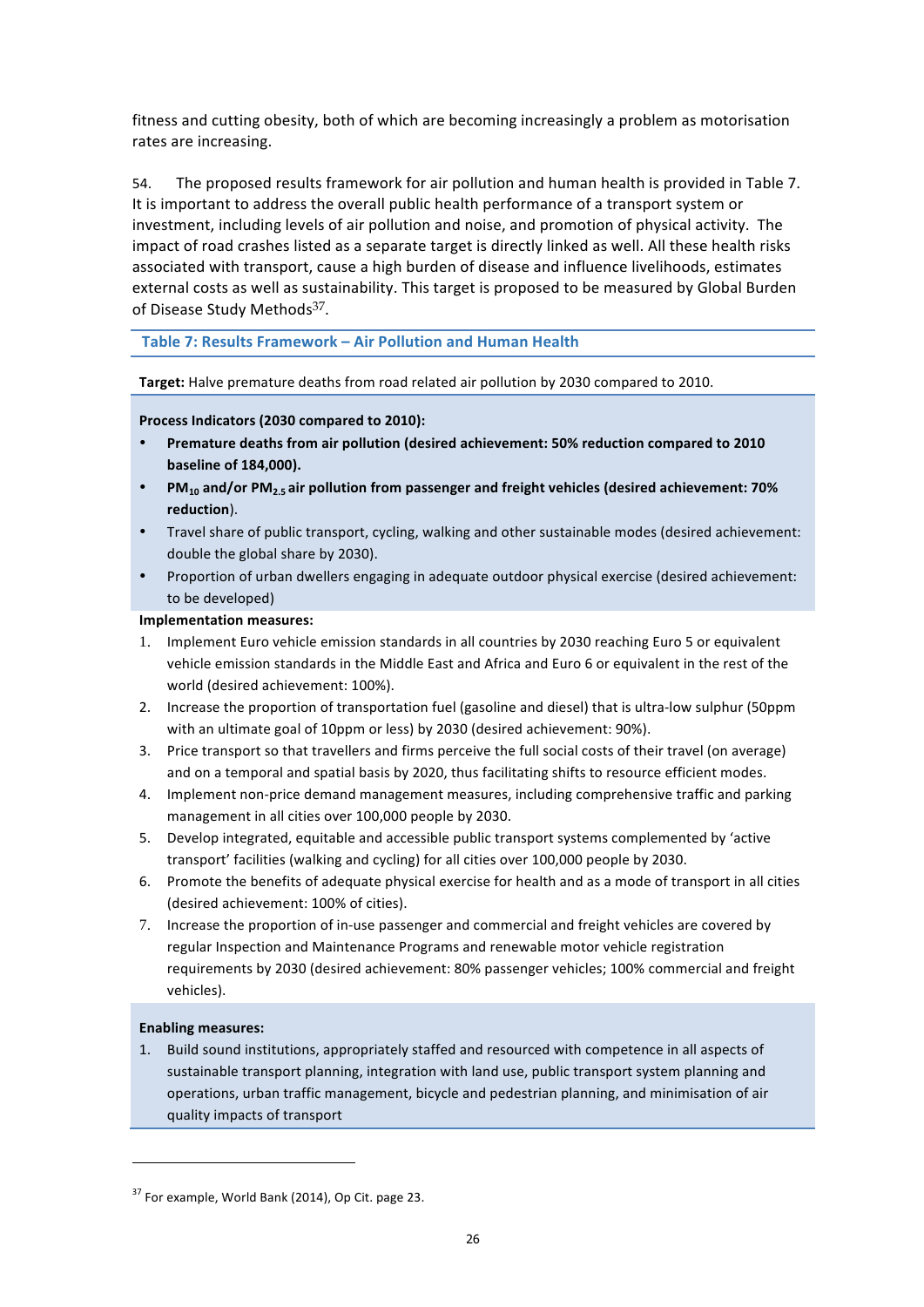- 2. Develop land-use plans integrated with transport facilities and other infrastructure that encourage efficient land utilisation and minimise the need for the movement of goods and persons by motorised transport.
- 3. Build technical capacity in air quality management, vehicle inspection, motor vehicle registration systems.
- 4. Develop comprehensive data bases on in-use vehicles, their age and technology levels, and their emissions characteristics
- 5. Conduct awareness programs on the benefits of physical exercise
- 6. Ensure participatory processes for stakeholder involvement and consultations in the regulation and monitoring of air quality.

# 2. GREENHOUSE GAS EMISSIONS

55. Transport contributed about one quarter of energy-related global GHG emissions and about one fifth of energy use in 2009.<sup>38</sup> Land transport represents 70% of transport related energy use and GHG emissions. Under a 'Business as Usual' scenario, energy use and GHG emissions are projected to rise by nearly 50% by 2030 and by more than 80% by 2050 (from 2009). Responsible for this rapid growth in transport related GHGs is the projected doubling or even tripling of the current global stock of one billion vehicles by 2050.<sup>39</sup>

56. While transport activity will need to increase in support of economic and social development it is important to avoid unnecessary movement of goods and persons by motorised transport through better land use planning and logistics planning as well as the use of appropriate Information and Communication Technologies. Travel demand management can also reduce the need for motorised transport. It is important to shift the movement of goods and persons to the most energy efficient mode, which in the case of passenger transport is usually public transport, walking and cycling and in the case of freight transport rail or inland waterways.

57. Many nations have historically advantaged road transport operations compared to other modes by subsidising diesel fuel and tolerating aged and polluting truck fleets. While the distortionary effects of these direct and indirect subsidies are well recognised, many governments find these policies difficult to abandon due to their appeal to vested interests. Approximately 40 countries, approximately 20% of all countries surveyed, were assessed by GIZ in 2010/ 2011 as having very high diesel fuel price subsidies<sup>40.</sup> Many billions of dollars are provided in subsidies thereby encouraging unsustainable energy consumption practices that have clear negative effects in terms of GHG emissions and air pollution.

58. Energy saving fuel economy improvements that make use of proven existing technologies can provide nearly half of the reduction in transport related GHG emissions needed by 2050<sup>41</sup> to

<sup>&</sup>lt;sup>38</sup> International Energy Agency (2011), "Energy Technology Perspectives". Page 423.

 $39$  International Energy Agency (2009), "Transport, Energy and CO2: Moving toward Sustainability." Page 451.<br> $40$  GIZ (2011), "International Fuel Prices 2010/ 2011." Seventh Edition. August. Page 64.

<sup>&</sup>lt;sup>41</sup> Fulton, L (2013), "How vehicle fuel economy improvements can save \$2 trillion and help fund a long-term transition to plug-in vehicles." Working Paper 9. Prepared by UC Davis Institute of Transport Studies for Global Fuel Economy Initiative. Pages 2-3.These energy efficiency measures go beyond the 30% improvement in efficiency of new vehicles in the baseline.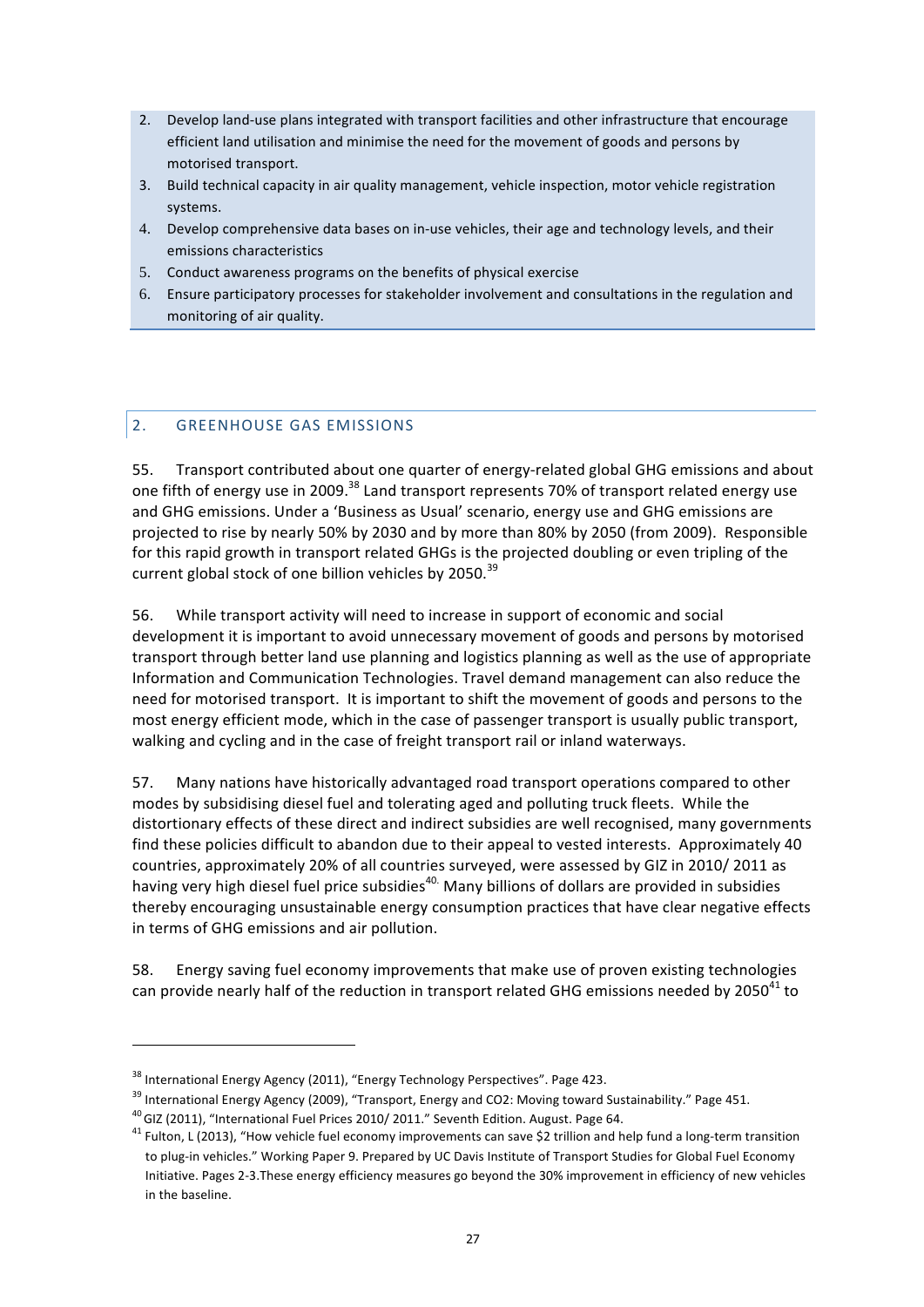contain warming to a maximum  $2^\circ$  rise with the other half coming from 'avoid' or 'shift' related measures. Fuel economy improvements are assessed as being able to achieve a 50% reduction in fuel use per kilometre for new Light Duty cars by 2030 in line with targets of the Global Fuel Economy Initiative (GFEI) and projections of the International Energy Agency. Energy saving fuel economy improvements are also required for heavy duty vehicles. Unlike for Light Duty Vehicles there is no commonly agreed roadmap in place that could serve as basis for its integration in the Results Framework.

59. Shifts to non-petroleum fuels would also play an important role, particularly after 2030. To spur the introduction of Zero Emission Vehicles (ZEVs), and increase their market share to half of sales of light duty vehicles, requires aggressive policies to introduce them on a wide scale. The focus should be on light weight low speed 2- and 4-wheel vehicles for urban use. Although ZEVs would draw their power from normal electricity production GHG emissions per unit of electricity generated are expected to steadily decline from now until 2050. ZEVs would also contribute to a cut in urban air pollution.

60. In developing a results framework for GHG emissions from transport it is important to realise that there is also a need for the transport sector to adapt to climate change by strengthening the climate resilience of transport infrastructure and services provided to improve urban and rural access.

61. The proposed results framework for GHG emissions from transport is provided in Table 8. By calling out the voluntary emission reduction potential of the transport sector rather than focusing on a cross-sectoral emission reduction target, it seeks to contribute to and inspire the on-going negotiations on a global climate change agreement, not prejudging the outcome of these negotiations.

62. The aim is for countries and other sector stakeholders to voluntarily manage transportrelated emissions so they peak by 2020 and thereafter begin to decline at approximately 2% per annum. By 2050, transport-related emissions<sup>42</sup>could be approximately 50% below 2010 levels and consistent with a maximum  $2^{\circ}$  Celsius rise in global temperature by that time. This projection is broadly in line with modelling by the International Energy Agency that indicates compliance with a maximum  $2^\circ$  Celsius rise in temperature requires global transport emissions by 2050 to be at or below 2000 levels. Achievement of such reductions in transport-related emissions would use least-cost strategies aligned with sustainable development.

63. GHGs from transport are monitored and modelled on an on-going basis by the International Energy Agency and others. The process indicators and implementation measures are all measurable today.

**Table 8: Results Framework Greenhouse Gas Emissions**

**Target:** Total world transport-related GHG emissions peak no later than 2020 then begin to decline at a 2% per year rate and at 2030 transport-related emissions are no higher than 2010 emissions

Process Indicators (compared to 2010 except where indicated):

<u> 1989 - Johann Stein, fransk politik (d. 1989)</u>

• **Fuel economy in all new Light Duty Vehicles by 2030, and in all Light Duty Vehicles by 2050 both**

 $42$  Emissions from land transport are targeted here but it is clear that aviation and shipping sub-sectors must also reduce emissions.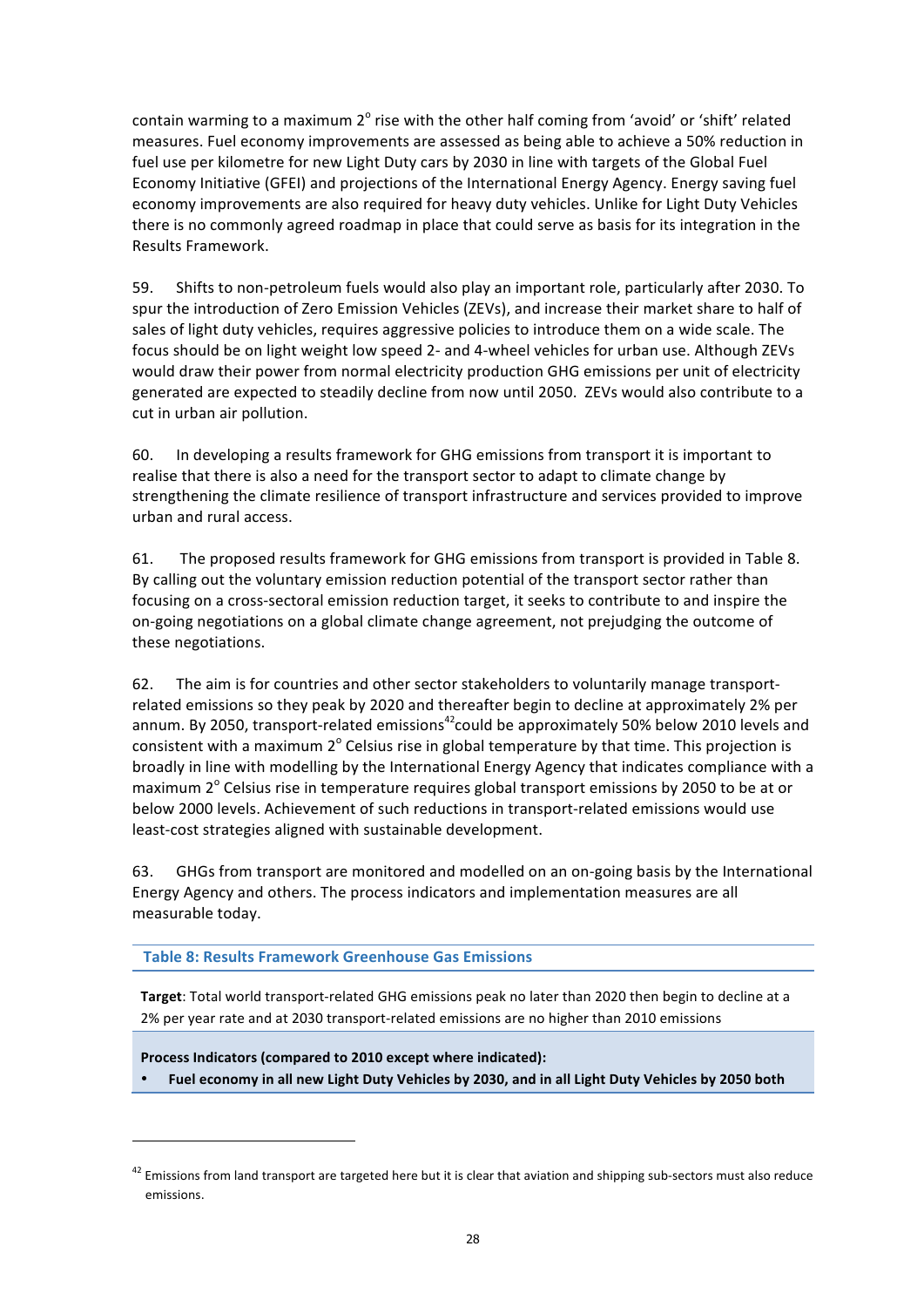from a base year of 2005 (desired achievement: double fuel economy).

- Motor vehicle fossil fuel subsidies by 2020 (desired achievement: 100% phase-out).
- Black carbon emissions from transport by 2030 (desired achievement: 60% reduction).
- Zero Emission Vehicle share of light-duty 4-wheel and motorised 2-wheel vehicle sales worldwide by 2030 (desired achievement: 20%).

#### **Implementation measures:**

- 1. Develop integrated, equitable and accessible public transport systems complemented by 'active transport' facilities (walking and cycling) for all cities over 100,000 people by 2030.
- 2. Price transport so that travellers and firms perceive the full social costs of their travel (on average) and on a temporal and spatial basis by 2020, thus facilitating shifts to resource efficient modes.
- 3. Adopt fuel economy policies in all countries by 2020 with increase in new fleet fuel economy of 50% by 2030 compared to 2010.
- 4. Implement non-price demand management measures, including comprehensive traffic and parking management in all cities over 100,000 people by 2030.
- 5. Adopt Transit Oriented Development Standards to manage development within market area of high capacity public transportation in all cities over 100,000 people by 2020.
- 6. Promote green freight initiatives to improve energy efficiency of supply chains in all nations by 2020 with implementation of best practice in 80% of nations by 2030.
- 7. Ensure participatory processes for stakeholder involvement and consultations in the planning, regulation and monitoring of emissions from transport systems.

#### **Enabling measures:**

- 1. Build Institutional capacity in transport-related climate change mitigation and adaptation linked to urban and regional economic and development planning.
- 2. Monitor passenger and freight travel activity by mode, trip and user type, including time and cost attributes, service levels and attributes, and traveller demand patterns, to support policy making in all cities and countries, employing emerging information, communication, and mapping technologies.
- 3. Develop transport specific climate change adaptation action plans at city and national level or ensure that transport is well integrated in economy wide climate change action plans.
- 4. Remove barriers to introduction and dissemination of new low carbon technologies for vehicles with aim of lowering costs to users.
- 5. Develop a Roadmap for Heavy Duty Fuel Economy standards.
- 6. Develop comprehensive data bases on in-use vehicles, their age and technology levels, and their emissions characteristics

### **VII. TARGET DIFFERENTIATION, MEASUREMENT AND VERIFICATION**

### A. TARGET DIFFFRENTIATION

64. Differentiation of the global targets will need to be done to ensure their proposer implementation. This can be on the basis of geographic region, or by individual country circumstance, if necessary. It is proposed that the system of classification follow the existing system of country income and geographic clusters adopted for other SDGs that would likely be based on that defined by United Nations' World Development Indicators.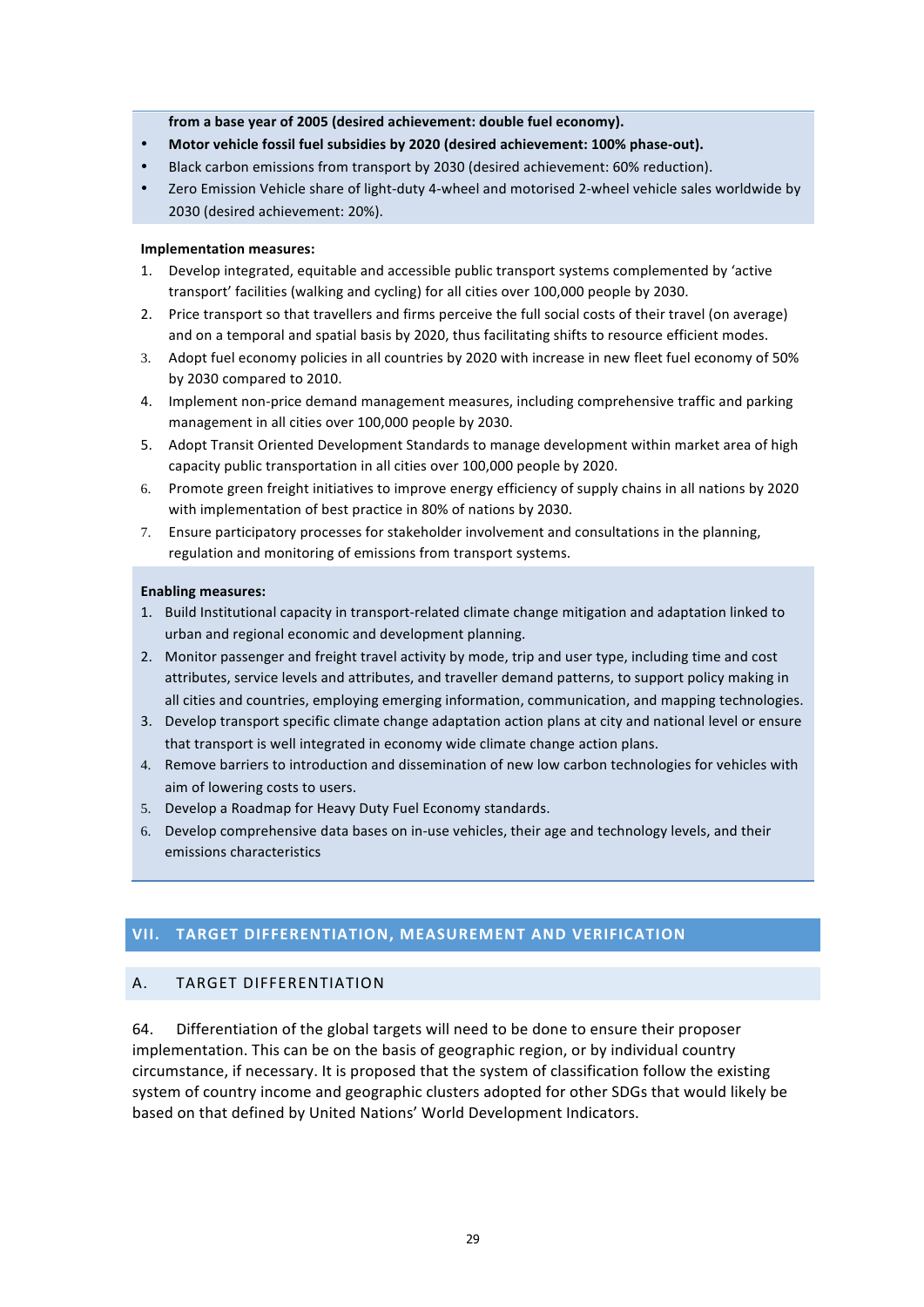### B. MEASUREMENT AND VERIFICATION

65. All six targets are either measurable and verifiable today or will be in the near future using: (i) existing data collation and estimation efforts that are comprehensive; (ii) existing proven data collection methods but data sets are not available for all locations and countries but with effort could be made more comprehensive; and (iii) using existing methods enhanced by new technologies such as satellite imaging which is done routinely for specific purposes and could be scaled-up quickly. Challenges do exist in scaling-up measurement to be regular and comprehensive but these are financial, institutional or skill related and not technical<sup>43</sup>.

66. It is important to consider differentiation in target accomplishment within countries. In line with the 'no one is left behind' notion it is especially important to assess whether the lowest quintile by income and persons with disabilities are part of progress made in target accomplishment.

67. *Urban and rural access.* Geographical Information System (GIS) techniques that are relatively inexpensive are used increasingly in transport planning and monitoring. Cell phones and GPS monitors provide an increasingly available means of observing travel activity and transport service patterns at a low cost. GIS databases of populations, transport infrastructure and transport movements will be used in the baselines and achievement measurements for both urban and rural access. Household surveys can be disaggregated for gender and disadvantaged groups and provide a richer source of information on actual travel time, costs and trip behaviour. They tend to be more costly than using GIS alone. There is scope for devising a hybrid approach using both GIS and sample surveys that focus on transport issues.

68. Improved, standardised and more regular surveys implemented by national transport programs should provide more accurate and disaggregated data, to help measure achievements. This will allow the monitoring of the lowest population quintiles by income and remoteness and persons with disabilities to ensure 'no one is left behind'. A useful model is the system of road injury data compilation, standardisation and interpretation coordinated by WHO in support of the United Nations' Decade of Action on Road Safety (as described below). With vigorous effort, representative baseline measurements could be established within three years.

69. Comprehensive measurement of access across all global human settlements will require new approaches combining Meta Data with traditional data sources. A layered approach is envisaged where the marriage of mobile phone data to geo-spatial information would be the minimum basis for acquired information for all human settlements to which other data sources could be joined. The joining up of Meta Data initiatives across sectors is essential and would show the high dependence on health, education and other sectors on transport.

70. The thresholds for rural access and the standards of transport services will be defined at local and national levels to take account of transport demand, the degree of remoteness, and transport types. In many countries intermediate means of transport (e.g., motorcycles and threewheelers) and water transport should be included in transport assessments, along with paratransit systems, as these can provide vital, appropriate, and sustainable mobility services. The local measurements of access will incorporate common principles, but reflect different local needs and priorities.

 $^{43}$  A more detailed assessment of the measurability of targets and indicators is included in Appendix B.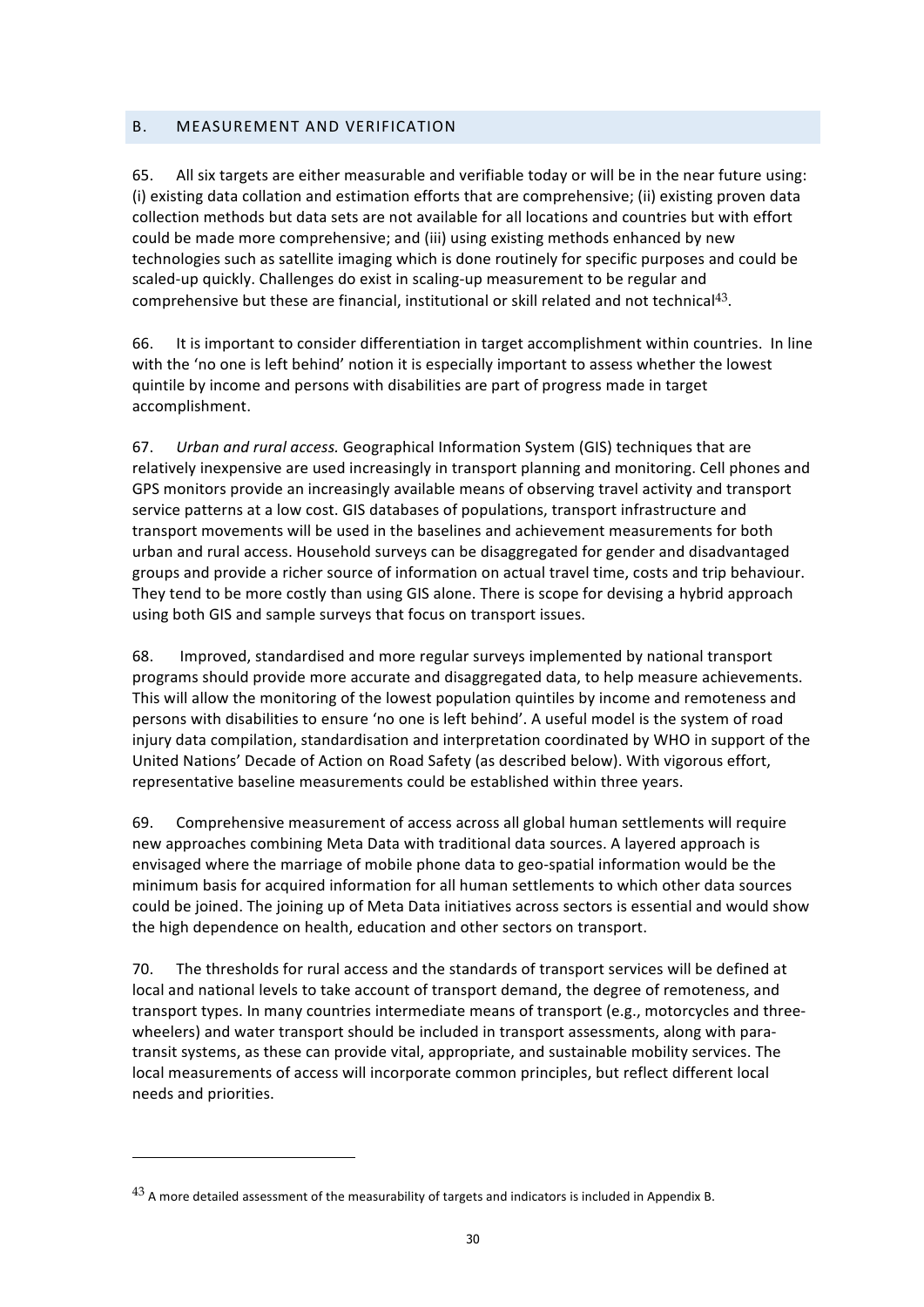71. National access and regional connectivity. The targets for logistics and for land passenger transport are measurable today. World Bank's Logistics Performance Index is updated annually and average speeds of cross border passenger services can be monitored from timetables or simple surveys. Process indicators can be measured based on the results of country and transport corridor specific studies taking into account baseline performance and realistic forecasts of what can be desirably be achieved in terms of performance improvement. In many important transport corridors such studies are carried out periodically. Implementation measures are easily monitored.

72. Road safety. WHO developed and applies a standardised methodology for systematically collecting road-related injury data in each country, coordinated by a National Data Coordinator. At the country level, knowledgeable experts were sourced each of whom completed a selfadministered questionnaire with information on key variables, from which they were required to come to a consensus. Point estimates were made for total fatalities (and the 95% confidence interval estimated) and the distribution of fatalities enumerated for drivers/ passengers of 4wheeled vehicles; drivers/ passengers of motorised 2 and 3-wheeled vehicles; motorcyclists, pedestrians, cyclists; and other or unspecified road users. This work is supported by a systematic country profiling of related statistics on relevant laws, regulations, vehicle fleets and other key variables. To date, the survey has been undertaken in 2009 and 2011 (for 2010 estimation) and will be progressively carried out every two to three years if funding is available.

73. Air Pollution and Human Health. The target metric of reduction in premature deaths from road related air pollution can be measured using the methods as recently applied by World Bank  $(2014)^{44}$ . Appropriate funding support would be needed for regular updating and improvement of estimates. Air pollution from motor vehicles at regional and global level is modelled by the International Energy Agency (IEA), the International Council on Clean Transportation (ICCT) and others using analytical models that include historical and projected data on land transport vehicle fleets, and their fuel, technology and emission characteristics, plus rail, aviation and shipping. Information on travel shares using public transport and other sustainable modes is routinely collected but needs to be done on a more comprehensive basis. That is, the key process indicators are all measurable today. Further, monitoring of the proportion of persons undertaking adequate physical exercise would be needed.

74. *Greenhouse Gas Emissions*. IEA's Statistics Department produces regular data on transport related energy use and GHG emissions for 18 countries and regions, with projections to  $2050^{45}$ . This information is based on reported consumption of liquid and other energy sources for transport and other sectors. It is understood that similar data are available for many more individual countries than reported. Modelling of future transport and GHG scenarios is carried out with their Mobility Model.

<sup>44</sup> World Bank (2014), op. cit.

<sup>&</sup>lt;sup>45</sup>Divided by OECD and non OECD members and groups: (i) OECD members: Americas with United States also separately reported; Europe; Asia Oceania, Japan; and (ii) Non-OECD: Eastern Europe/ Eurasia; with Russia also separately reported; Asia with China and India separately reported; Middle East; Africa, Latin America with Brazil which is also separately reported.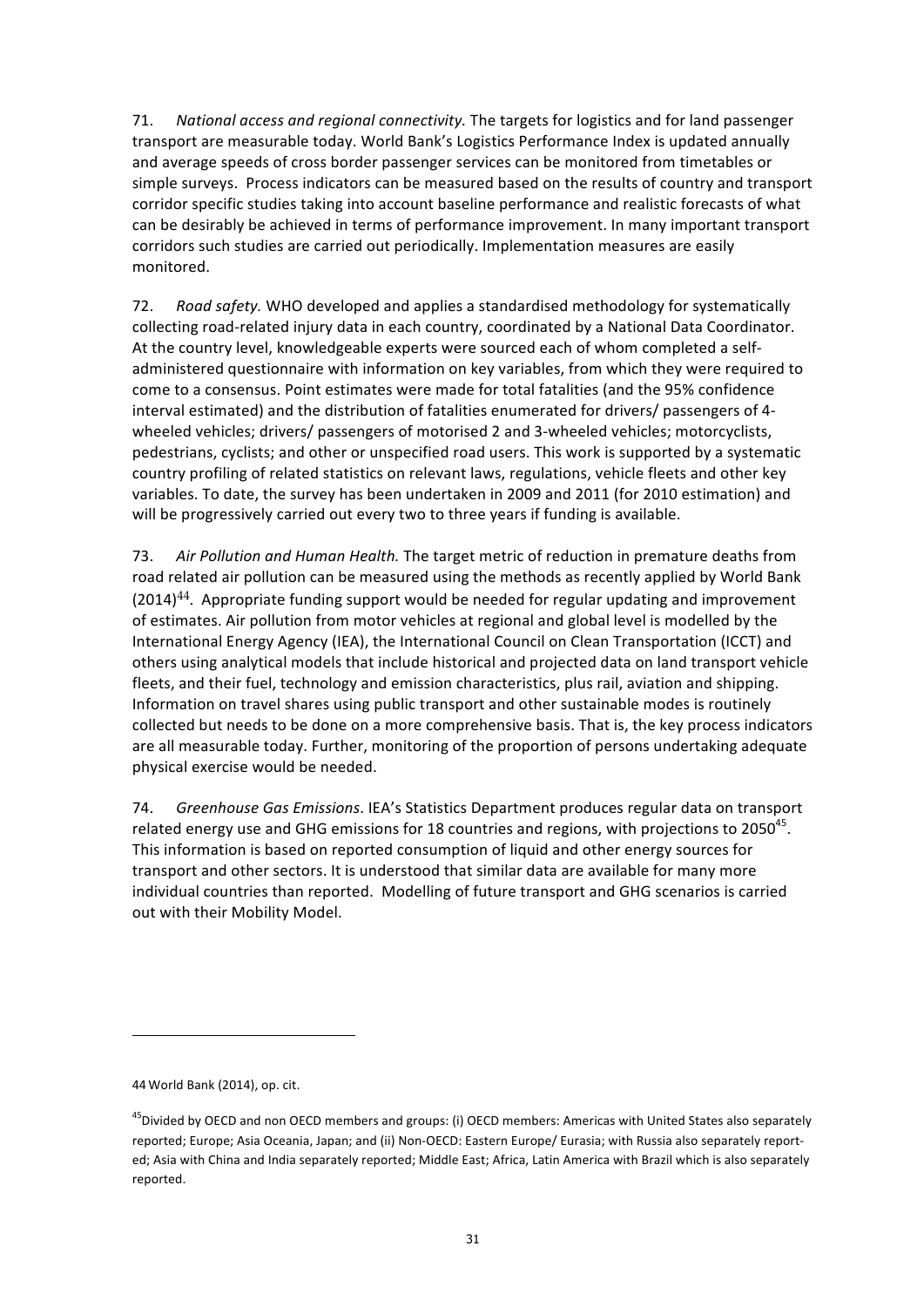# **VIII. PROVIDING THE MEANS FOR IMPLEMENTATION**

75. The targets proposed in this Results Framework, are ambitious out of necessity. They will require large resources to be implemented successfully by 2030, but a major share of these globally will involve a reallocation of current and planned funding for the development of transport infrastructure and services by local and national governments as well as by international organizations supporting transport in developing countries. These changes have started but will need to be accelerated to realize the ambitious targets proposed. Reallocation of subsidies and more realistic pricing of transport and its impacts, and the manner, in which costs and benefits of transport are evaluated, will help to realize the proposed targets.

76. Such policy changes will help to ensure that currently available and tested sustainable, low carbon transport technologies and policies are adopted. This can result in cost savings of \$50 trillion related to infrastructure, vehicles, and fuel by 2050 based on a recent International Energy Agency study. 

77. The SLoCaT Partnership, which represents a broad array or organisations, offers to play a major role in creating the Means of Implementation for the proposed Results Framework on Sustainable Transport.

78. The SLoCaT Partnership took a lead role in the development of voluntary commitments on sustainable transport at the Rio+20 Conference on Sustainable Development in June 2012 including the unprecedented US\$175 billion Voluntary Commitment for more sustainable transport by the world's eight larger Multilateral Development Banks. According to Secretary General Ban Ki-moon this Voluntary Commitment "has helped to make sustainable transport a significant feature of discussions on the post-2015 development agenda". The effectiveness of the SLoCaT Partnership in mobilising change for sustainable development was also highlighted in the recent Stakeholder Forum and Natural Resources Defence Council's first year review of the Rio+20 Voluntary Commitments: "The SLoCaT network is a model for other action networks because of its strategic vision and leadership that resulted in the major commitments on sustainable transportation at Rio+20".

79. The SLoCaT Partnership will continue to monitor the existing Voluntary Commitments on sustainable transport made in 2012 and those made on the first anniversary of the Rio+20 conference in June 2013 with a number of new Voluntary Commitments to be announced before or at the SG Climate Summit in September 2014. Together the voluntary commitments represent the collective resolve of the transport sector for concrete action.

80. The SLoCaT Partnership has also initiated the development of a Financing Framework on Sustainable Transport that aims to provide a framework on how the 2030 vision on sustainable transport outlined in the Results Framework can be financed.

81. The ultimate success of this Results Framework will be determined by its implementation. It will be important to have periodic updates on the status of Sustainable Transport as defined by the targets and indicators in this Results Framework. As is explained in this document and Annex B, most of the targets and indicators proposed are measurable now already. Work is required for some of the targets and indicators such as rural access. The SLoCaT Partnership will promote the development of additional information collection methodologies as part of the two yearly reporting on Sustainable Transport and its integration in the SDGs.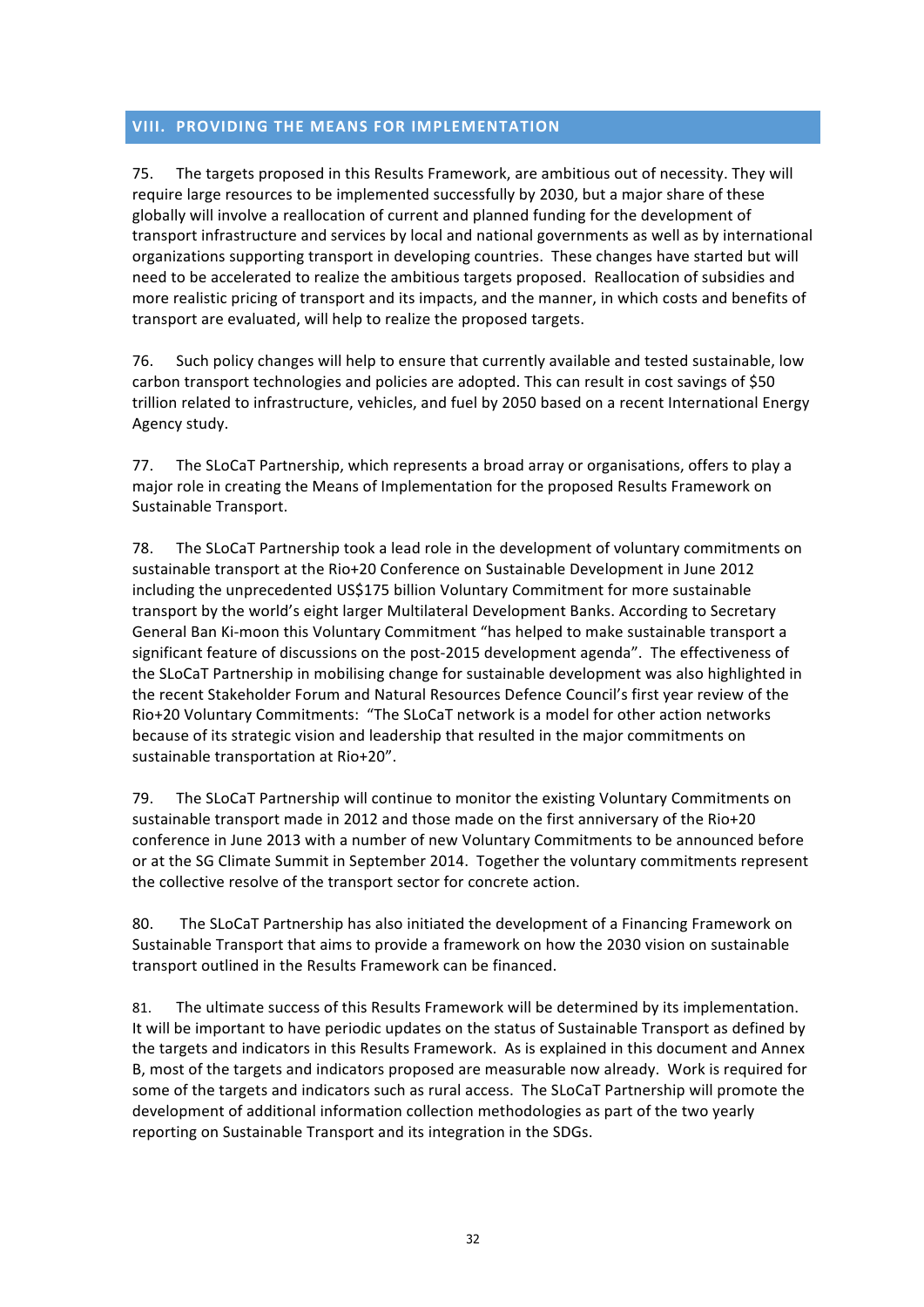# **APPENDIX A: ORGANISATIONS CONSULTED**

The preparation of the proposal for a sustainable development goal for transport and draft results framework has involved extensive consultation with the leading groups that have a stake in the dimensions of transport covered by each target as shown in the table below. In the case of road safety, air pollution and health, and GHG emissions, where the leading global stakeholders already had on going programs and coordination mechanisms these were enlisted to actively shape the goal statement and results framework.

| <b>Target</b>                                              | <b>Stakeholder</b>                                                                                                                                                                                                                                                                                                                                                                                                                                                                                                                                                                                                                                                                                                                                                                                                 |
|------------------------------------------------------------|--------------------------------------------------------------------------------------------------------------------------------------------------------------------------------------------------------------------------------------------------------------------------------------------------------------------------------------------------------------------------------------------------------------------------------------------------------------------------------------------------------------------------------------------------------------------------------------------------------------------------------------------------------------------------------------------------------------------------------------------------------------------------------------------------------------------|
| <b>Access</b><br>(Urban/Rural)                             | African Association of Public Transport (UATP); Asian Development Bank;<br>Centre for Poverty Analysis, Sri Lanka; Department for International<br>Development (DFID); Despacio, Colombia; Deutsche Gesellschaft für<br>Internationale Zusammenarbeit (GIZ); European Institute for Sustainable<br>Transport (EURIST); Institute for Transportation and Development Policy (ITDP);<br>The International Association of Public Transport (UITP); International Forum<br>for Rural Transport and Development (IFRTD); Overseas Development Institute<br>(ODI); Stockholm Environment Institute; Sub-Saharan Africa Transport Policy<br>Program (SSATP); TRL (Transport Research Laboratory); UN-Habitat; UNIFE - the<br>European Rail Industry; Victoria Transport Policy Institute (VTPI); the World<br><b>Bank</b> |
| <b>National Access and</b><br><b>Regional Connectivity</b> | Asian Development Bank, Deutsche Gesellschaft für Internationale<br>Zusammenarbeit (GIZ)                                                                                                                                                                                                                                                                                                                                                                                                                                                                                                                                                                                                                                                                                                                           |
| <b>Road Safety</b>                                         | FIA Foundation; International Road Assessment Programme (iRAP); Alan Ross,<br>road safety specialist; the World Bank; World Health Organisation;                                                                                                                                                                                                                                                                                                                                                                                                                                                                                                                                                                                                                                                                   |
| <b>Environment and Human</b><br><b>Health</b>              | FIA Foundation; Clean Air Asia; Partnership on Clean Fuels, Health Effects<br>Institute; International Council on Clean Transportation; International Energy<br>Agency; World Health Organisation; Institute for Transportation and<br>Development Policy (ITDP); Institute of Transportation Studies at UC Davis (ITS-<br>Davis).                                                                                                                                                                                                                                                                                                                                                                                                                                                                                 |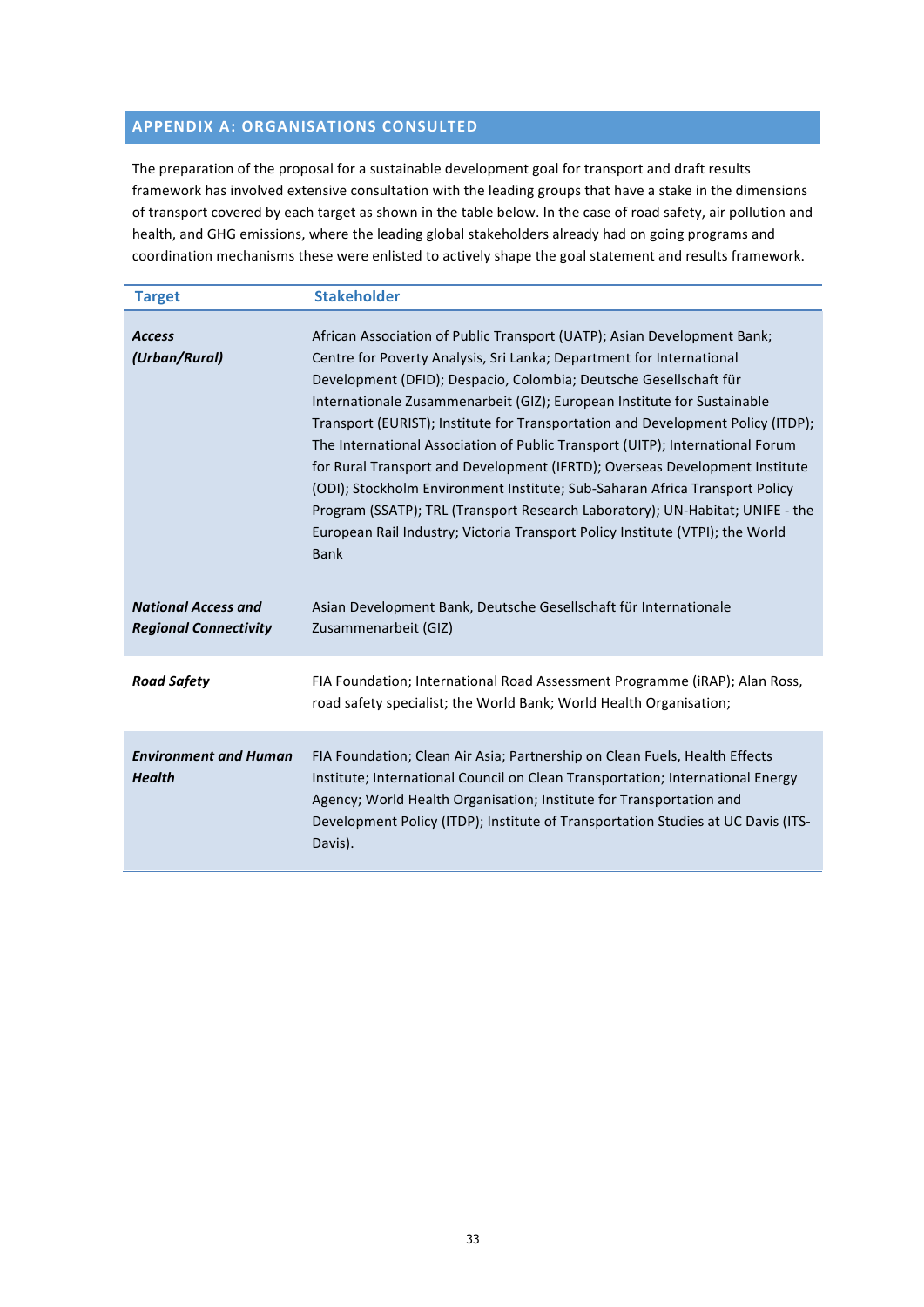# **APPENDIX B: MEASUREMENT OF TARGETS AND PROCESS INDICATORS**

81. This section of the report provides the teams assessment of the measurability or targets and process indicators and the steps that need to be taken in future to enable full measurability.

# **I. RURAL ACCESS**

 

## A. CURRENT DATA AVAILABILITY AND INSTITUTIONS

82. The proposed rural access target is 'secure universal access by sustainable transport for rural populations by 2030'. This will be monitored through the use of three process indicators:

- Proportion of the rural population living within two kilometres of a road, motorable trail or other appropriate infrastructure providing all-year access for sustainable transport (desired achievement: 100% achievement of local access targets, monitoring the poorest and remotest quintiles).
- Proportion of rural population living within 30 minutes' walk of appropriate formal or informal transport services (desired achievement: 100% achievement of local access targets, monitoring remotest quintile).
- Travel time, including walking, from villages to local towns with markets and medical facilities for the poorest rural income quintile (desired achievement: 100% achievement of local travel-time targets).

83. The first process indicator (proximity to roads) measures the provision of basic infrastructure. It is based on the World Bank's Rural Access Index46 (RAI) developed between 2004 and 2006 as an IDA indicator as discussed below.

84. The second process indicator (proximity to appropriate transport services) complements the first one by including an assessment of the transport services available on the nearby roads. While the first indicator measures proximity to infrastructure, the second indicator measures 'access' in terms of the rural passenger and freight services available. This indicator is needed because:

- Most rural people in LICs do not own their own motorised transport and they depend on transport services to access markets, health facilities, education and economic opportunities.
- The RAI indicator only measures all-season 'passability' and does not respond to improving rural access by better maintenance and upgrading roads: the transport services indicator will respond to better infrastructure and services and will be a more responsive and effective planning tool.

85. The third process indicator (travel time to towns/services for the poorest quintile) provides the most accurate assessment of rural access, as travel time will take into account proximity to

<sup>&</sup>lt;sup>46</sup> Roberts P, Shyam K C and Rastogi C, 2006. Rural access index: a key development indicator. Transport Sector Board Transport Papers Tp-10. Washington DC. World Bank. 49p. Available at: [http://www.worldbank.org/transport/transportresults/headline/rural-access/tp-10-final.pdf].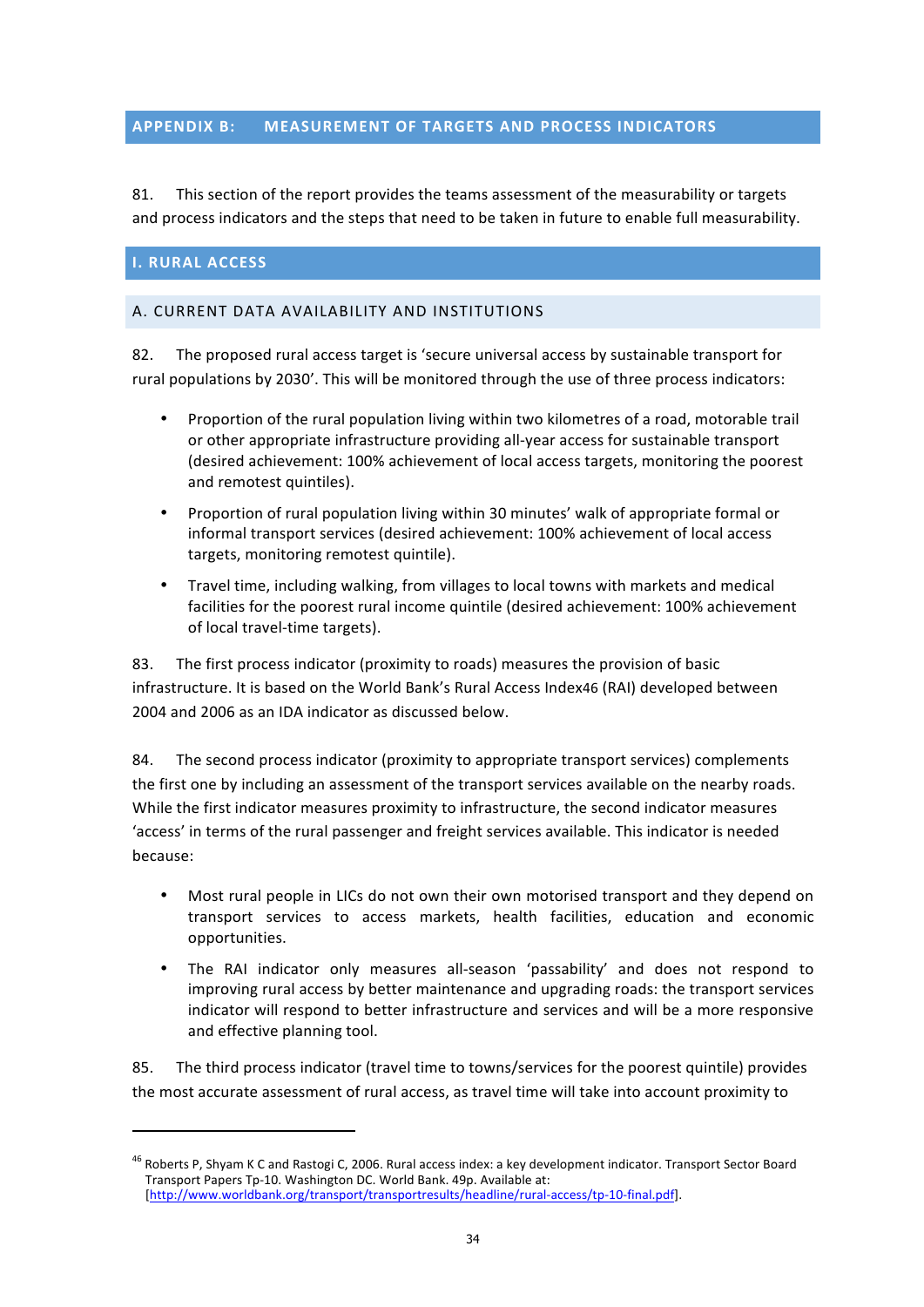infrastructure, access to means of transport (public or private) and proximity to services. It is both a poverty-related indicator and one that can be used in countries where personal vehicles and/or transport services may be very important for rural access.

86. The first indicator (RAI) measures the proportion of the rural population within 2 km (about 30 minutes' walk) of an all-season road. All-season roads are roads that are motorable all year round by the prevailing means of rural transport. The design standards may allow for the roads being unavailable for short periods during inclement weather (e.g. heavy rainfall) particularly on low volume roads. Periods of interruption should not normally be longer than 24 hours and roads should be available for 95% of the year. The World Bank team that defined the RAI specifically used the phrase 'all-season road' rather than 'all-weather road'. All-weather roads are paved or unpaved roads that are motorable all year round in all normal weather conditions. The design standards and the costs of construction and maintenance for 'all-weather roads' are higher than for 'all-season roads'. An 'all-season road' is allowed to be temporarily closed due to weather. For example, some countries use rain barrier systems to temporary close mud-prone roads to protect them. On low-volume roads another low-cost option is to use 'drifts' or fords that allow streams or rivers to flow across the road after heavy rainfall making them temporarily impassable. Unfortunately, there has been some confusion in the use of 'all-season' and 'all-weather' (including on the World Bank's website<sup>47</sup>). It is therefore suggested the terminology used is 'yearround access' which provides LICs with more affordable investment options, without restricting the option to provide all-weather access.

87. Since 2006, all IDA recipient countries<sup>48</sup> have been required to provide estimates of the RAI. It was initially intended that the data for the RAI would come from demographic surveys. In practice, it appears that few countries have yet collected the necessary data through demographic surveys. Some countries have estimated their RAI using GIS technologies which are increasingly available in all countries. It is proposed that GIS technologies will be used to estimate the baselines and subsequently to measure progress for both the first process indicator (RAI) and the second indicator as detailed below.

88. The data requirements for the first process indicator (the RAI) are straightforward:

- Rural population data available as a GIS layer, preferably at the resolution of individual villages. The population data exists in all countries, through the authorities responsible for national census data. It is increasingly available in GIS form at both national and local levels.
- GIS map of the road network, going down to the level of motorable trails (if unavailable this can be created using GPS devices or by using satellite images). Information on the national road network is available in all countries, through cartography departments and/or the national transport ministries. Information on the smallest rural roads may be available at the level of decentralised authorities responsible for them.

<sup>47</sup> [http://www.worldbank.org/transport/transportresults/headline/rural-access.html].

 $48$  There are 82 countries that qualify for IDA funding, including most LICs.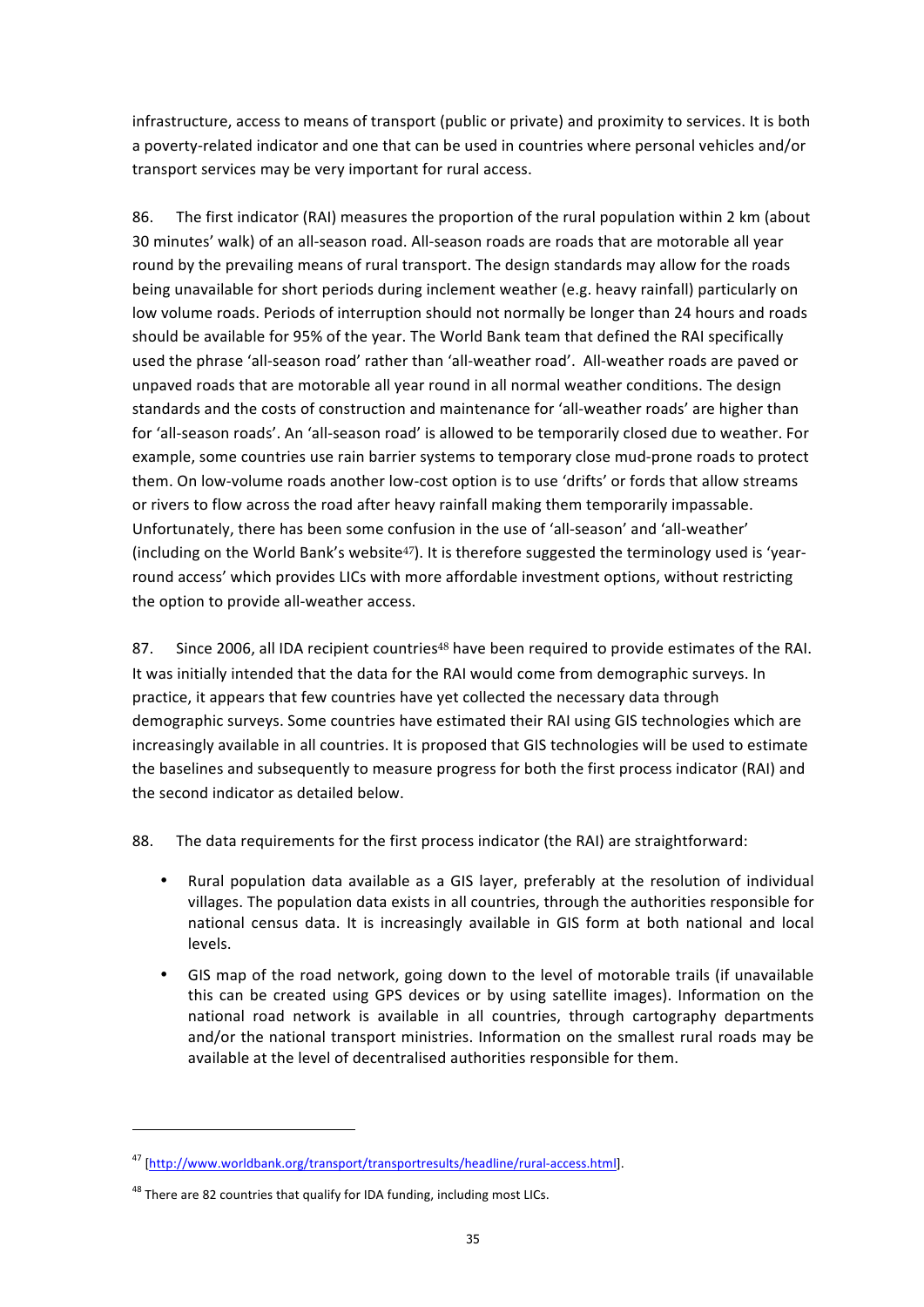• GIS map of the road network including the condition of the road. For normal planning purposes this information should be available on a wide-ranging scale. For the purposes of the indicator, all that is required is whether or not the road is motorable all-season: therefore any updates for the purposes of the indicator need only consider those marginal roads on the interface of this condition. Up-to-date assessments on road condition may be available within national road authorities and/or devolved road authorities. Where recent assessments are unavailable, they could be collected easily by the devolved authorities, particularly as full-condition mapping is not required for this indicator.

89. The second indicator will require an assessment of transport services. The IFRTD, with support from AFCAP/DFID has developed indicators for transport services for individual roads<sup>49</sup>. The IFRTD indicators include small and medium freight services. There will be a need to develop systems for obtaining indicator data rapidly and consolidating this into district-level and nationallevel indicators. This information can then be included as a GIS layer which, together with the population and road layers described above, will allow the automatic calculation of the indicator baseline and achievement levels. National transport authorities in collaboration with devolved rural authorities will be able to collect the required data, provided international and national frameworks are provided to facilitate this.

90. The third indicator will come from demographic survey data. It is likely that the basic data already exists in many countries, but it will need to be extracted from national databases and presented in a systematic and uniform way. The national organisations responsible for statistics and planning should (with appropriate international and national guidance) be able to extract/collect the necessary indicator data provided international and national frameworks are provided to facilitate this.

91. Rural isolation is a key poverty-related issue, particularly in LICs. In order to monitor the progress towards the targets, it will be necessary to disaggregate statistics for the poorest rural people and the remotest communities. This can be done by correlating stratified transport-related surveys, national demographic survey data and the GIS maps used for the first indicator (RAI).

### **B. FUTURE DIRECTIONS**

<u> 1989 - Johann Stein, fransk politik (d. 1989)</u>

92. The Road Safety sector has shown how it is possible to achieve credible and widely accepted national and international statistics. It required an international lead organisation (WHO in the case of road safety), agreed international/national frameworks and consistent methodologies for capturing data, calculating statistics, agglomerating results and reporting findings (see Section 0). With clear guidelines and the designation of National Data Coordinators it was possible to achieve recognised and consistent national datasets within two to three years. Therefore, it not unreasonable to assume that similar rapid progress could be achieved if there were a suitable international organisation to take the lead and to champion, facilitate and monitor the processes.

<sup>49</sup> Starkey P, Njenga P, Kemtsop G, Willilo S, Opiyo R and Hine J, 2013. "Rural transport services indicators: Final Report" August 2013. International Forum for Rural Transport and Development (IFRTD), London, UK for Crown Agents, Sutton, UK. 158p. Available at: [http://www.ruraltransport.info/RTSi/resources/project\_outputs.php].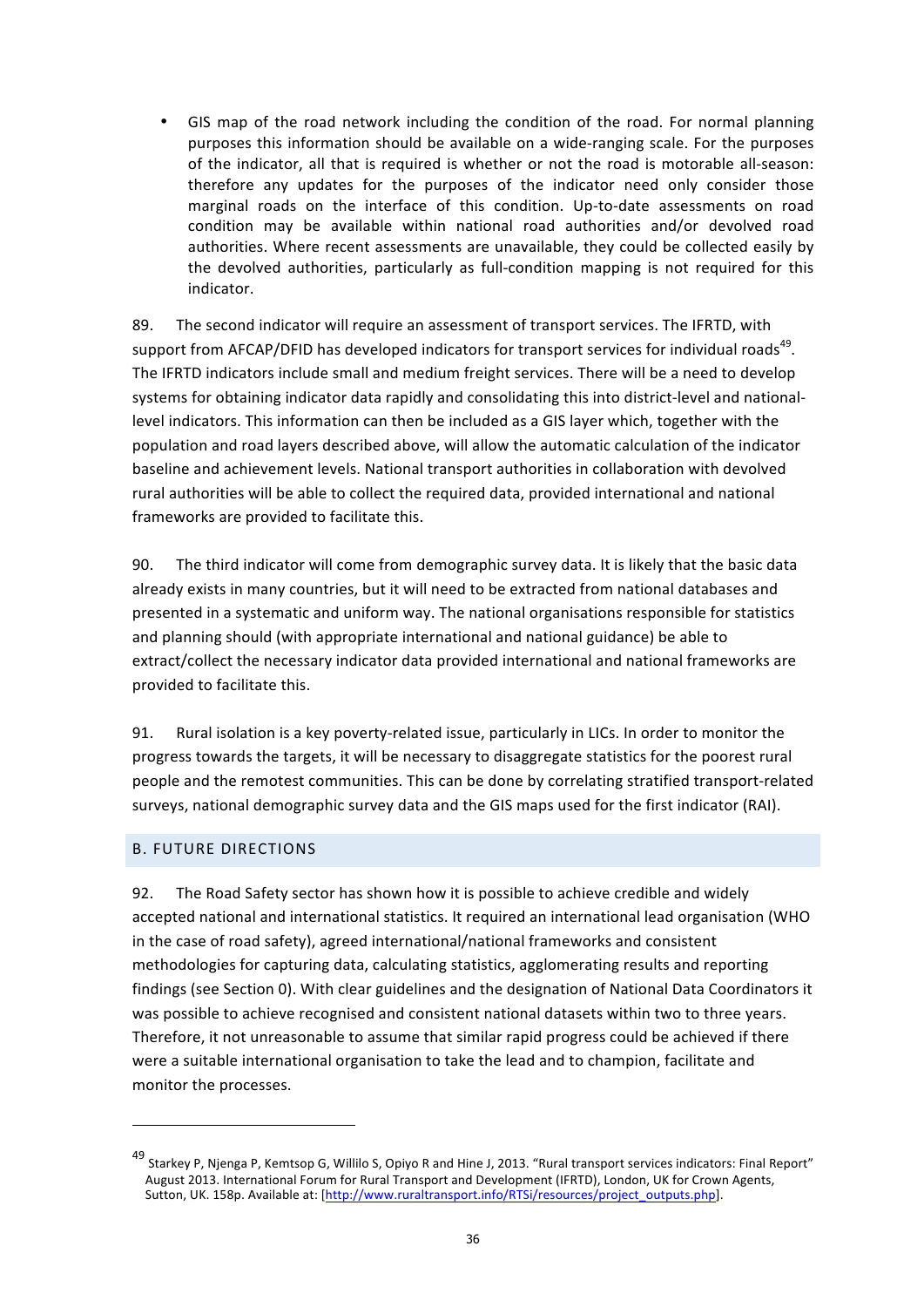93. It will be necessary to identify one or more 'rural access' champion organisation willing and able to facilitate the development and deployment of national and international databases, and associated data gathering, relating to rural access parameters. The champion organisation should help to build capacity in rural transport planning and participatory processes within national authorities responsible for planning and regulating rural transport services.

94. Organisations with the capacity, resources and experience include the MDBs (notably World Bank and ADB). FAO and IFAD have been involved in rural transport (roads and marketing) and could be involved if there were a 'Rural Development' goal with a rural transport target. A DFID-funded, \$40 million, six-year AFCAP2/ASCAP programme will start in 2014 and will promote research, capacity building and knowledge management in various countries in Africa and Asia. DFID has indicated that this would probably be able to fund initiatives to develop and pilot (in its programme countries) systems for effectively determining the rural access indicators using GIS and other appropriate technologies. The IFRTD is a south-driven network promoting rural access and this would be very interested to help facilitate the processes.

95. The national authorities responsible for rural access (rural roads and rural transport services) in LICs tend to be under-resourced. National governments will have to commit personnel and resources at national and devolved levels to ensure effective data collection and compilation of the rural access indicators.

# **II. URBAN ACCESS**

# A. CURRENT DATA AVAILABILITY AND INSTITUTIONS

96. The proposed urban access target is 'secure universal access by sustainable transport for urban populations by 2030'. This will be monitored through the use of three process indicators:

- Mean daily travel time budget for women, men and children using sustainable transport (desired achievement: 90 minutes or less travel time per individual per day, including return or multipurpose trips for employment, education, health and community services).
	- Proportion of income spent by urban families on transport to reach employment, education, health and community services (desired achievement: less than 20% of household income for poorest quintile).
	- Proportion of households within 500 metres of good quality affordable public transport accessible by dedicated walking and/or cycling facilities (desired achievement: 100%).

97. The data required for the first two indicators (mean travel time and proportion of income spent on transport) will have to come from appropriately stratified sample surveys. These could be urban demographic surveys or specific targeted transport-related surveys. Targeted transport surveys are the preferred option, as they can be very simple and 'light' to collect the required information in a rapid and timely way.

98. Home Interview Surveys undertaken as part of transport masterplan studies that collect data on household, person and trip characteristics are already available in the majority of cities in HICs, and many major cities of MICs and LICs. Although these surveys are comprehensive, due to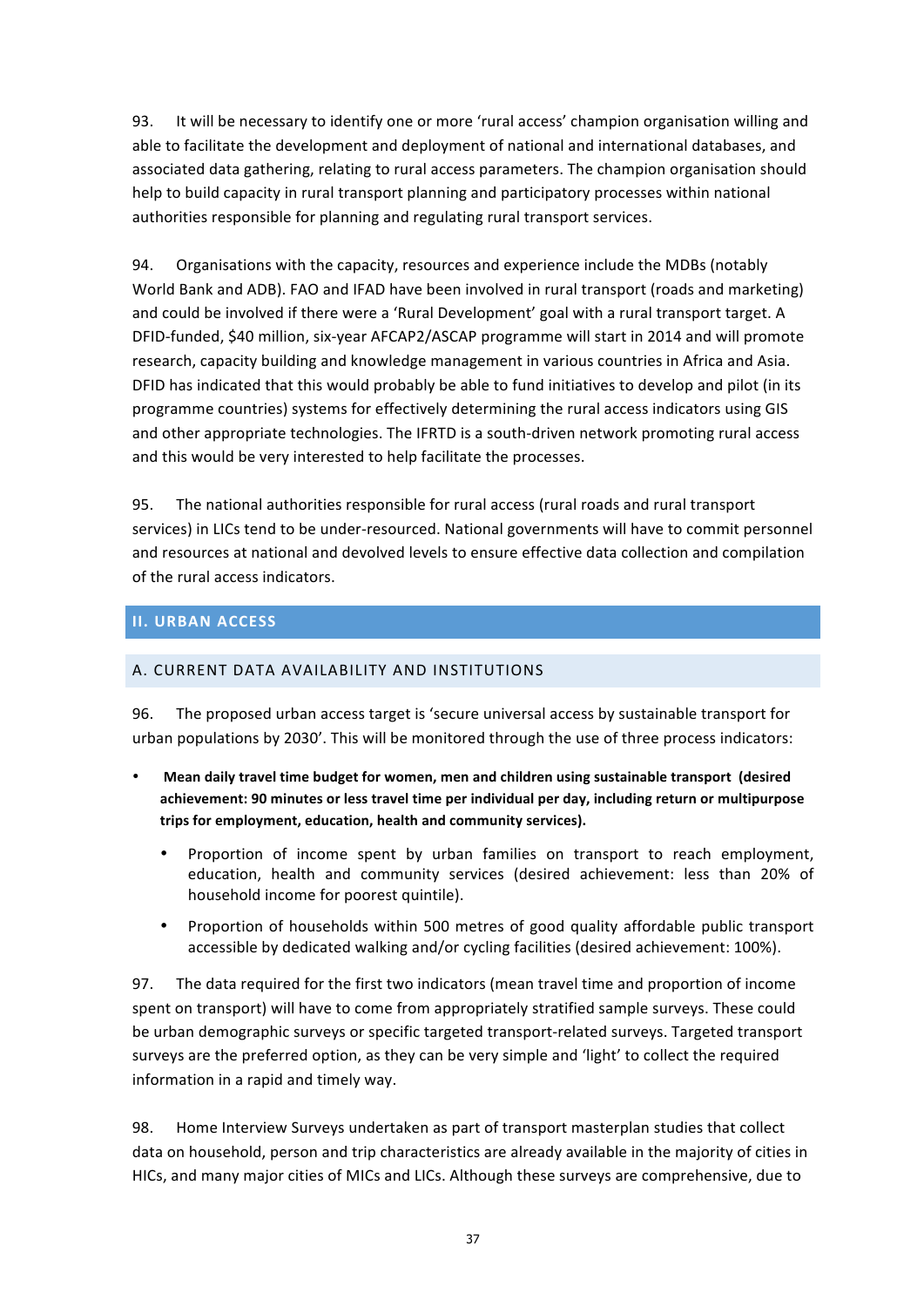the periodic need for a masterplan and the cost, the studies and associated surveys may only be carried out at up to 10 year intervals. However, they represent a significant resource of existing data on travel times and travel expenditure that should be collated as part of any measurement effort.

99. The data required for the third indicator will require GIS technologies with urban maps with layers representing population, public transport routes and dedicated walking and/or cycling facilities. Depending on the system of transport services regulation, the public transport layers may have to have data on prices charged (to determine affordability) and quality assessments. These are the types of planning information that all cities with transport planning/regulating authorities would either already have or would aspire to obtain for their GIS planning tools. The GIS data can be cross-referenced with information from transport-related sample surveys.

100. Mean travel time to work (commuting time) is a statistic that is already widely collected in cities and towns in HICs, and is also available in the major cities of MICs and LICs. The data collection in HICs is often delegated to polling or market research organisations. For the purposes of a global indicator, there would need to be agreement on defining what constitutes a journey and the extent to which outlying suburbs, satellite towns and peri-urban settlements are included in the surveys. The draft indicator definition allows for a variety of journeys (for the purposes of gender equity and to include travel to schools). In some cities in LICs, there are informal settlements beyond formal city limits. For people travelling into the city for employment, journey times (and costs) can be very high, but for people engaging in local enterprises, journey times may be low. For the indicator to be useful, such issues, and their implications, must be addressed.

101. The use of large data sets may provide new ways of measuring or estimating mean journey times. For example, people are increasingly carrying mobile phones as they travel and analysing the movements of 'populations' of mobile phones within cities may provide new ways of measuring mean journey times. This is a topic that is being investigated by organisations such as UN Global Pulse, and in the medium term such information will complement data from traditional surveys.

102. Travel costs as a proportion of income represent a more complex statistic, but one that is widely collected in demographic surveys. In many countries, national statistical surveys include questions on transport expenditure, as well as household income and other expenditure. It is also normal practice to disaggregate data by income level, and so the pro-poor monitoring of the lowest income quintile should be straightforward. However, urban transport authorities can supplement these longer-term surveys with more targeted transport-related sample surveys. These can be cross-referenced with the demographic survey data and will allow more rapid assessment of changes due to improved transport and urban planning. In planning for, and interpreting, the indicators, attention will have to be paid to anomalous situations where transport expenditure of the poorest quintile is actually low due to their inability to afford public transport fares.

103. The organisations that can provide baseline and progress measurements will be the statistical and/or transport departments of urban authorities as well as the national statistical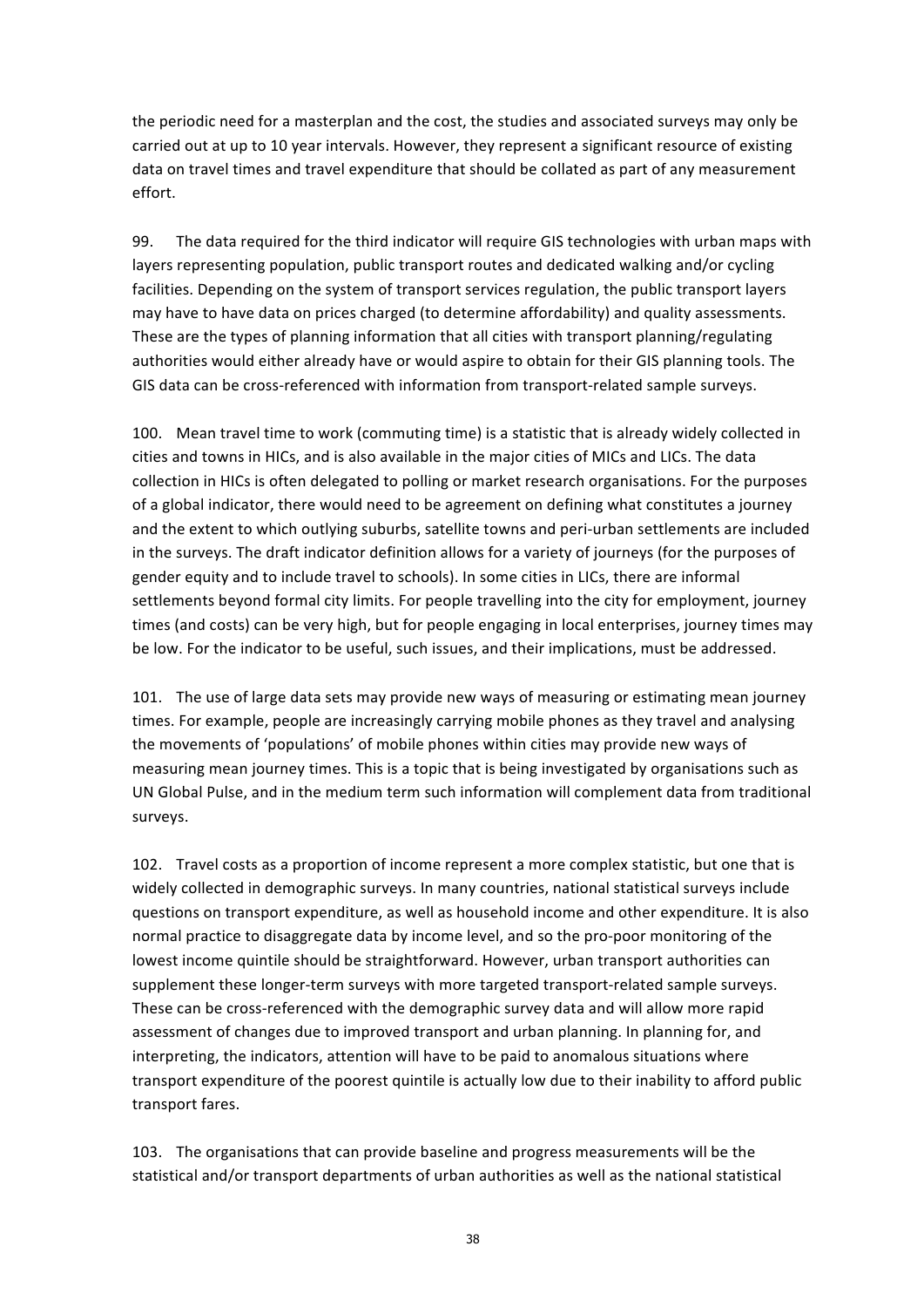services. While many already have some appropriate statistics, there will be a need to harmonise and standardise the statistics that will be used for the indicators.

## **B. FUTURE DIRECTIONS**

104. As noted in relation to rural access, the achievements of the Road Safety sector have shown that it is possible to move within a few years to an organised international system of standardised data collection and compilation. It required an international champion organisation and commitment from national authorities and their devolved services. With these, it was possible to agree the appropriate statistics to compile and the norms for data collection and verification.

105. As the UN agency concerned with cities and human settlements, UN-Habitat would appear the obvious lead agency to initiate and facilitate the various processes. This would involve testing and validating methods of data collection and statistical compilations (at the levels of individual cities/towns and at national level). The population size and the geographical extent of the human settlements to be included in the data collection processes would have to be agreed. Subject to discussion, inclusion of towns and their acknowledged limits for the purposes of statistics could depend on national level aspirations for the target, and possibly linked to country clusters. Collation of existing travel data for cities from multiple sources should be a first step in any measurement effort.

106. Depending on the final SDG goals and targets, the urban access indicators could be developed in association with other related indicators. One of the most relevant to be collected and compiled in association with the access indicators would be one of the greenhouse gas indicators (urban travel share by public transport, cycling and walking).

# **III. NATIONAL ACCESS AND REGIONAL CONNECTIVITY**

### A. CURRENT DATA AVAILABILITY AND INSTITUTIONS

107. By 2030, the target of "facilitate national inclusion and regional connectivity by sustainable multi-modal freight and passenger services by 2030" would be measured by the four chosen process indicators. Four addressed logistics and freight covering: (i) logistics performance; (ii) fuel subsidies – most often subsidies of diesel fuel used by trucks; (iii) cost of bulk freight per tonnekm; and (iv) proportion of empty freight miles. One addresses passenger travel: "Passengerkilometre shares by land public transport in major national and regional corridors (desired achievement: an increase, based on baselines & forecasts to be developed, in specific corridors by nation and region)."

108. The targets encompasses national and regional (cross border) land passenger and freight travel. Data on these passenger and freight passenger movements are not usually collected on a systematic and routine basis. At a national level, passenger movement statistics may be collected by a national agency such as a Ministry of Transport as part of its annual reporting. It may collect and analyse passenger ticket sales data from airline companies, bus and railway companies but it would not normally have available data on corresponding private travel except in a rudimentary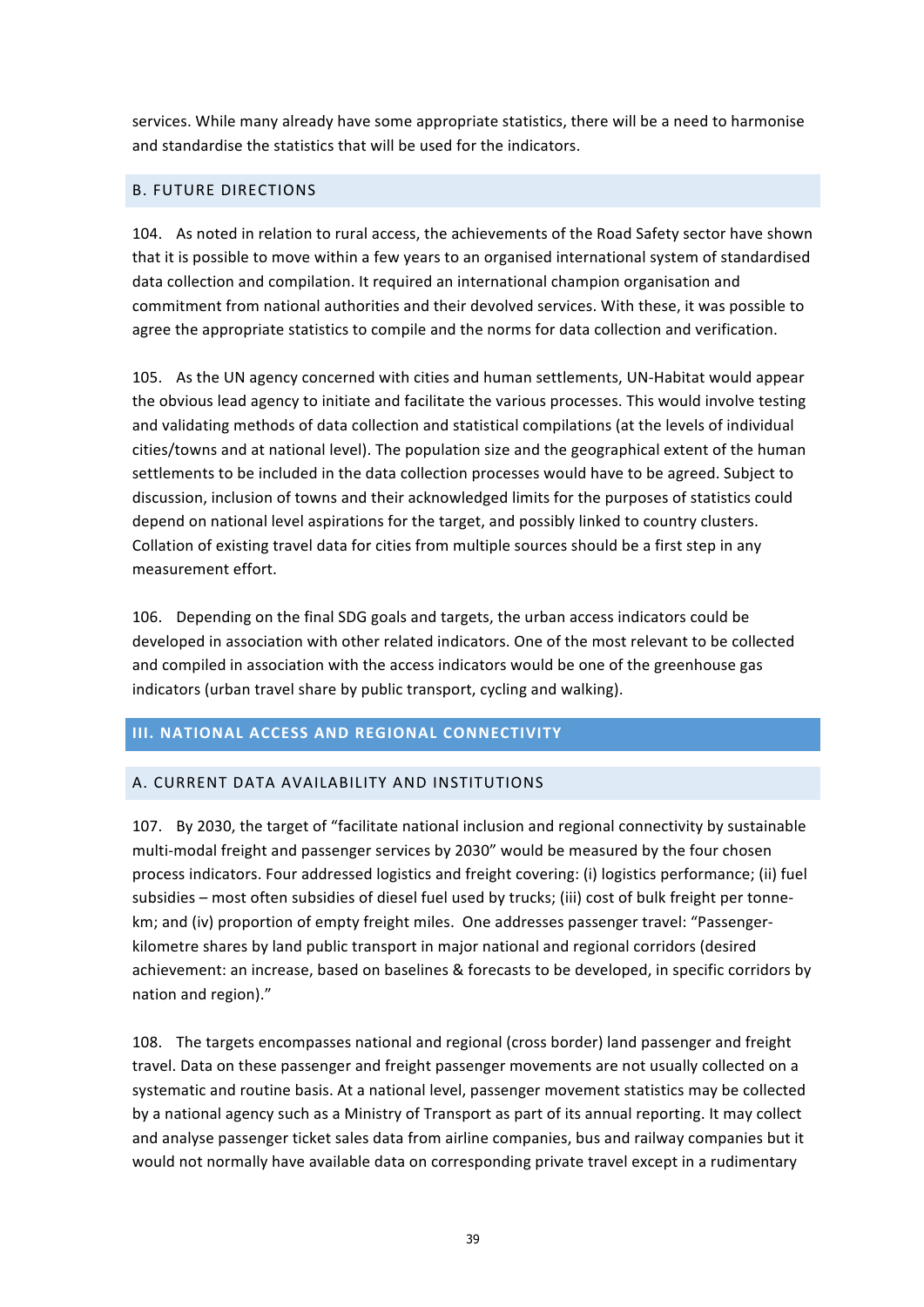form such as traffic counts. Often however the data on ticket sales are incomplete and may be confined in some cases to major transport services only.

109. National Customs and Immigration agencies will often but not always routinely collect data on cross border movement of vehicles by type and passengers. At the same time, national highway authorities would often automatically count traffic volumes. However, in the authors' experience, what is counted will vary by nation and by border crossing. Definitions used by national agencies for vehicle types will also vary with the result that data collected on two sides of a border are not easily reconciled.

110. Freight movement is largely the domain of the private sector and by its nature information would not be centralised unless a government regulatory agency made mandatory reporting an obligation as part of the issuing of licences and permits. Again, where governments collect such data it tends to be done on a limited basis.

111. National and regional travel studies/ surveys or specific corridor studies may also be undertaken to provide data. But such undertakings are complex and expensive and rarely undertaken on a regular basis. In many cases, they rely heavily on the limited government statistics, traffic counts and surveys of shippers of freight and passengers and so are not comprehensive. 

112. National studies tend to be the responsibility of national agencies. Regional land travel is usually only studied by MDBs such as the ADB or World Bank in groups of countries that may have entered into agreements on regional economic cooperation (e.g. ASEAN). Data collection on regional maritime and air passenger and freight movements is usually routinely collated from ports, shipping firms, the airlines and airport authorities.

113. Given the difficulties in reliable measurement of freight movements, the target's freight logistics component is proposed to be measured by the World Bank's Logistics Performance Index (LPI) that is produced every two years since 2007 (2007, 2010 and 2012). The LPI overall score reflects perceptions of a country's logistics based on efficiency of customs clearance process, quality of trade- and transport-related infrastructure, ease of arranging competitively priced shipments, quality of logistics services, ability to track and trace consignments, and frequency with which shipments reach the consignee within the scheduled time". Refer [http://data.worldbank.org/indicator/LP.LPI.OVRL.XQ] accessed on 23 January 2014]. The survey was designed and implemented with Finland's Turku School of Economics. While the LPI is aimed at measuring national level logistics from an international trade perspective its components particularly on quality of infrastructure, competiveness and quality of logistics services would be relevant to domestic including rural freight movements (national but general level).

114. World Bank's International Trade Department developed and implemented the LPI in conjunction with the United Nations Economic and Social Commission for Asia and the Pacific (UN-ESCAP), the International Transport Forum), and Transport Canada. Industry stakeholders included: (i) International Federation of Freight Forwarders Associations; (ii) the Global Express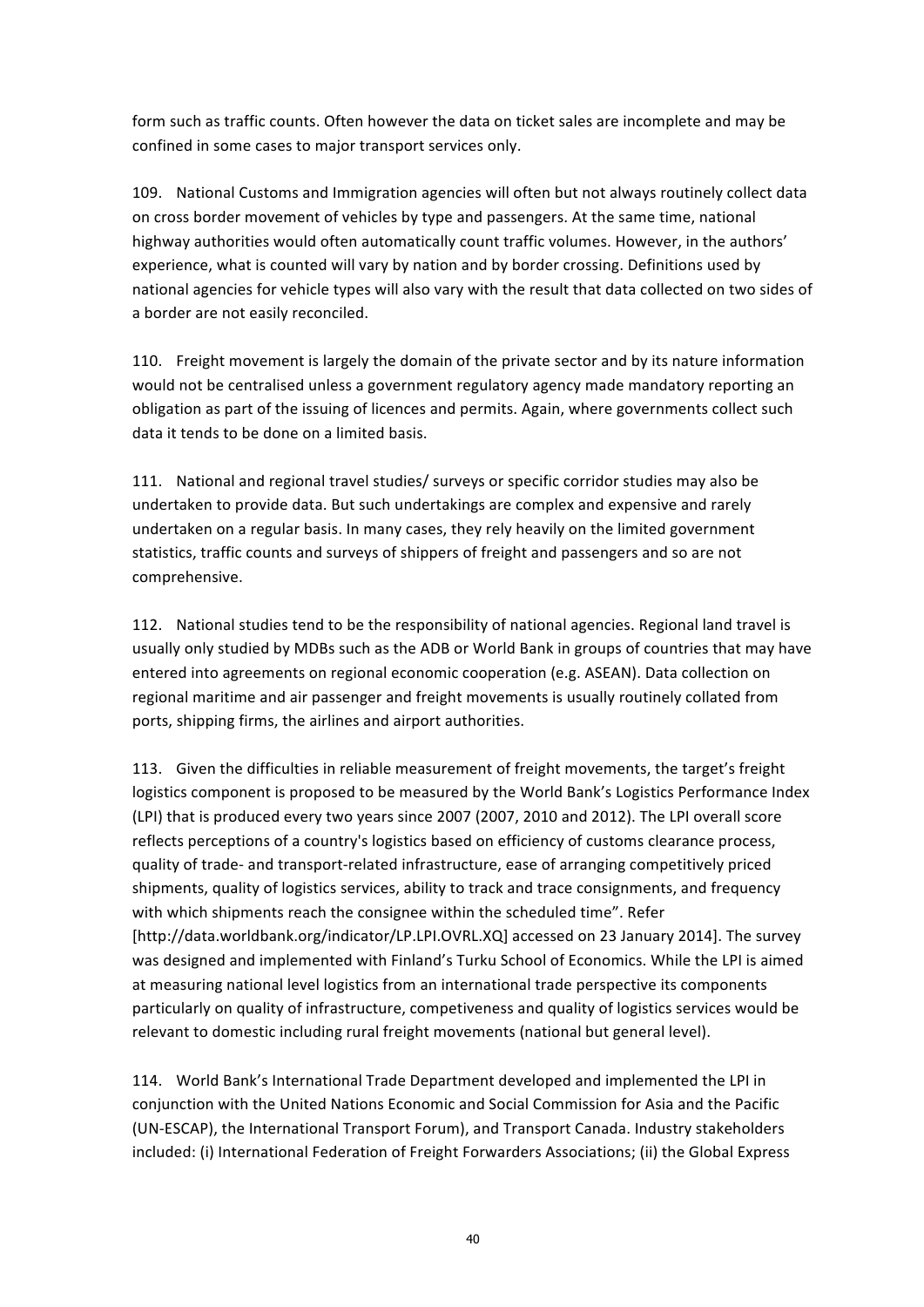Association; (iii) the Global Facilitation Partnership for Transportation and Trade; (iv) many global logistics companies world-wide. The surveys themselves are contracted out.

115. The 2012 LPI report<sup>50</sup> shows that despite improvements in infrastructure, and cross-border procedures, the logistics performance of approximately one third of the countries surveyed declined from 2009 to 2012. Of the 156 countries surveyed in 2012, the LPI varied from a low of 1.61 to a high of 4.39. The bottom 100 performing countries had an LPI lower than 3 with an average of 2.5. Only 26 countries or 17% of the total surveyed had an LPI of more than 3.5. Consequently, the desired LPI achievement level was set as '80% of countries to be a rating of 3.5'. 

116. The extent of action to remove fuel subsidies by country and region can be measured by GIZ's "International Fuel Prices" survey that shows crude oil price and retail prices per litre of gasoline and diesel fuel with very small differences between the crude oil price and retail price indicating the presence of subsidy.

# B. FEASIBILITY OF MEASUREMENT AT NATIONAL, REGIONAL AND GLOBAL LEVELS

117. Provided the LPI surveys continue to be carried out the LPI process indicator can be measured on a routine basis and differentiated by region and country. Logistics indicators like the cost of bulk-freight per tonne-km and proportion of freight miles can be measured by having agreed definitions and collating this information from key industry bodies. Progress with implementation measures can also be monitored using similar mechanisms $51$ .

118. Measurement of the share of passenger-kilometre shares by land public transport (rail and bus) in major national and regional corridors requires knowledge of private vehicle and public transport passenger movements. As discussed, the data are not available on a comprehensive basis. However, proxy data is currently collected by National Customs and Immigration agencies on border crossing vehicle and passenger volumes but on a partial and inconsistent basis. Consequently, the regional component of this indicator can be partially measured today using the existing count data. In regards to the national component of indicator this could be measured initially on a proxy basis using count data on vehicle and passenger volumes in key long distance corridors within countries.

119. The status of fuel subsidies, can be monitored using GIZ's regular "International Fuel Prices" survey.

 $50$  World Bank (2012), "Connecting to Compete: Trade Logistics in the Global Economy".

 $51$  The implementation measures address the barriers that constrain efficient transport and trade facilitation such as (i) upgrading of roads, freight railways and sea and air ports, (ii) ratifying international protocols (iii) making progress with exchange of traffic rights to facilitate movement of goods to final destinations; and (iv) improving customs clearance, immigration and sanitary and phytosanitary procedures. A range of relevant indicators that measure progress with implementation could also be developed if necessary. Similarly, the extent of action to remove fuel subsidies can be measured by GIZ's "International Fuel Prices" survey.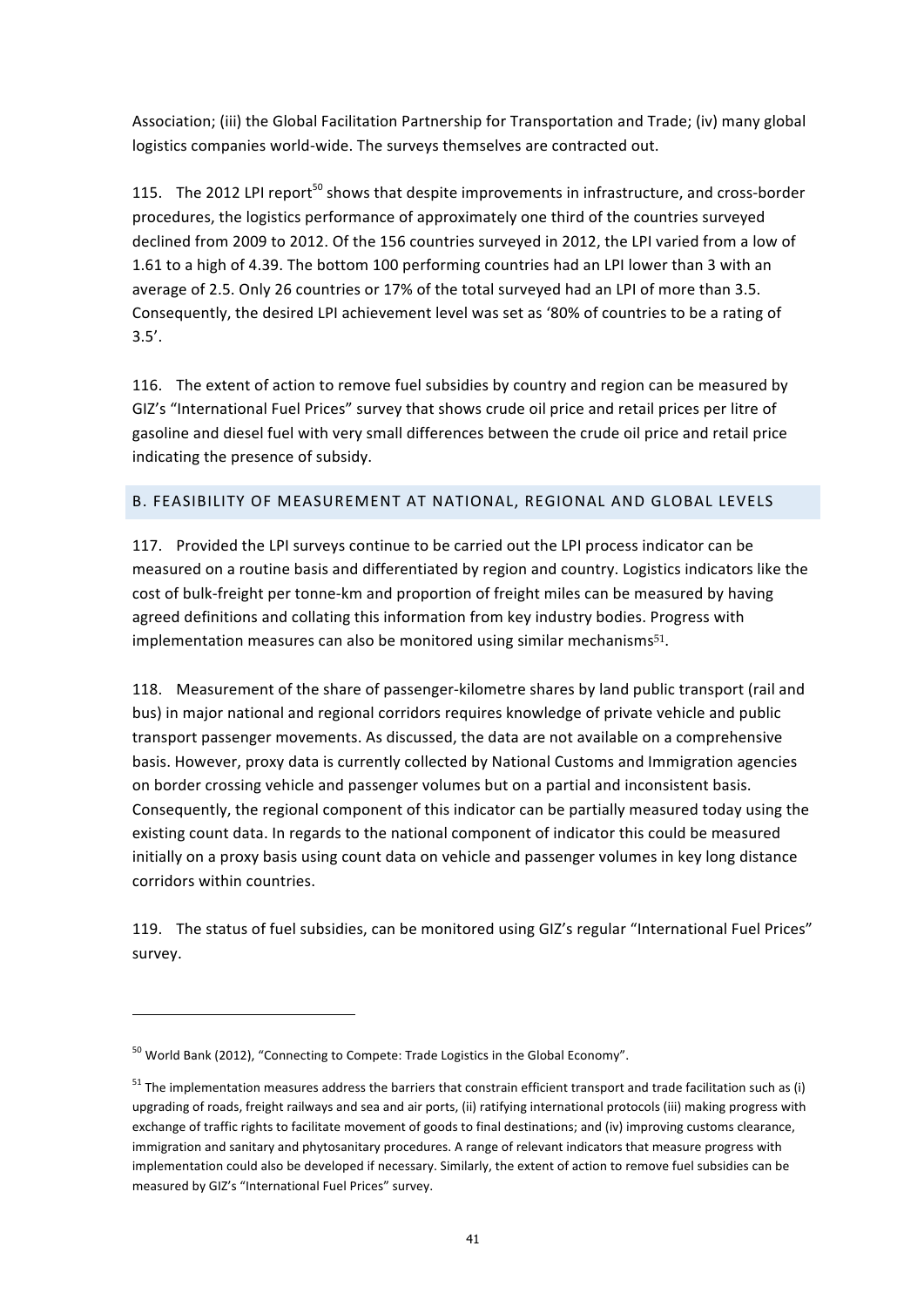## C. FUTURE DIRECTION

120. As described progress with national and regional freight logistics infrastructure and services can be measured using the LPI and associated data collected from industry bodies. A key requirement is that a single body be charged with the responsibility for collation and reporting of this information. One possibility is that these data are collated by the World Bank and published in conjunction with the LPI report.

121. The measurement of passenger travel presents challenges. It would be possible for relevant agencies (e.g. MDBs and Regional Economic Groupings) to prioritise the key regional passenger corridors in nations and regions. It is not known how many corridors would be classified as important but in the authors' judgement the number could lie in the range 100-500. The steps necessary to determine the feasibility of data collection rely on: (i) making an inventory of what survey data exists; (ii) what information is regularly collected; and (iii) then identifying the scope and cost of new surveys.

122. For the Asia-Pacific, UN-ESCAP would seem suited for this role provided they are supported by sufficient resources. Other organisations would be needed for other regions. However, overall central coordination would be necessary.

123. While it may be found that it is very challenging to measure the national component of the two passenger related process indicators, a simpler proxy indicator could be initially adopted being "proportion of passenger flows by public transport of total person flows" as measured at national land borders and intermittently in important national corridors using classified vehicle and passenger occupancy counts that are cheap and simple. Customs/ immigration authorities in each nation could be enlisted to: (i) enhance and standardise their current definitions of vehicles and how they account for passengers; (ii) collect the data; and (iii) analyse the data: and (iv) report on an annual basis by border crossing.

# **IV. ROAD SAFETY**

<u> 1989 - Johann Stein, fransk politik (d. 1989)</u>

### A. CURRENT DATA AVAILABILITY AND INSTITUTIONS

124. Despite the preventable nature of many road traffic injuries, road safety had been neglected by global health and development agendas<sup>52</sup>. Until 2007, road crash data was collected by agencies, typically the police within individual countries and in many cases collated at national level. Rarely was it matched to hospital admission records. With the support of 200 countries, the UN 'Decade of Action for Road Safety' was launched through a UN General Assembly resolution in 2010. 

 $52$  WHO (2013,) "Global Status Report on Road Safety 2013 – Supporting a Decade of Action," page 2. It was developed with the involvement of all stakeholders in global road safety (governments, IFIs, NGOs, UN Regional Commissions).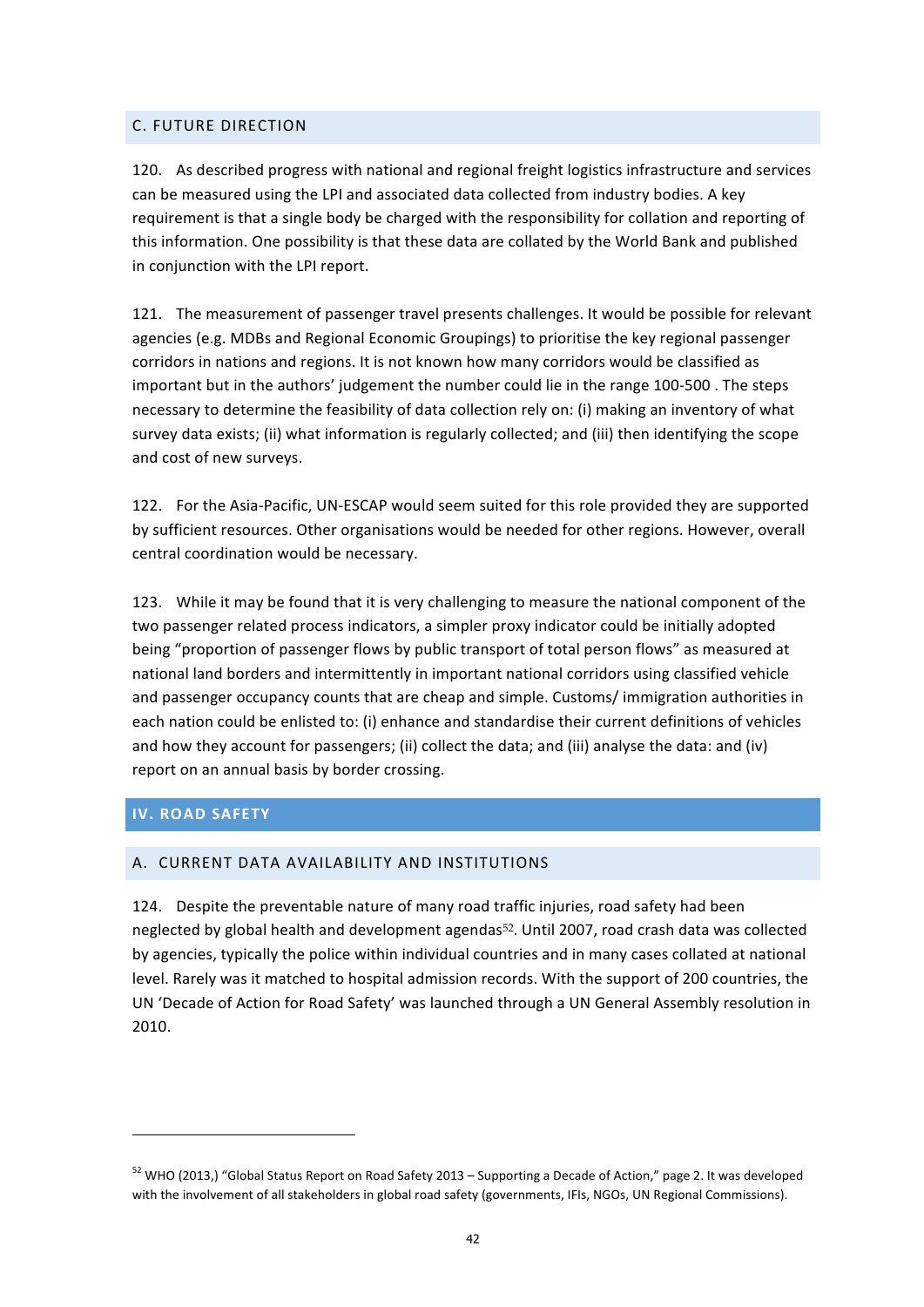125. In support of the Decade, the UN Road Safety Collaboration<sup>53</sup> proposed five pillars of activity to address the road safety challenge: (i) road safety management; (ii) safer roads and mobility; (iii) safer vehicles; (iv) safer road users; and (v) improved post-crash response and hospital care. The WHO as a key member of the Collaboration, devised a methodology to improve crash and injury data and make it more comprehensive across some 200 countries.

126. The WHO report states that "non-fatal crash injuries are poorly recorded. For every road fatality at least 20 people sustain non-fatal injuries<sup>54</sup>." With limited use of injury information systems particularly in most-low and middle-income countries "the ability to accurately count the number of non-fatal injuries world-wide thus remains a challenge".

127. Due to the remoteness of many small, rural roads, many serious injuries and even deaths in many low income countries may not be reported at all. Police are main source of data in 71% of countries and tend to have a higher rate of underreporting than health sector data. Different definitions of deaths prevail – WHO recommends 30 days following the crash.<sup>55</sup>

### B. IMPROVED DATA COLLECTION AND MEASUREMENT

128. In recognition of these constraints, WHO developed a standardised methodology for systematically collecting data in each country, coordinated by a National Data Coordinator. At the country level, knowledgeable experts were sourced each of whom completed a self-administered questionnaire with information on key variables, from which they were required to come to a consensus. Point estimates were made for total fatalities (and the 95% confidence interval estimated) and the distribution of fatalities enumerated for drivers/ passengers of 4-wheeled vehicles; drivers/ passengers of motorised 2 and 3-wheeled vehicles; motorcyclists, pedestrians, cyclists; and other or unspecified road users. This work is supported by a systematic profiling country of related statistics on relevant laws, regulations, vehicle fleets and other key variables<sup>56</sup>. To date, the survey has been undertaken in 2009 and 2011 (for 2010 estimation).

129. WHO's work on improving crash and injury data builds on their global system of reporting of disease in each nation through national Ministries of Health and hospitals. There is no new data generated just better and more comprehensive national collation and reconciliation of hospital and crash data.

130. WHO have prepared two status reports on implementation of the 'Decade of Action on Road Safety': 2010 (for 2007) and 2013 (for 2010). They are expected to be updated every two to three years. WHO's standardised methodology for systematically collecting data in each country

<sup>53</sup> Currently there are 70 members including United Nations and associated agencies, governments, MDBs. Foundations, academic institutes, nongovernmental organisations and private companies.

<sup>54</sup> World Health Organisation (2013), op.cit., page 7.

 $55$  Ibid., pages 7 and 8.

<sup>56</sup> The country profiles contained in the Global Status Report on Road Safety 2013.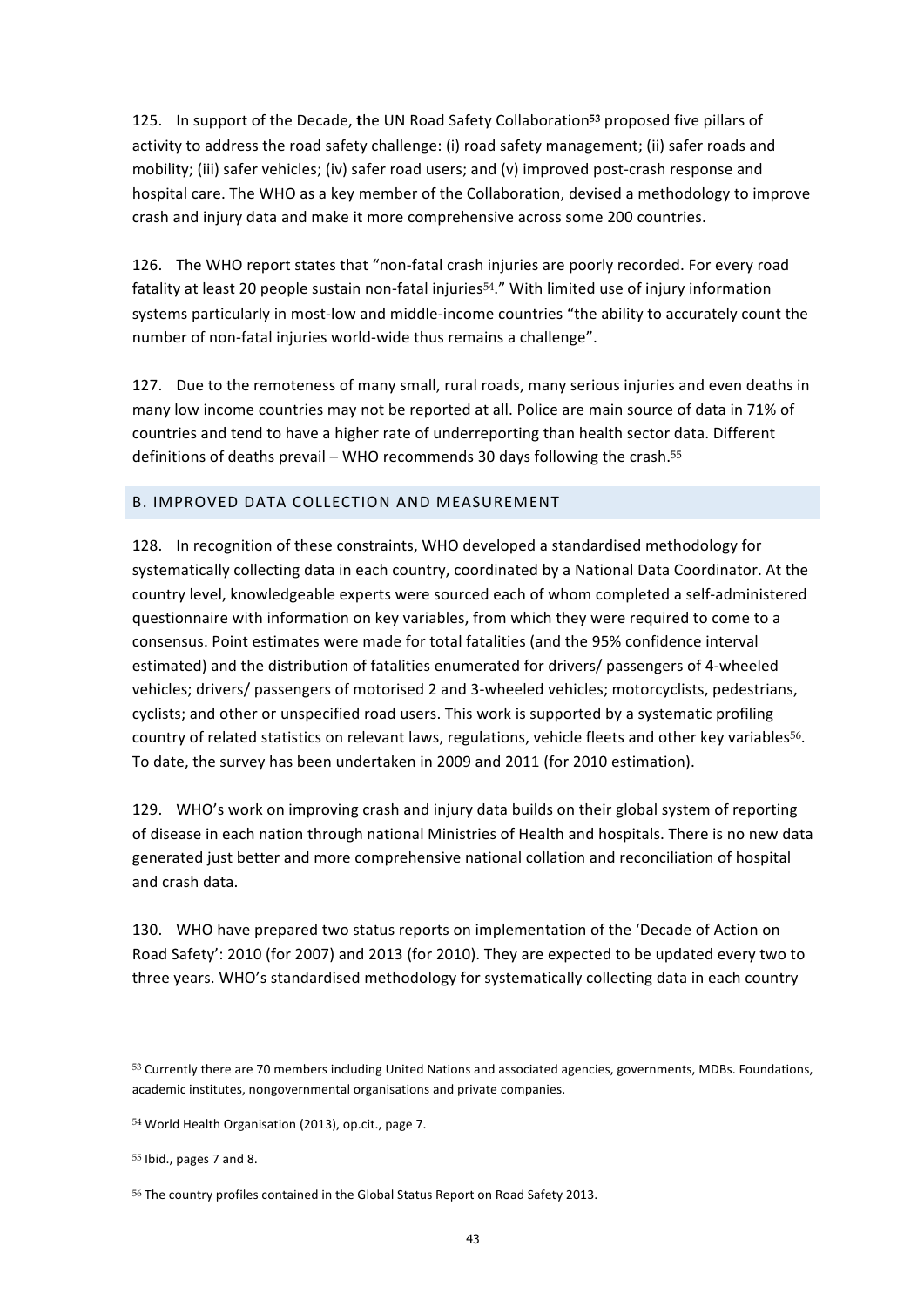overcomes many of the problems with underreporting of road crash data and comparability between countries.

# C. FEASIBILITY OF MEASUREMENT AT NATIONAL, REGIONAL AND GLOBAL LEVELS

131. WHO's information is provided for all countries and summarised for the six regions (i) Africa; (ii) Eastern Mediterranean; (iii) Western Pacific; (iv) South East Asia; (v) Americas; and (vi) Europe. These regional definitions from definitions used for other UN purposes<sup>57</sup> and those used by World Bank for reporting of World Bank Development Indicators. However, classification of countries by income level used the World Bank method of using Gross National Income per capita in 2010: (i) Low-income USD1,005 or less; (ii) middle-income USD1,006 to USD12,275; and (iii) high-income USD 12,276.

132. Road traffic deaths expressed per 100,000 population are available as a single number for the period for almost all countries for the period 2007-2011 distributed amongst the same categories of road users used by WHO. Fatalities in this data set appear to be the same as reported in the country profiles provided by WHO using official data<sup>58</sup>, but are in general significantly lower than the WHO's best estimate of total fatalities. These data are also summarised according to the regional classification system used by other UN agencies.

133. Crash, fatality and injury rates can be expressed at country, regional and global levels. Analysis of these data is the basis for the differentiated achievement levels by 2030 for each process indicator. With the aim of specifically supporting action planning for the 'Decade of Action on Road Safety' the WHO work provides comprehensive and fairly accurate baseline data and indicates regions where much more rapid progress is desirable.

134. WHO's method of data collection and enumeration provides a relevant model for what could be done for other targets. Further improvements in data quality are possible as is a broadening of the scope of data collection to include measurement of progress with implementation of the five pillars.

# D. FUTURE DIRECTION

 

135. Funding to support the decade of action including enhanced data collection has depended on variety of individual sources including: the road safety fund established by the FIA Foundation, the Global Road Safety Facility established by the World Bank, programs of the MDB's, and Bloomberg Philanthropies which at USD125million overshadows the other sources. More secure funding is needed to implement road safety actions at the needed level, and monitoring, on a sustained basis to 2030. In recognition of the need for major funding, the eight major leading

<sup>57</sup> For example, UN-Habitat 2013, Planning and Design for Sustainable Urban Mobility. Global Report on Human Settlements 2013. Statistical Annex.

<sup>58</sup> Official data may sometimes provide information on fatalities by gender.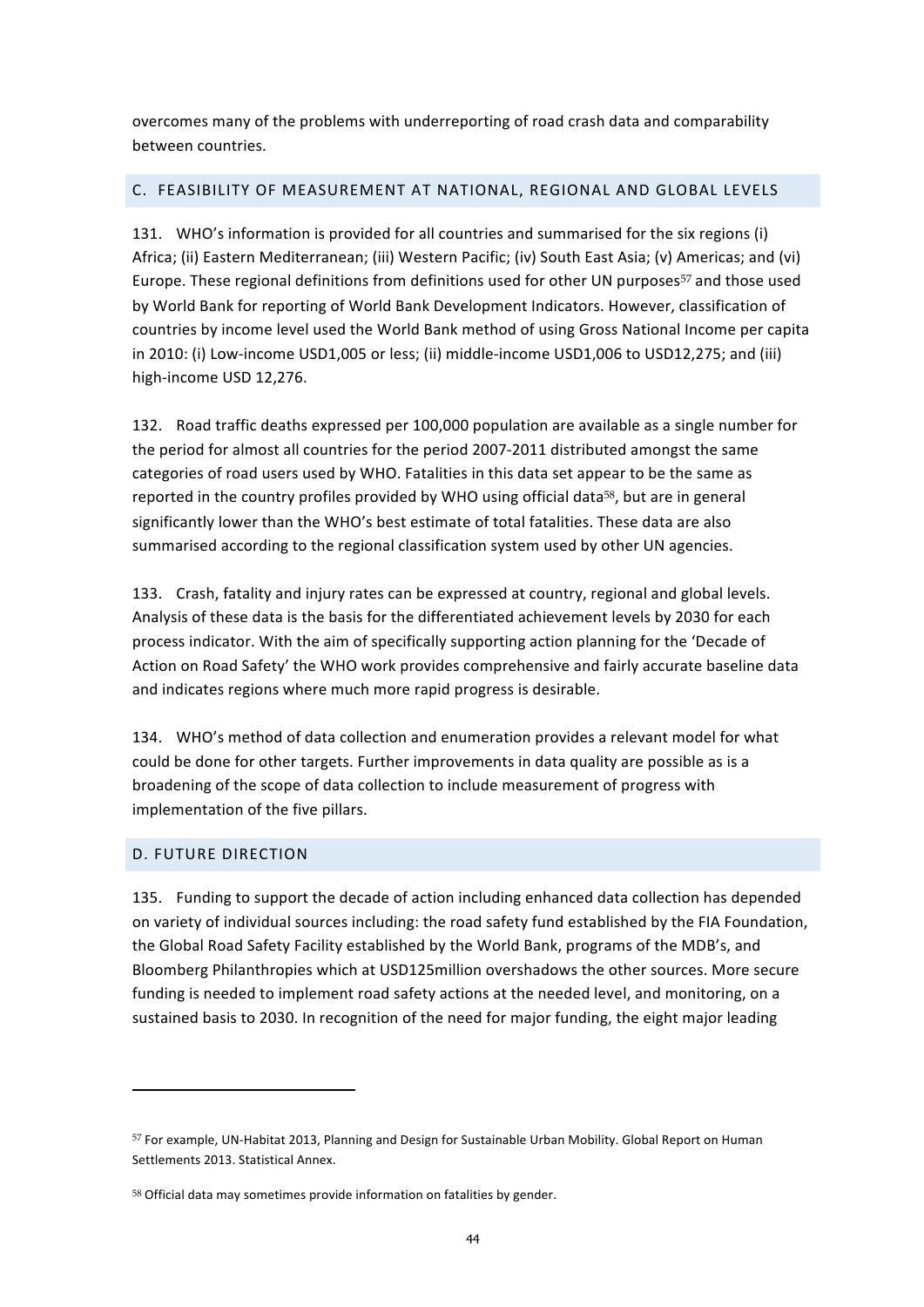Multi-lateral Development Banks (MDBs) are investigating the feasibility of a creation of a road safety incentive fund that could support road safety programs through MDB lending programs.

# **IV. AIR POLLUTION AND HUMAN HEALTH**

136. The target metric is a halving of premature deaths from road related air pollution proposed in the standalone Results Framework prepared by SLoCaT. This formulation would be very useful in focusing attention on the health burden road related air pollution imposes.

137. As transport-related emissions are not the sole source of air pollution, and as the target is proposed to sit within the proposed 'health' SDG it is not necessary to separately distinguish air pollution from transport or from other sectors within the SDG framework. The lower level indicators for the air pollution target within the health SDG need to show how each sector will contribute to achievement of the target. The standalone Results Framework does this for transport.

138. Because the extent and severity of health damage caused by air pollution depends on the extent of human exposure, air pollution is primarily an urban issue. Airborne fine particulate matter (PM) is a principal cause of respiratory illness and premature death especially on sensitive persons with existing respiratory disease and is relevant to be chosen as they key indicator of urban pollution.

139. Very fine particulate matter (under 10 microns in diameter  $PM_{10}$ , with a smaller fraction known as 2.5 microns in diameter,  $PM_{2.5}$  mainly originates from diesel fuels and may penetrate deep into the lungs of the exposed population. They can cause cancer, respiratory disease and premature death.

# A. CURRENT DATA AVAILABILITY AND INSTITUTIONS

140. The target metric of reduction in premature deaths from road related air pollution can be measured using Burden of Disease methods. The latest Global Burden of Disease Study commissioned by the World Bank's Global Road Safety facility<sup>59</sup> quantifies both the burden of disease attributable to road injury and the burden linked to air pollution from vehicles for the first time. The study found that deaths from road transport exceed those from HIV, tuberculosis, or malaria. Injuries and pollution from vehicles contribute to six of the top 10 causes of death globally<sup>60.</sup> In regards to disease from air pollution, the study "developed a database of georeferenced, annual average  $PM<sub>2.5</sub>$  measurements from surface monitors in 2005, combined with estimates of PM<sub>2.5</sub> derived from satellite-based observations and estimates of PM<sub>2.5</sub> from a global

 $59$  World Bank (2014), "Transport for health: the global burden of disease from motorized road transport" prepared by the Institute for Health Metrics and Evaluation for the Global Road Safety Facility. Refer [http://documents.worldbank.org/curated/en/2014/01/19308007/transport-health-global-burden-disease-motorizedroad-transport] accessed April 1, 2014.

 $60$  Ibid., page 15.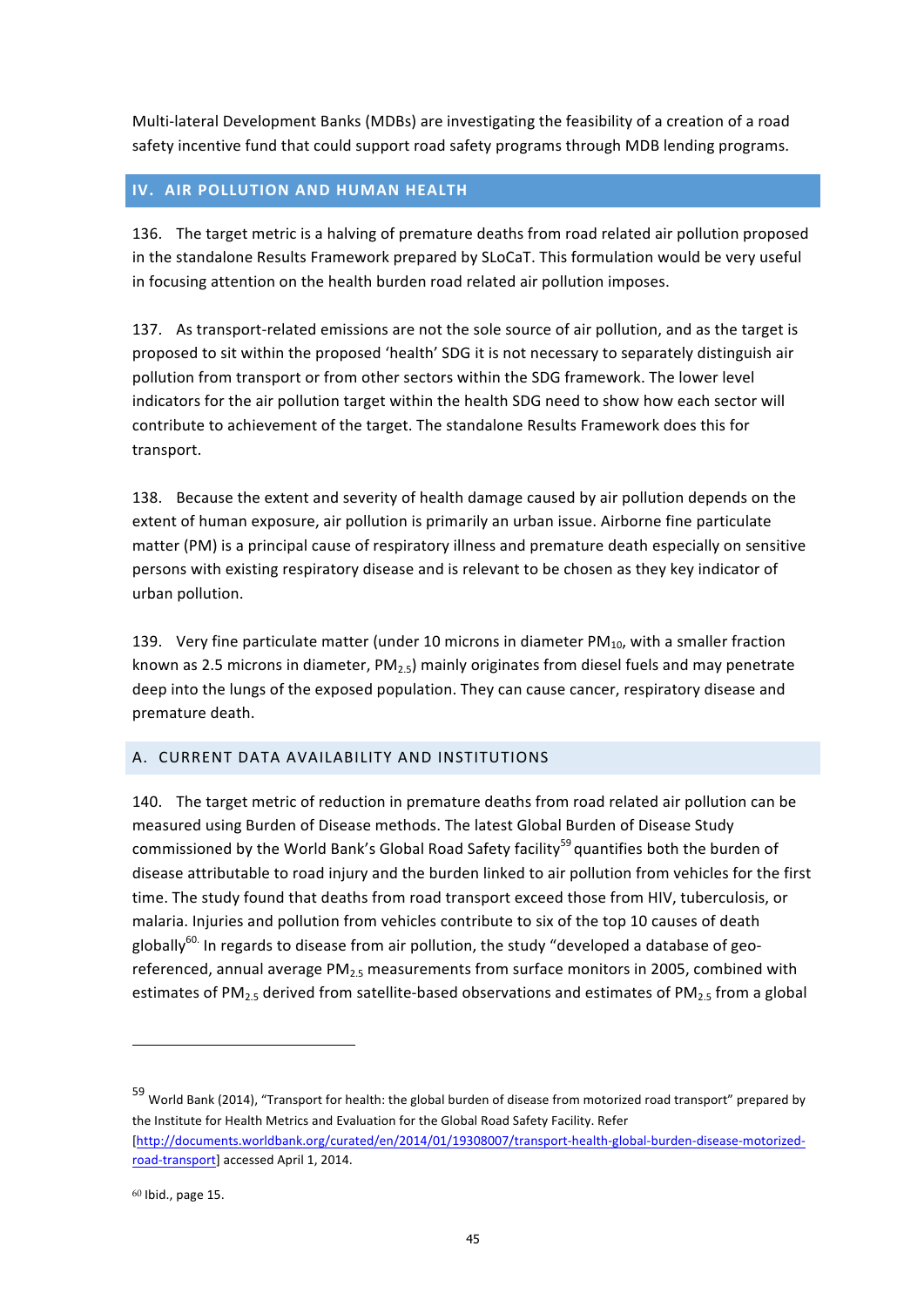atmospheric chemical transport model ...  $PM_{2.5}$  levels ...were estimated... at a grid resolution of 10 x 10 square kilometres across the globe for the year 2005 and extrapolated it to 1990 and 2010 based on observed trends<sup>61</sup>". The contribution of road transport to overall PM<sub>2.5</sub> for 2010 in all countries using a global air quality source-receptor model was estimated as well as human exposure and the resultant burden of disease. Estimates of deaths due to air pollution and road crashes are presented for 180 countries as well as the burden of disease estimates using the following standard health metrics: Years of life lost (YLLs); Years lived with disability (YLDs), years of life lived with any short-term or long-term health loss, adjusted for severity; and Disabilityadjusted life years (DALYs). This study compared its results of the burden of disease attributed to air pollution to the recent estimates made by the ICCT and found they were similar.

141. Appropriate funding support would be needed for regular updating and improvement of estimates. 

142. Air Pollution Data for Supporting Measurement of the Target. WHO's 2005 air quality guidelines<sup>62</sup> presents guideline values for the four most common air pollutants, particulate matter, ozone, nitrogen dioxide and sulphur dioxide, based on a review of the accumulated scientific evidence. In addition to guideline values, interim targets are given for levels of particulate matter, ozone and sulphur dioxide. These are proposed as incremental steps in a progressive reduction of air pollution, and are intended for use in areas where pollution is high. The guidelines and interim targets are set out in Table 6 of the WHO report.

143. WHO (2005)<sup>63</sup> recommend guidelines and interim targets for both PM<sub>10</sub> and PM<sub>2.5</sub>. The document states "...this is because coarse PM (the fraction between 10 and 2.5 microns) cannot be considered harmless, and having a PM<sub>2.5</sub> guideline alone would provide no protection against harmful effects of coarse particulate matter. At the same time, the quantitative evidence on coarse PM is considered insufficient to provide separate guidelines. In contrast, there is a large literature on short-term effects of  $PM_{10}$ , which has been used as a basis for the development of the WHO air quality guidelines and interim targets."

144. WHO's data base on air pollution contains data on outdoor air pollution monitoring from almost 1,100 cities in 91 countries. Compiled from publicly available sources, air quality is represented by the annual mean concentration of  $PM_{10}$  and  $PM_{2.5}$ . "The database aims to be representative for human exposure, and therefore primarily captures measurements from monitoring stations located in urban background, urban traffic, residential, commercial and mixed areas." Compared with WHO's guideline annual average standard of  $20\mu$ g/m3 for PM<sub>10</sub> measured values ranged from 21 to 142 μg/m3, with the world's average being 71 μg/m3 indicating that the

 $61$  Ibid., pages 20 and 21.

<sup>62</sup> World Health Organisation 2005, "WHO Air Quality Guidelines for Particulate Matter, Ozone, Nitrogen Dioxide and Sulfur Dioxide." Global update 2005.

<sup>63</sup> Ibid., page 278.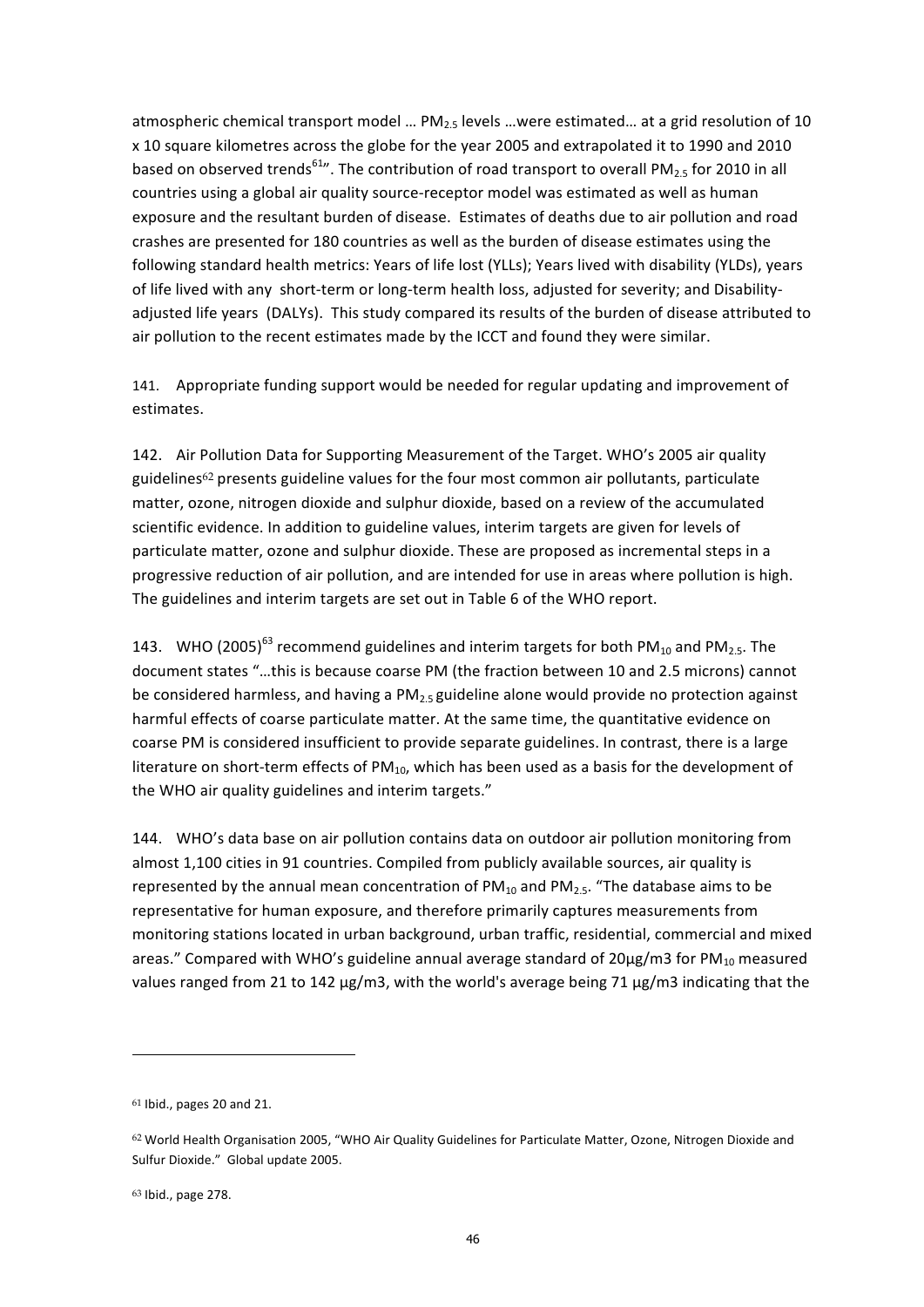standard was universally exceeded. Despite the setting of standards, there is little evidence to indicate there is a safe threshold below which no adverse health effects would be anticipated<sup>64</sup>.

145. WHO (2005), referring to an earlier version of their data base, described in considerable detail the potential reasons to be cautious of attributing great accuracy to the measurements given their collection by different agencies, using different methods, at sites representative of different environments, particular localities (urban / rural), proximity to major roads or industry, and variable proximity of exposed populations. WHO (2005) described the information as "indicative" of the air quality to be expected in different urban areas, in different regions and on different continents.

146. Despite covering 1,100 small and large cities, WHO's data on urban air pollution only represents approximately 25% of the estimated 4,000 cities with more than 150,000 people world-wide. In India there were 388 cities with less than 1 million people in 2000 that represented 69% of the total urban population. There were a further 4,738 towns with a population of less than 100,000 people.<sup>65</sup> In Asia, it has been found likely that there is limited air quality measurement in these below-metro sized cities and the few monitoring sites may not be located to accurately reflect the air quality to which the population is exposed. In regional cities, where automatic measurements of air quality are undertaken, the monitoring stations may be located in areas primarily chosen because of the availability of a secure power supply and the security of the location to avoid theft or vandalism<sup>66.</sup> World Bank's study of 100 cities in South America and the Caribbean found that in half of the cities no air quality monitoring was carried out at all and in the other half monitoring was generally poor.

147. Measuring air pollution from passenger and freight vehicles. The first process indicator calls for a "70% reduction in PM<sub>10</sub> and/or PM<sub>2.5</sub>67 air pollution from passenger and freight vehicles by 2030 (compared to 2010)". Motor vehicles are a growing contributor to emissions that cause air pollution. They account for most direct emissions of CO, NOx, and hydrocarbons, while sulphur oxides tend to be emitted directly by fixed sources. Diesel vehicles, mainly trucks and buses, accounted for more than 80% of the fine particulate matter emitted from mobile sources in 2010.

 $64$  World Health Organisation 2005, op. cit., page 9.

 $^{65}$ InfoChange, Urban India, (2013), information from 2000 Census. Refer web site: [http://infochangeindia.org/urbanindia/cityscapes/indias-small-towns-symbols-of-urban-blight.html] accessed 15 November 2013.

 $^{66}$  Information provided by GIZ's Clean Air for Small and Medium Sized Cities Project 2012 undertaken in eleven cities in ASEAN for the ASEAN Land Transport Working Group.

 $^{67}$  PM<sub>10</sub> is routinely measured today and PM<sub>2.5</sub> that is regarded as a more relevant measure of particulate matter is increasingly being measured. By 2020, it is expected that  $PM_{2.5}$  would be universally measured.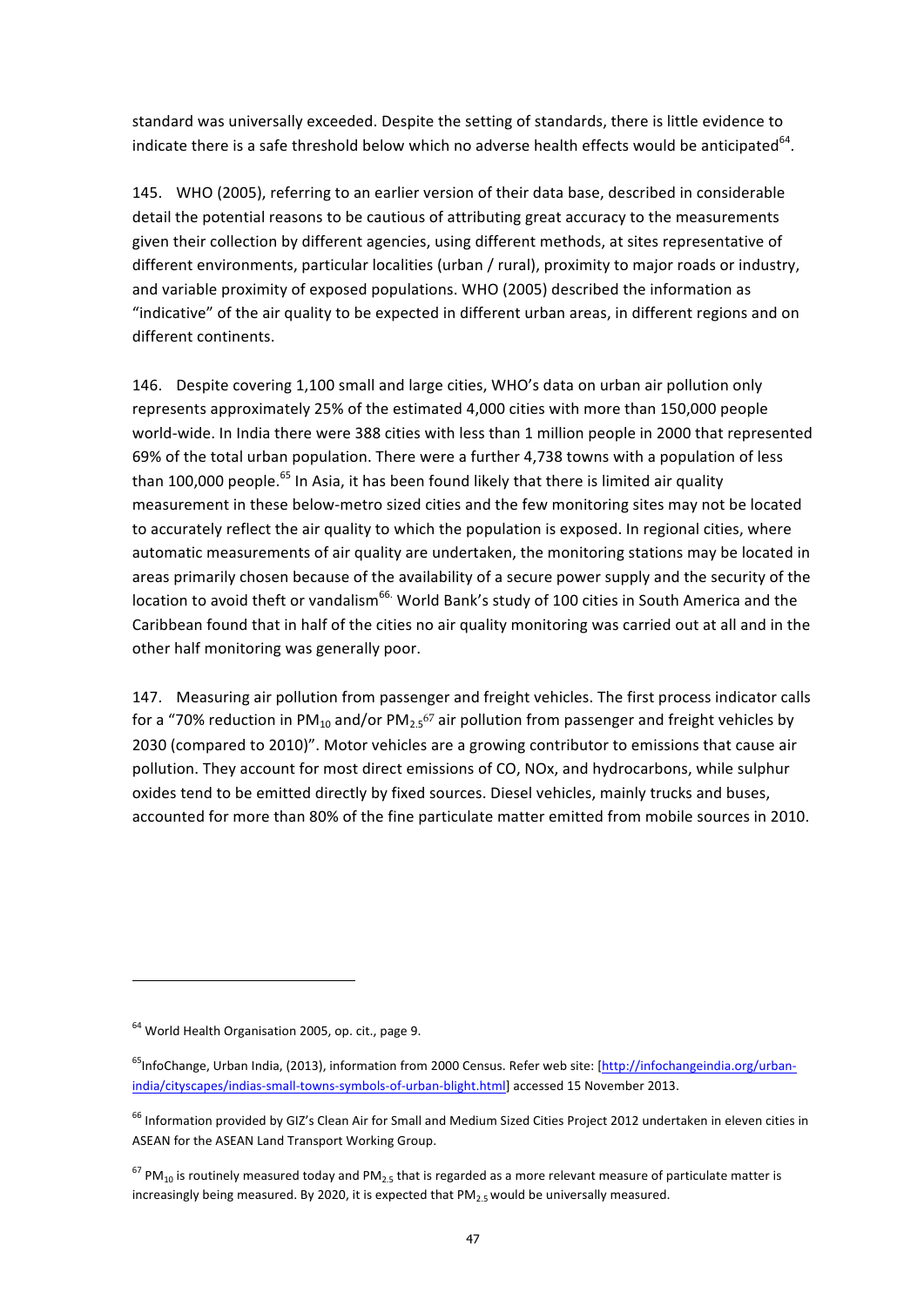148. Vehicles have been found in South America and the Caribbean to contribute from 30% to 50% of fine particulate matter that has a critical impact on health outcomes<sup>68</sup>. In 1998, in Bangkok Thailand up to 20% of particulate matter emissions were generated by vehicles, principally by trucks and buses<sup>69</sup>.

149. In small cities, without major industry, transport would usually contribute the majority of all emissions. Exceptions are cities in close proximity to rural areas where burning of crop waste and forest fires may cause periodic but substantial pollution. Mobile sources play a significant role in the formation of secondary particulates and ozone because they account for an important share of emissions of NO<sub>x</sub> and VOCs.

150. Reliable attribution of pollutants to vehicles, depends on the presence of comprehensive emission inventories that do not exist in most cities.

151. An alternative approach is to use simulate vehicle fleet, their emission characteristics combined with estimates of human exposure. A recent report released by the International Council for Clean Transportation (ICCT) demonstrates the value of rapid policy analysis through using integrated simulation modelling<sup>70</sup>. ICCT's simulation calculated road vehicle emissions under a baseline scenario that assumes prevailing emission and fuel quality standards. The alternative policy scenario assumed increasingly stringent emission control policies are implemented worldwide.<sup>71</sup> The health effects of each scenario were quantified and contrasted. Urban vehicle emissions for each region were estimated using ICCT's Global Transportation Roadmap model through which: (i) vehicle activity was simulated by quantifying and characterising regional vehicle fleets<sup>72</sup> in terms of their level of emissions technology and fuel efficiency and their travel activity apportioned between urban and other areas; (ii) emissions of key pollutants that impact on human health were quantified using emission factors and assumptions on driving conditions as well as short lived short-lived climate pollutants that cause near-term warming effects; (iii) approximate concentrations of urban air quality were estimated by region; and (iv) health impacts. The 16 regions included the EU-28, the United States, Canada, Japan, Australia, South Korea, China, India, Brazil, Mexico, the Latin America–31 (excluding Brazil and Mexico), Russia, non-EU Europe, the Asia-Pacific-40 (excluding China, India, Japan, Australia, and South Korea),

<sup>&</sup>lt;sup>68</sup> World Bank (2006), "Vulnerability to Air Pollution in Latin America and the Caribbean Region," Sustainable Development Working Paper No. 28, the World Bank Latin America and the Caribbean Region Environmentally and Socially Sustainable Development Department, Regional Table 3, page 6.

 $69$  World Bank (2002), "Thailand Air Quality Monitor".

 $70$  ICCT (2013), "The Impact of Stringent Fuel and Vehicle Standards on Premature Mortality and Emissions." ICCT's Global Transportation Health and Climate Roadmap Series. October.

 $71$  In the Accelerated Policy scenario, all regions are assumed to progress toward Euro 6/VI–equivalent new vehicle emission limits and fuel quality by 2030.

 $72$  Seven on-road modes were simulated encompassing light-duty vehicles, two-wheeled vehicles, three-wheeled vehicles, light, medium, and heavy heavy-duty trucks, and buses.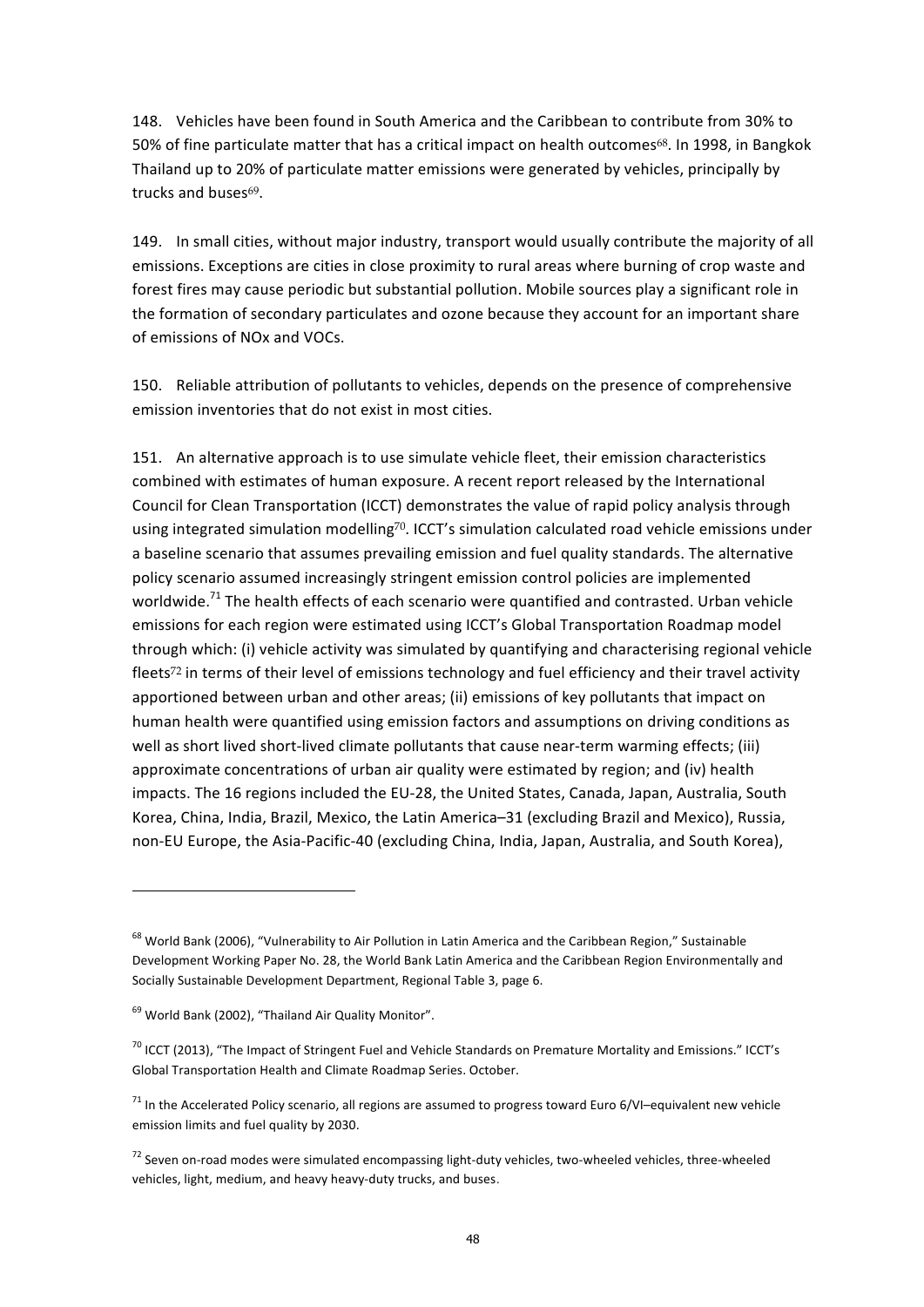Africa, and the Middle East. The Roadmap model is similar to IEA's MoMo model described below in connection to greenhouse gas emissions that also simulates key air pollutant emissions from vehicles and will do so for an increasing number of individual countries and regions. Irrespective of the utility provided by the models described, it is essential that individual countries should also seek to improve their own data bases on vehicles and their emissions, improve their policy making and ability to reduce vehicle emissions from their in-use vehicle fleets and in turn provide this information to IEA and ICCT and similar bodies.

152. The process indicator on share of urban daily travel by public transport, walking, cycling and other sustainable transport modes, differs from other indicators in that it tends to measure the outcome of a variety of measures on travel behaviour. It would be best addressed as part of the work on improving measurement of urban access. Other process indicators tend to measure the direct outcome of a particular initiative or implementation measure. Hitherto, this indicator would be measured using the results of periodic travel surveys carried out in urban areas which measure travel on a 'linked trip' basis from origin to destination. For example, a journey from O to D whose main mode of use is public transport would be counted as one linked public transport linked trip even though access may have been made by walking or another mode. A journey from O to D involving use of two bus trips would be counted as one linked public transport trip. On the other hand, a journey by private vehicle would tend to involve a single linked trip from O to D that would be equivalent to an unlinked trip since walking at origin or destination is normally quite short. Accordingly, estimates of travel on public transport made, for example, using ticket sales where non-integrated ticket systems are present tend to represent unlinked trips. Integrated ticket systems may permit unlimited travel in particular time periods making the identification of specific trips and their length complicated or impossible. An even more precise and useful formulation would be obtained by measuring the passenger-km travelled by each mode in a jurisdiction over a day and within specific shorter time periods. Such data are hard to come by although they are simulated by comprehensive, computer-based, urban transport models for their base year (usually the year/ period of the survey collection). Where smart card, integrated, ticket systems record passenger travel based on entry and exit points to the public transport system, then passenger-km may be derivable for each public transport mode, but not of course for other feeder modes. It would be possible by using a variety of methods according to data availability to measure shares of urban daily travel by sustainable transport modes.

153. The process indicator for targets for zero emission vehicles would be monitorable using existing industry reporting mechanisms.

154. The third and final process indicators seeks an increase in the "proportion of urban dwellers engaging in adequate outdoor physical exercise according to WHO." No 2030 achievement level has been set to date and will depend on baseline assessments. Current WHO guidelines on physical activity<sup>73</sup> cover: (i) children 5-17 years old; (ii) adults 18-64 years old; and (iii) those aged 65 or older. For 18-64 year old adults the principal guidelines calls for at least 150 minutes of moderate-intensity aerobic physical activity throughout the week." Periodic sample surveys

<sup>73</sup> WHO (2010), "Global Recommendations on Physical Activity for Health."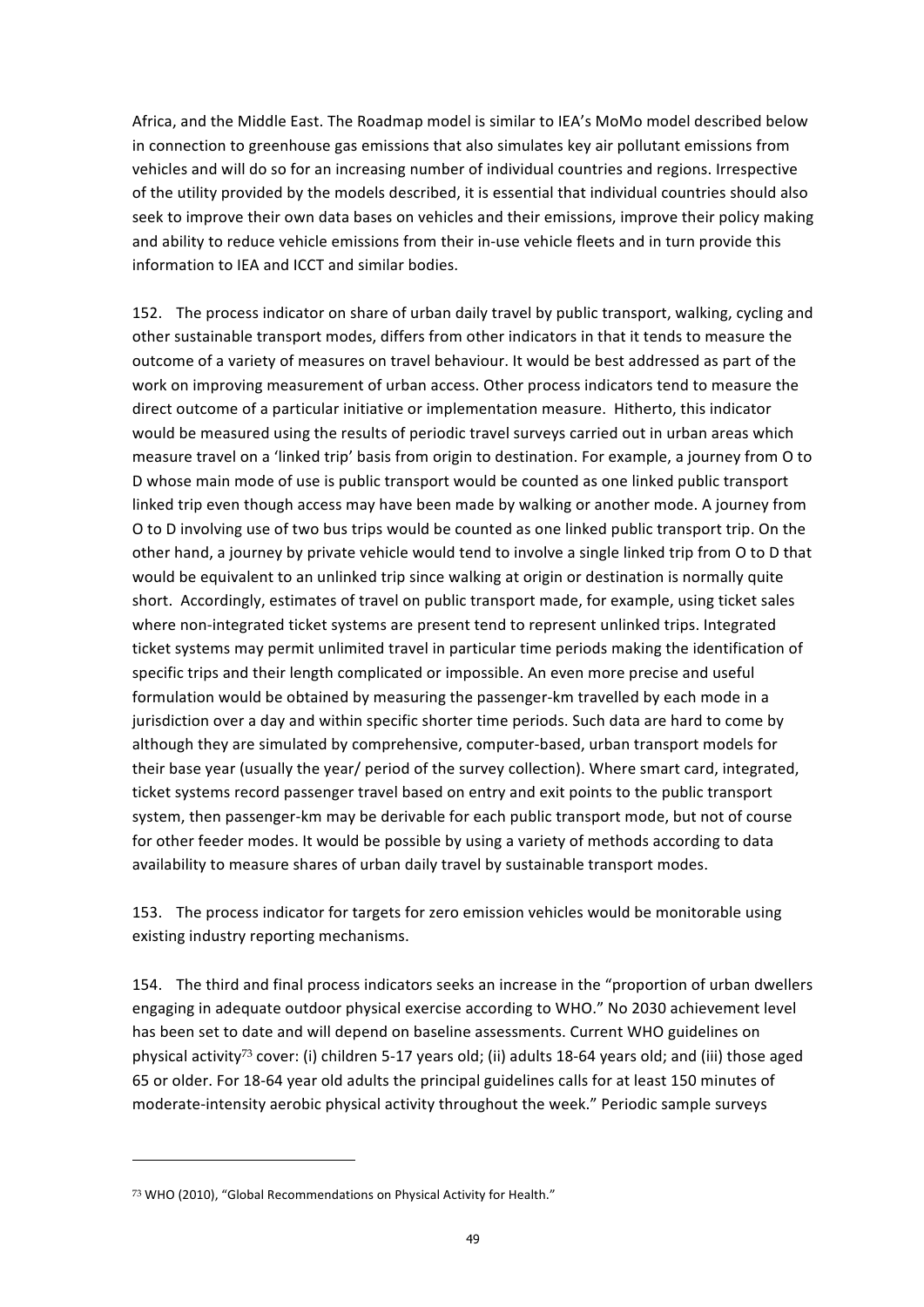undertaken by national Ministries of Health within the WHO network would be the appropriate source of this information to both set the baseline by nation, region and for the world and the to measure progressive improvement in response to programs promoting the benefits of physical activity.

## B. FEASIBILITY OF MEASUREMENT AT NATIONAL, REGIONAL AND GLOBAL LEVELS

155. Improved and consistent estimates of premature death and illness from air pollution can be made by Burden of Disease Studies. Such studies would be supported by improved air quality data, source apportionment and estimates of human exposure. Despite limitations of current data the air quality data on large cities (say above 5 million) in most countries of the world would be available and expected to be able to be measured on a consistent basis using current information by WHO.

156. The process indicator on particulate matter air pollution from passenger and freight vehicles by major country and region can be reliably simulated today by IEA and ICCT using their models.

157. The process indicator on share of travel by public transport, walking, cycling and other sustainable transport modes, can only be addressed on a partial basis at present but would be addressed as part of the work on improving measurement of urban access. The process indicator for targets for zero emission vehicles would be monitorable using existing industry reporting mechanisms.

158. A physical fitness baseline and regular survey may need to be initiated by WHO via national Ministries of Health to measure the third process indicator.

# C. FUTURE DIRECTION

 

159. Using on ground measurements coupled with satellite imagery and standardised source apportionment methods, the WHO is expected to be soon be in a position to provide baseline measurements, and monitor achievement of, outdoor air pollution and exposed populations<sup>74</sup>. Appropriate funding support would be needed. WHO are using a similar approach to track the water and sanitation indicators measuring progress towards Millennium Development Goal 7 "Ensure Environmental Sustainability." Such information would underpin and strengthen the estimation of Burden of Disease Studies.

160. Baseline measurements and differentiation by countries and regions cannot be established immediately but will need progressive refinement to ensure coverage of the air pollution information covers all cities to a consistent level of detail. Process indicators can be measured as described above.

 $74$  Advice of WHO's Carlos Dora indicates that the air pollution target is measurable in the very short term with adequate funding support.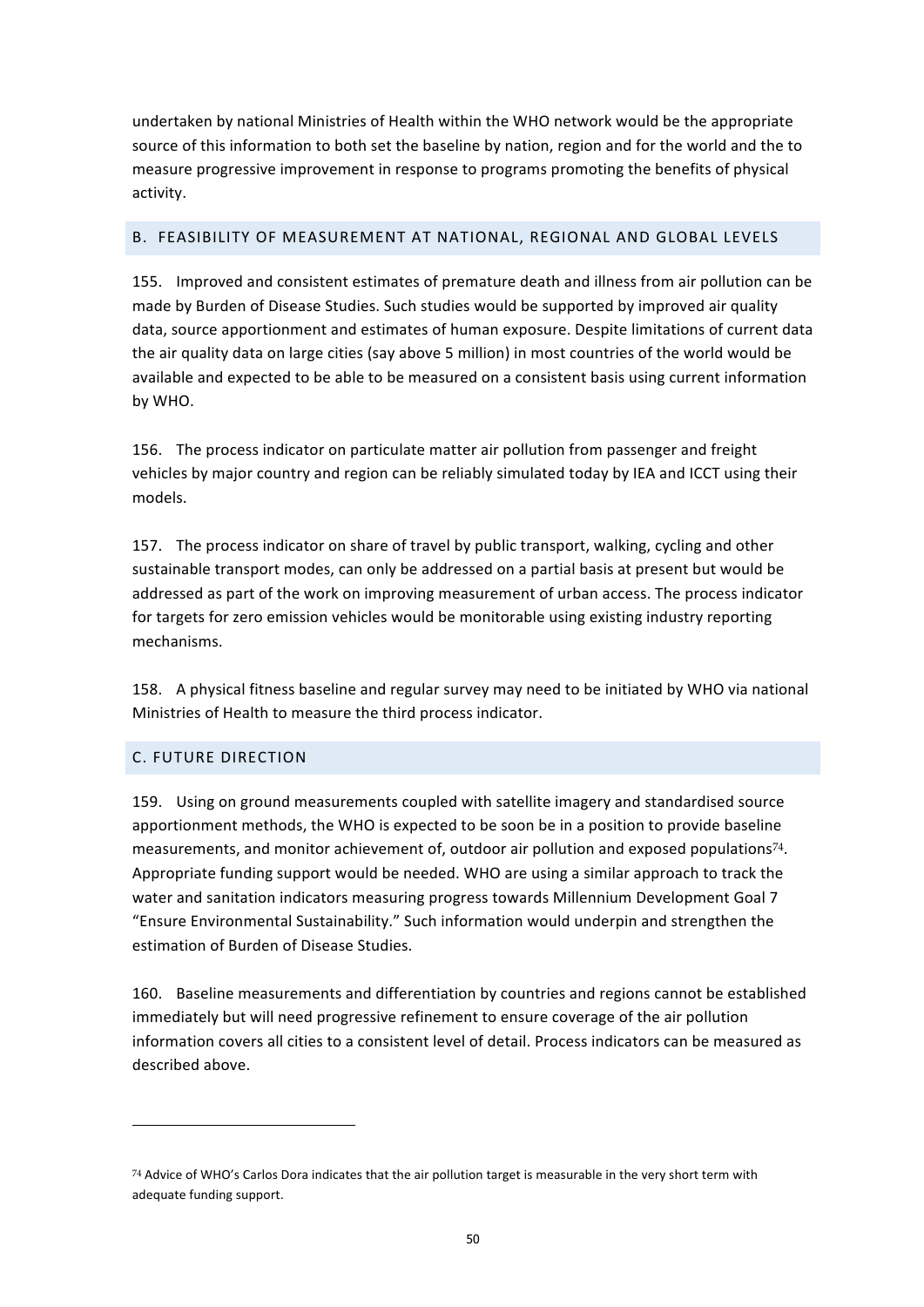### 161. Other process indicators would be measurable on a partial basis in the very near future.

# **VI. GREENHOUSE GAS EMISSIONS**

#### A. CURRENT DATA AVAILABILITY AND INSTITUTIONS

162. The most reliable data on transport related energy use and GHG emissions on a geographic basis is that developed by IEA's Statistics Department. As part of its Annual World Energy Outlook report IEA reports current energy consumption by sector, including transport, and GHG emissions for the world and 18 countries and regions with projections to 2050<sup>75</sup>. This information is based on reported consumption of liquid and other energy sources. It is understood that similar data are available for many more individual countries than reported.

163. The contribution of land transport to GHG emissions is separately identified in the text of the report. IEA have developed a Mobility Model (MoMo)<sup>76</sup> that simulates global transport, energy use, emissions, safety and materials use. It analyses and provides projections for alternative scenarios to 2050 based on hypotheses on GDP and population growth, vehicle fuel economy, fuel costs, travel demand, and vehicle and fuel market shares by applying the ASIF framework<sup>77</sup>: Activity (travel demand) x Structure (travel by mode, load factors) x energy Intensity = Fuel use. It provides projections for 29 regions including the following specific countries USA, Canada, Mexico, Brazil, France, Germany, Italy, United Kingdom, Japan, Korea, China, and India. It includes historical data on land transport vehicle fleets, and their fuel, technology and emission characteristics, plus rail, aviation and shipping. The same model is used by IEA for other policy analysis. The International Council on Clean Transportation (ICCT) also recently used their similar Roadmap model<sup>78</sup> for their analysis of the effect on air pollution and human health (as described in the section on air pollution and health).

164. MoMo currently includes, or will soon include, the following modes and vehicle types: (i) 2-3 wheelers; (ii) light duty vehicles; (a) spark ignition (SI) Internal Combustion Engines (ICEs), (b) compression ignition (CI) ICEs, (c) SI hybrid ICEs (including plug-ins), (d) CI hybrid ICEs (including

 $75$  Divided by OECD and non OECD members and groups: (i) OECD members: Americas with United States also separately reported; Europe; Asia Oceania, Japan; and (ii) Non-OECD: Eastern Europe/ Eurasia; with Russia also separately reported; Asia with China and India separately reported; Middle East; Africa, Latin America with Brazil which is also separately reported.

<sup>&</sup>lt;sup>76</sup> IEA (2014), "The IEA Mobility Model: as of February 2014." A presentation made by the Division of Energy Technology Policy, IEA. February. Refer: [https://www.iea.org/media/transport/IEA\_MoMo\_Presentation.pdf] accessed March 17, 2014.

<sup>&</sup>lt;sup>77</sup> Schipper L and Marie-Lilliu C (1999), "Transportation and CO2 Emissions: Flexing the Link – A Path for the World Bank"- "Activity, Share, Intensity, Fuel Mix."

 $^{78}$  ICCT (2013), Op. cit., page 62.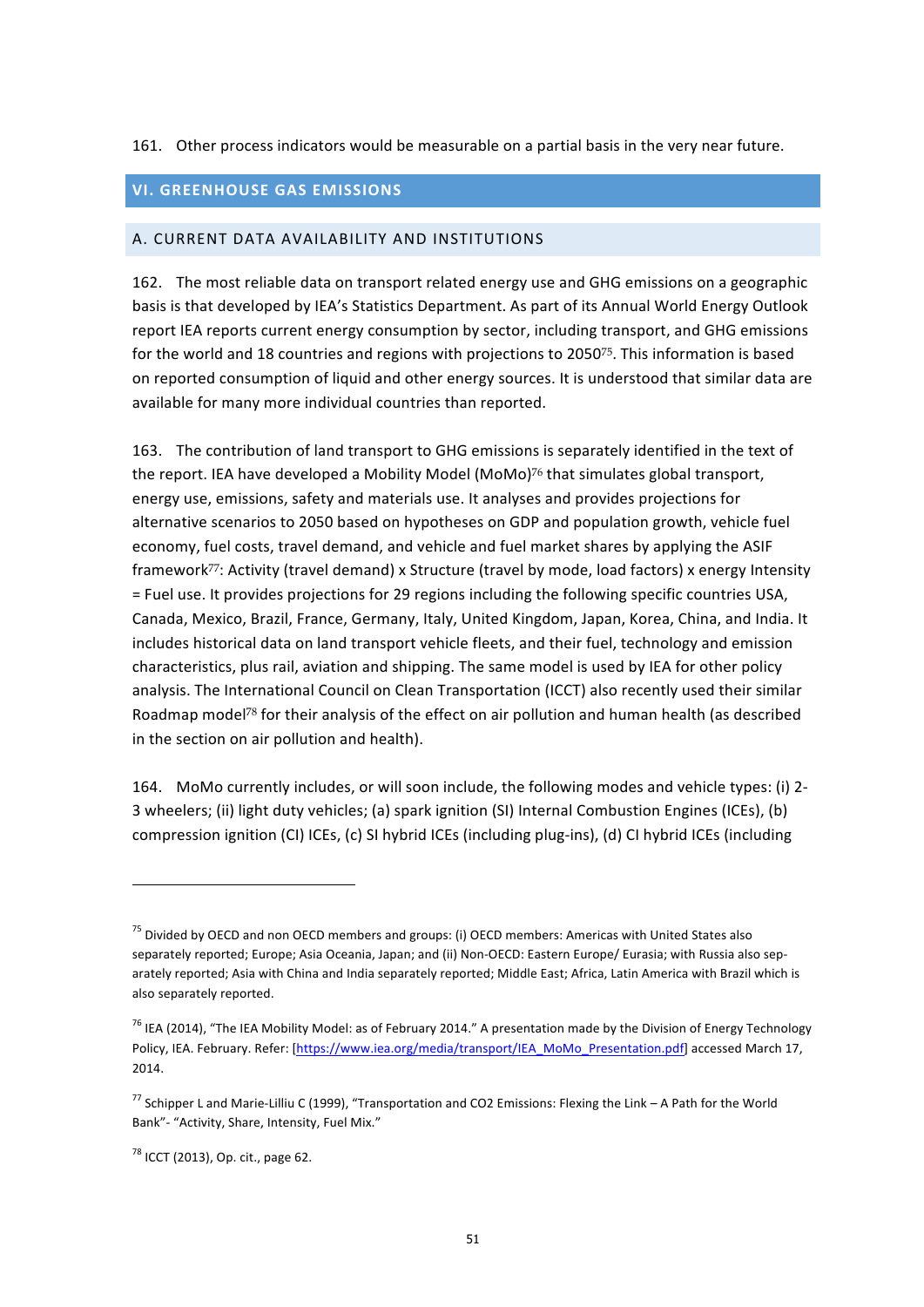plug-ins), (e) hydrogen ICE hybrids (including plug-ins), (f) fuel cell vehicles, and (g) electric vehicles; (iii) heavy duty vehicles; (a) minibuses, (b) buses and BRT systems, (c) medium freight trucks, and heavy freight trucks; (iii) rail (intercity, high-Speed and freight); (iv) air (passenger, new module under development); and water transport (freight, new module under development). Further, it permits the following fuel types: (i) liquid petroleum fuels; (a) gasoline, and (b) diesel (high- and low-sulphur); (ii) biofuels; (a) ethanol (grain, sugar cane, and advanced technologies [lignocellulose]); and (b) biodiesel (conventional [fatty acid methyl esters, FAME or biodiesel obtained from hydrogenation of vegetable oil in refineries] and advanced processes [BTL, fast pyrolysis, hydrothermal upgrade]); (iii) synthetic fuels: gas-to-liquids (GTL) and coal-to-liquids  $(CTL)$ ; (iv) gas: compressed natural gas  $(CNG)$ , liquefied petroleum gas  $(LPG)$  and biogas;  $(v)$ electricity: treated separately for electric vehicles (EVs) and plug-in hybrid electric vehicles (PHEVs) and other modes, by generation mix and region; and (vi) hydrogen.

165. Following the ASIF structure, the following outputs are simulated and projected to 2050 for all modes: (i) LDVs and freight trucks; (a) stock and sales; (b) activity, intensity and energy use; (c) CO2 emissions are calculated (well-to-wheel and tank-to-wheel); (d) pollutant emissions (CO, VOCs, PM, lead and NOx) estimated; and (e) vehicle and fuel costs; (ii) buses and 2/3 wheelers: MoMo tracks stock, stock efficiency, travel, energy use and emissions; (iii) rail and air: total travel activity, energy intensities, energy use and emissions; and (iv) shipping: sectorial energy use and emissions.

166. To date, 33 countries have been extracted as individual historic data files with 68 individual countries planned to be pulled out. MoMo fuel use, applying the ASIF structure, is compared to official IEA energy balance statistics to ensure data quality. This is applied to all country and regional assessments in the MoMo historic database.

# B. THE CHALLENGE OF MEASURING A TARGET FOR GHG

167. GHG emissions are highly correlated with liquid fuel use which is the main motive source for land transport today. Conceptually, a target could be expressed in several ways including: (i) normalised energy use/GHG emissions (e.g. per 100,000 population); (ii) energy/ GHG intensity per unit of GDP (or other output); (iii) cumulative reduction by 2030; (iv) absolute energy/GHG emissions; (v) shape of emissions trajectory; (vi) improvement in efficiency; and (vii) rate of improvement in efficiency. The target would be set to be achieved by 2030 but in view of analysis of the Intergovernmental Panel on Climate Change on limiting global temperature rises, 2050 would make a suitable year for an ambition level.

168. Developed countries consume most of the global land transport-related energy. Low and middle income countries have many impediments to improving their vehicles and transport systems. But they can with time be overcome. The rate and level of achievement of a targeted improvement in energy and fuel efficiency by 2030 should vary by regional and country circumstance and associated differentiated responsibilities. But it is premature to attempt to specify what differentiation is required as it would tend to pre-judge the outcomes of future climate talks.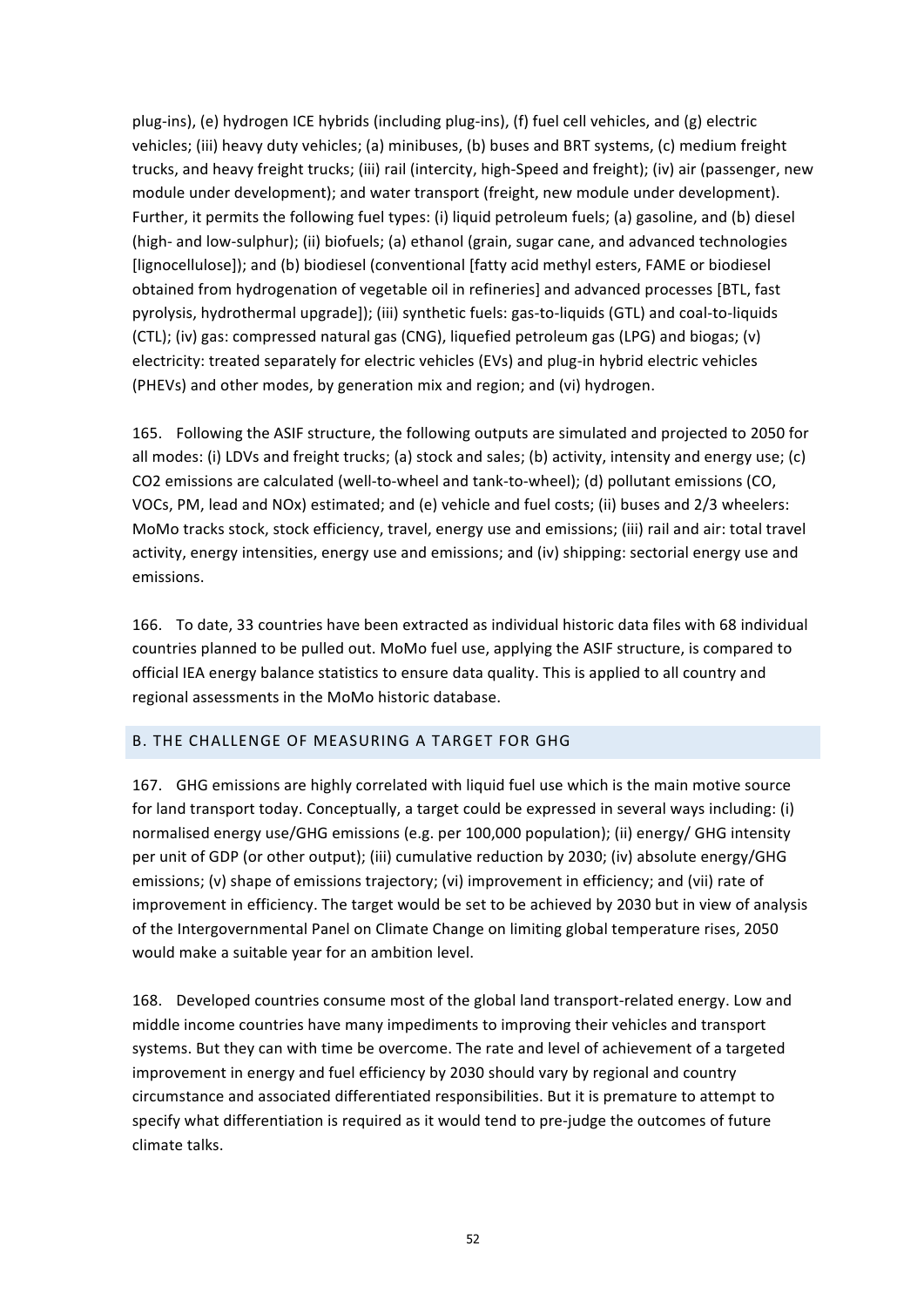169. A previous draft of the results framework (December 23, 2013) opted for the following absolute target "Realise least-cost transportation GHG mitigation potential consistent with a 2degree warming scenario, achieving at least 1.6 to 2.5 GtCO2e reduction by 2020<sup>79</sup>." The choice of this target was based on analysis undertaken by the ICCT and reported in UNEP's "Bridging the Emissions Gap, $^{80}$ " where the potential and need to reduce emissions from the transportation sector by about  $1.6$  GtCO2e<sup>81</sup> (excluding aviation and shipping) was shown by 2020. The composition of this total was distributed as follows: (i) on-road, 0.4 GtCO2e; (ii) biofuels, 0.15 GtCO2e; (iii) modal shift, 0.8 GtCO2e; and (iv) travel activity reduction, 0.25 GtCO2e.

170. In discussions, undertaken at the Ford Foundation on January 8, 2014, several drawbacks with the target as formulated were recognised: (i) it requires considerable immediate effective action to reduce GHG emissions by 2020 which is unlikely; (ii) there was no target set for 2030; and (iii) there is no guarantee that even if modelling by IEA shows that a particular target reduction due to specific measures has occurred relative to a dynamic baseline, there is no guarantee that the baseline would not be higher (or lower) than previously anticipated. This problem would be common to all sectors when undertaking incremental assessments of GHG emissions due to individual or a package of interventions.

171. Consequently, it was proposed that the target be re-formulated to: "Total world transportrelated GHG emissions peak no later than 2020 then begin to decline at a 2% per year rate and at 2030 transport-related emissions are no higher than 2010 emissions". This is the current target and measures the shape of the estimated emissions trajectory. It is able to be estimated and is therefore measurable using IEA's MoMo model. As for any absolute global formulation of the target, this formulation presses the case for action and permits different countries and regions, and technologies and solutions, to contribute as needed.

172. Additionally, a process indicator that is a widely accepted target for fuel economy improvement by members of the Partnership for Clean Fuels and Vehicles<sup>82</sup> was adopted, with the addition reference to Heavy Duty Vehicles also, as follows: "Double fuel economy in all new Light and Heavy Duty Vehicles by 2030, and in all Light and Heavy Duty Vehicles by 2050 from a base year of 2005". This indicator is a type of efficiency indicator on an individual vehicle basis.

173. The Black Carbon process indicator can also be simulated using IEA's model or ICCT's Roadmap model. The UNEP Transport Unit and the ICCT work together this topic.

<sup>79</sup> Compared to 2010.

 $80$  UNEP (2013). "The Emissions Gap Report 2013: A UNEP Synthesis Report": November. It explains to decision-makers and stakeholders the range of potential options available to close the emissions gap in 2020. Chapter 3.

 $81$  Reported as 1.7 GtCO2e in The Emissions Gap Report but in some tables due to rounding the total added to 1.6 GtCO2e.

<sup>82</sup> Including UNEP, ICCT and FIA Foundation.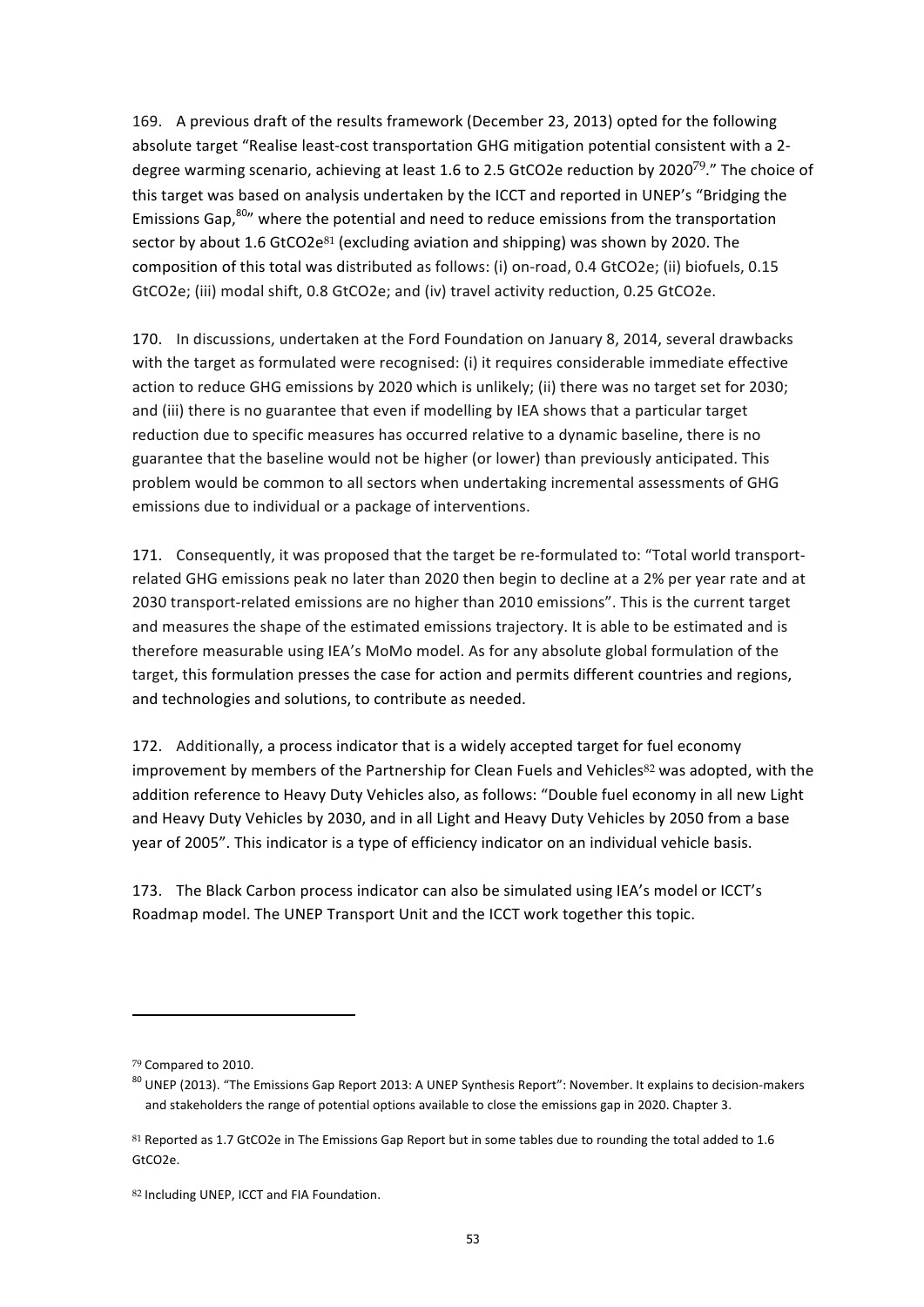### C. FUTURE DIRECTION

174. Although there is a high degree of collaboration between IEA and ICCT to facilitate timely and consistent measurement it would be desirable to nominate a single agency for reporting of all indicators. It is envisaged that IEA would continue to model GHG emissions and other parameters and ICCT would continue to model black carbon and their other parameters. Strengthened harmonisation on regional definitions and of particular countries that are modelled, current vehicle fleet characterisation, fleet growth and vintaging would appear to be beneficial. The MoMo and Roadmap models would be assumed to be progressively developed and improved. Hence, data on vehicle sales including number of ZEVs and changes in fleet fuel economy by particular types of vehicle and region would be automatically collected.

### **VII. CONCLUSION**

175. Based on the above discussion by target the following general steps are required to measure and verify the baseline values for targets and process indicators and to monitor their achievement:

- a single body be charged with the responsibility for measurement and verification of each target and preferably all relevant process indicators;
- Where data are incomplete and not regularly reported the following basic steps need to be performed by the responsible agency:
	- $\circ$  Collation of available data from responsible agencies based on what is regularly or in an ad-hoc manner collected;
	- o Identify data gaps:
	- o Prioritise gaps by content, country and region;
	- $\circ$  Identify where proxy indicators can be developed in the absence of desirable data (e.g. shares of passenger flows by mode based on counts instead of more complicated formulation of modal demand shares);
	- $\circ$  Identify mechanisms to ensure the data pool is regularly refreshed through establishing information arrangements;
	- o Identify new data collection methods to improve measurement; and
	- o Identify how inputs and advice from experts in each country can be facilitated using national panels to advise on data quality and coverage and provide interim estimates based on partial evidence where comprehensive data does not yet exist.

176. Table 5.1 summarises the current and near term of measurability of the targets and process indicators by nation, region and therefore the globe.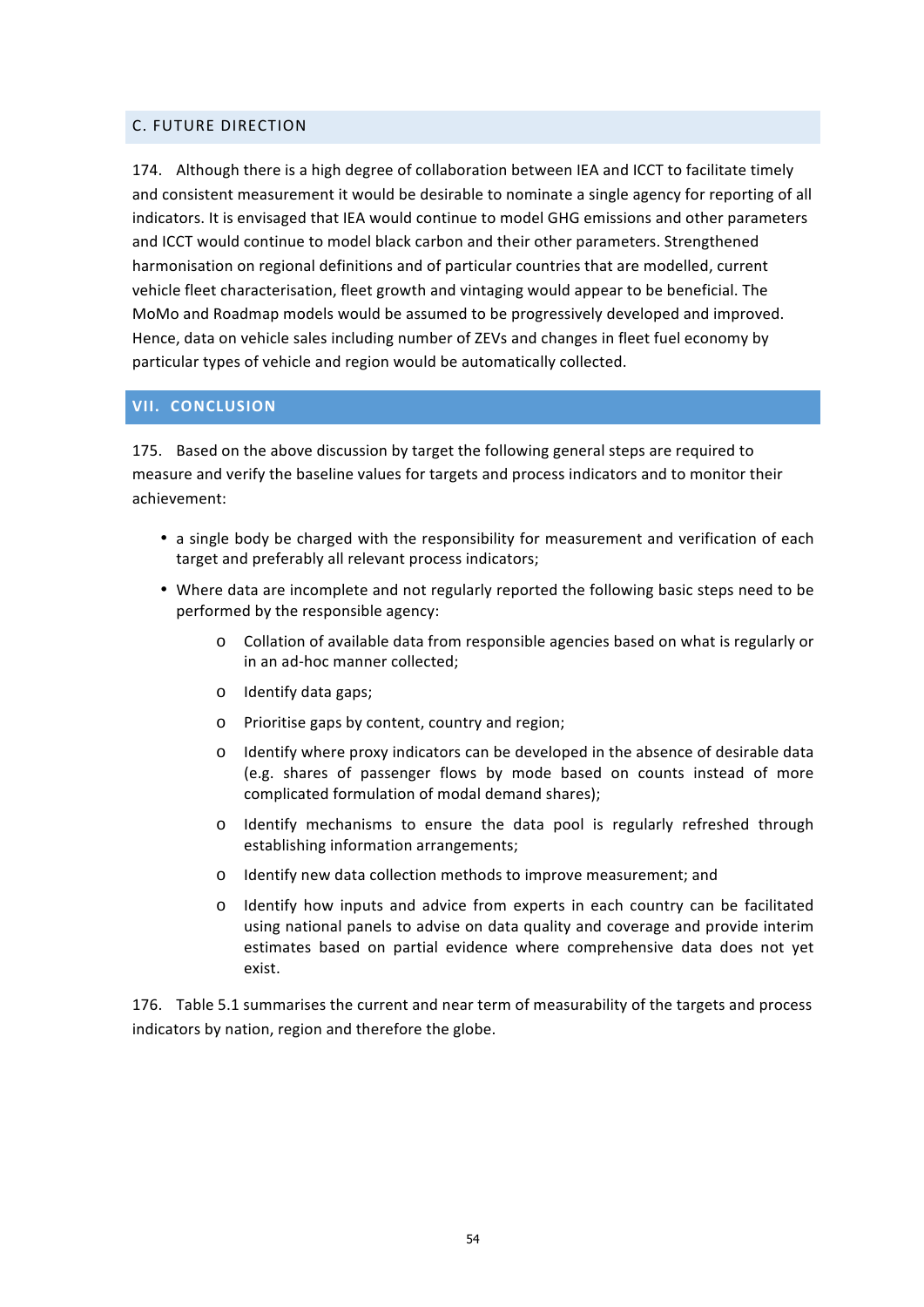# **Table 5.1: Summary Assessment of Measurability of Targets and Process Indicators**

|                                                                                                                                                                                                                                                                                                                                                                                           |                                                                                                                                                                                                                     |                                                                                                                                                                                                                                                                     | Table 5.1. Summary Assessment of Measurability or Targets and Process indicators                                                                                                                                                                                                                                                 |                                                                                                                                                                                                                                                                                                                                                                                                                                      |
|-------------------------------------------------------------------------------------------------------------------------------------------------------------------------------------------------------------------------------------------------------------------------------------------------------------------------------------------------------------------------------------------|---------------------------------------------------------------------------------------------------------------------------------------------------------------------------------------------------------------------|---------------------------------------------------------------------------------------------------------------------------------------------------------------------------------------------------------------------------------------------------------------------|----------------------------------------------------------------------------------------------------------------------------------------------------------------------------------------------------------------------------------------------------------------------------------------------------------------------------------|--------------------------------------------------------------------------------------------------------------------------------------------------------------------------------------------------------------------------------------------------------------------------------------------------------------------------------------------------------------------------------------------------------------------------------------|
| <b>Target/ Process Indi-</b><br>cator                                                                                                                                                                                                                                                                                                                                                     | Is baseline<br>measurable<br>now or in im-<br>mediate fu-<br>ture?                                                                                                                                                  | <b>Current Data</b><br><b>Source</b>                                                                                                                                                                                                                                | Data gap                                                                                                                                                                                                                                                                                                                         | What needs to be done                                                                                                                                                                                                                                                                                                                                                                                                                |
| <b>Rural access</b>                                                                                                                                                                                                                                                                                                                                                                       |                                                                                                                                                                                                                     |                                                                                                                                                                                                                                                                     |                                                                                                                                                                                                                                                                                                                                  |                                                                                                                                                                                                                                                                                                                                                                                                                                      |
| Target:<br>Secure universal ac-<br>cess by sustainable<br>transport for rural<br>populations by 2030.                                                                                                                                                                                                                                                                                     | Partially via<br>processes indi-<br>cators                                                                                                                                                                          | See below under<br>process indica-<br>tors                                                                                                                                                                                                                          | See below under pro-<br>cess indicators                                                                                                                                                                                                                                                                                          | See below under process indicators                                                                                                                                                                                                                                                                                                                                                                                                   |
| <b>Process indicators:</b><br><b>Proportion of the</b><br>rural population living<br>within two km of a<br>road, motorable trail<br>or other appropriate<br>infrastructure provid-<br>ing all-year access for<br>sustainable transport<br>(desired achievement<br>by 2030 <b>:100%</b><br>achievement of local<br>access targets, moni-<br>toring the poorest and<br>remotest quintiles). | Yes. This indi-<br>cator is a re-<br>quired IDA<br>indicator and<br>many coun-<br>tries have<br>baseline esti-<br>mates. The<br>measurement<br>methodology<br>can be im-<br>proved and<br>simplified us-<br>ing GIS | In IDA countries,<br>national minis-<br>tries (transport<br>or planning)<br>have existing<br>estimates. Most<br>other countries<br>would have the<br>necessary GIS<br>road and popu-<br>lation data lay-<br>ers to allow rap-<br>id measurement<br>of the indictors | Most countries will<br>have the required data,<br>but some may need to<br>convert existing da-<br>tasets into high resolu-<br>tion GIS 'layers'.<br>Some LIC countries lack<br>up-to-data assessments<br>of prevailing condition<br>of rural roads. This can<br>be obtained rapidly by<br>the local authorities<br>when required | Designate international coordina-<br>tion body and national coordination<br>bodies (e.g. transport or planning<br>authorities).<br>Agree and test simplified method-<br>ology based on GIS technologies for<br>more rapid measure-<br>ments/estimations. The DFID<br>AFCAP2/ASCAP programme has<br>indicated interest in facilitating the<br>rapid development and testing of<br>the required data collec-<br>tion/measuring systems |
| <b>Proportion of rural</b><br>population living<br>within 30 minutes'<br>walk of appropriate<br>formal or informal<br>transport services<br>(desired achievement<br>by 2030: 100%<br>achievement of local<br>access targets,<br>monitoring remotest<br>quintile).                                                                                                                         | Yes. Measura-<br>ble through HH<br>survey or rapid<br>stratified<br>transport sur-<br>vey                                                                                                                           | National plan-<br>ning ministries<br>and transport<br>authorities.                                                                                                                                                                                                  | Not all HH surveys in-<br>clude relevant ques-<br>tions and so rapid strat-<br>ified transport surveys<br>are suggested to obtain<br>required data                                                                                                                                                                               | As above. Agree and test the re-<br>quired stratified transport survey<br>methodology to allow timely data<br>collection                                                                                                                                                                                                                                                                                                             |
| <b>Travel time, including</b><br>walking, from villages<br>to local towns with<br>markets and medical<br>facilities for the poor-<br>est rural income quin-<br>tile (desired achieve-<br>ment by 2030:100%<br>achievement of local<br>travel-time targets).                                                                                                                               | Yes. Measura-<br>ble through HH<br>survey or rapid<br>stratified<br>transport sur-<br>vey                                                                                                                           | National plan-<br>ning ministries<br>and transport<br>authorities                                                                                                                                                                                                   | Not all HH surveys in-<br>clude relevant ques-<br>tions and so rapid strat-<br>ified transport surveys<br>are proposed to obtain<br>required data                                                                                                                                                                                | As above. Agree and test the re-<br>quired stratified transport survey<br>methodology to allow timely data<br>collection.                                                                                                                                                                                                                                                                                                            |
| <b>Urban access</b>                                                                                                                                                                                                                                                                                                                                                                       |                                                                                                                                                                                                                     |                                                                                                                                                                                                                                                                     |                                                                                                                                                                                                                                                                                                                                  |                                                                                                                                                                                                                                                                                                                                                                                                                                      |
| Target:<br>Secure universal ac-<br>cess by sustainable<br>transport for urban                                                                                                                                                                                                                                                                                                             | Partially via<br>processes indi-<br>cators                                                                                                                                                                          | See below under<br>process indica-<br>tors                                                                                                                                                                                                                          | See below under pro-<br>cess indicators                                                                                                                                                                                                                                                                                          | See below under process indicators                                                                                                                                                                                                                                                                                                                                                                                                   |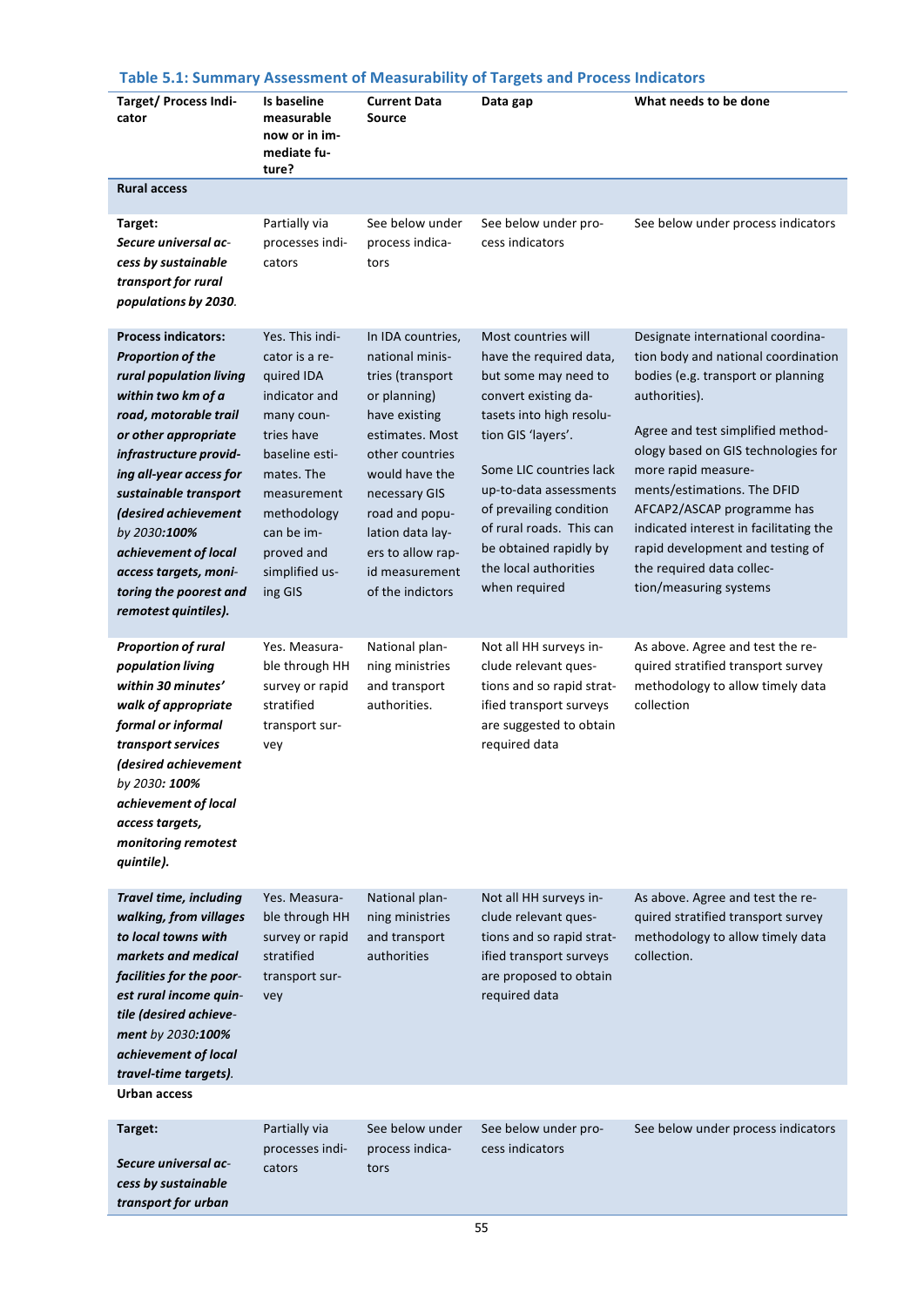| <b>Target/ Process Indi-</b><br>cator                                                                                                                                                                                                                                                                                                                        | Is baseline<br>measurable<br>now or in im-<br>mediate fu-<br>ture?                                                                                                 | <b>Current Data</b><br><b>Source</b>                                                             | Data gap                                                                                                                                                                  | What needs to be done                                                                                                                                                                                                                                  |
|--------------------------------------------------------------------------------------------------------------------------------------------------------------------------------------------------------------------------------------------------------------------------------------------------------------------------------------------------------------|--------------------------------------------------------------------------------------------------------------------------------------------------------------------|--------------------------------------------------------------------------------------------------|---------------------------------------------------------------------------------------------------------------------------------------------------------------------------|--------------------------------------------------------------------------------------------------------------------------------------------------------------------------------------------------------------------------------------------------------|
| populations by 2030.                                                                                                                                                                                                                                                                                                                                         |                                                                                                                                                                    |                                                                                                  |                                                                                                                                                                           |                                                                                                                                                                                                                                                        |
| <b>Process Indicators:</b><br><b>Mean daily travel</b><br>time budget for<br>women, men and<br>children using<br>sustainable transport<br>(desired achievement<br>by 2030: 90 minutes<br>or less travel time per<br>individual per day,<br>including return or<br>multipurpose trips for<br>employment, educa-<br>tion, health and com-<br>munity services). | Yes. Measura-<br>ble through HH<br>survey and/or<br>transport sur-<br>vey. Partial<br>data exists<br>already in<br>many major<br>cities of HICs,<br>MICs and LICs. | City authorities<br>and their house-<br>hold and/or<br>transport sur-<br>veys.                   | Not all cities have sys-<br>tematically collected<br>relevant data (particu-<br>larly smaller cit-<br>ies/towns in LICs).                                                 | Designate international coordina-<br>tion body and national coordination<br>bodies (e.g. city authorities and<br>national transport authorities).<br>Agreement on basic datasets and<br>methodologies for determining and<br>using process indicators. |
| <b>Proportion of income</b><br>spent by urban fami-<br>lies on transport to<br>reach employment,<br>education, health and<br>community services<br>(desired achievement<br>by 2030: less than<br>20% of household in-<br>come for poorest<br>quintile).                                                                                                      | Yes. Measura-<br>ble through HH<br>survey.                                                                                                                         | City authorities<br>and their house-<br>hold and/or<br>transport sur-<br>veys.                   | Not all cities have sys-<br>tematically collected<br>relevant data (particu-<br>larly smaller cit-<br>ies/towns in LICs).                                                 | As above                                                                                                                                                                                                                                               |
| <b>Proportion of house-</b><br>holds within 500 me-<br>tres of good quality<br>affordable public<br>transport accessible<br>by dedicated walking<br>and/or cycling facili-<br>ties (desired achieve-<br>ment by 2030: 100%).                                                                                                                                 | Yes. Measura-<br>ble through<br>GIS with data<br>from HH sur-<br>veys,<br>transport sur-<br>veys and fami-<br>ly income and<br>expenditure<br>surveys              | City authorities<br>and their GIS<br>maps and their<br>household<br>and/or transport<br>surveys. | Not all cities (particu-<br>larly smaller cit-<br>ies/towns in LICs) have<br>the GIS planning tools<br>with data layers with<br>systematically collected<br>relevant data | As above                                                                                                                                                                                                                                               |
| National access & regional connectivity                                                                                                                                                                                                                                                                                                                      |                                                                                                                                                                    |                                                                                                  |                                                                                                                                                                           |                                                                                                                                                                                                                                                        |
| Target:<br><b>Facilitate national</b><br>inclusion and regional<br>connectivity by sus-<br>tainable multi-modal<br>freight and passenger<br>services by 2030.                                                                                                                                                                                                | Partially via<br>processes indi-<br>cators                                                                                                                         | See below                                                                                        | See below                                                                                                                                                                 | See below                                                                                                                                                                                                                                              |
| <b>Process Indicators:</b><br><b>Logistics Performance</b><br><b>Index for all countries</b><br>(desired achievement by<br>2030: 80% of countries                                                                                                                                                                                                            | Yes: in 2012,<br>only 17% of<br>countries had<br>an LPI of 3.5.<br>Available by                                                                                    | World Bank's<br>Logistics Perfor-<br>mance Index                                                 | Nil                                                                                                                                                                       | Nil                                                                                                                                                                                                                                                    |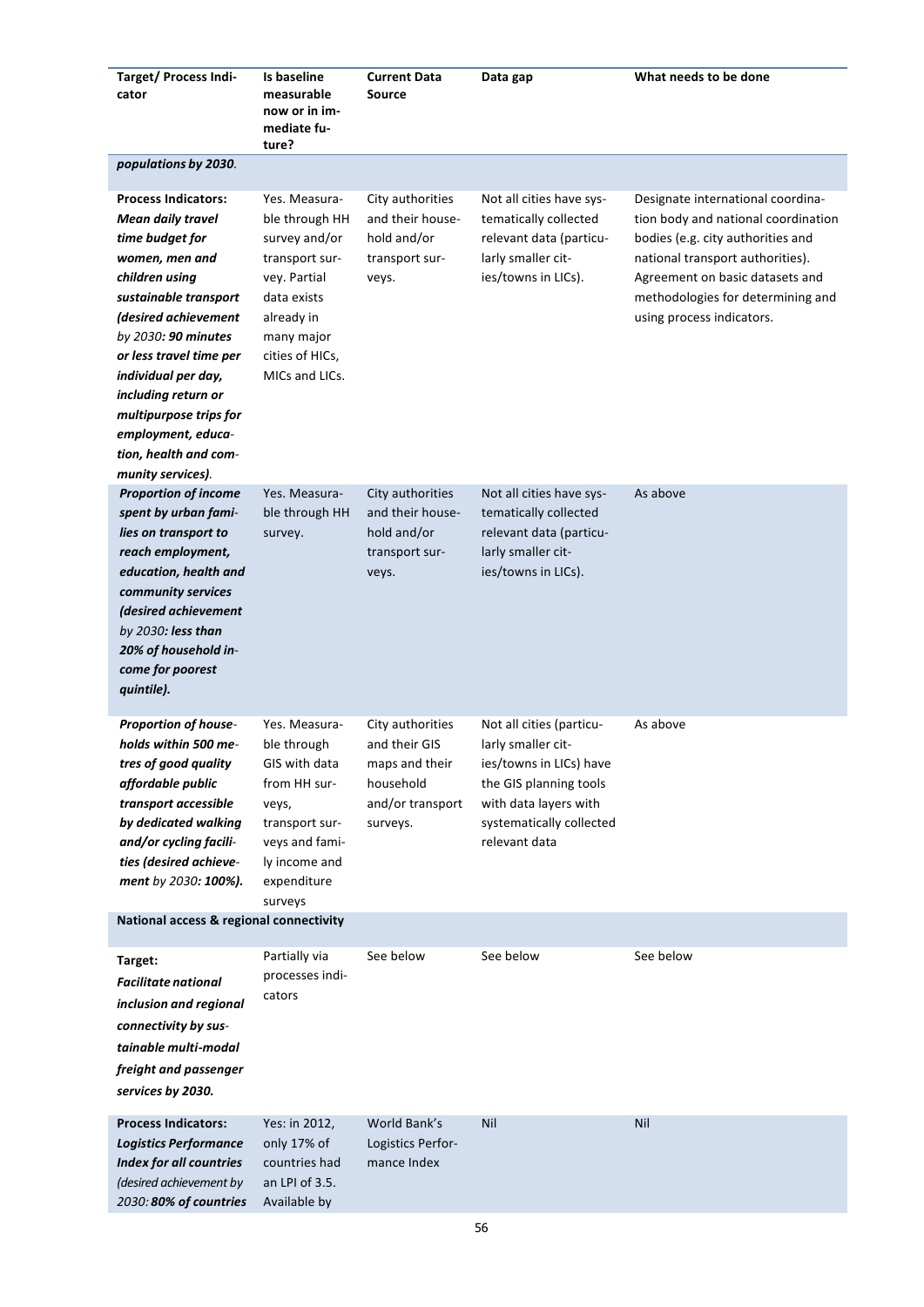| Target/ Process Indi-<br>cator                                                                                                                                                                                                                                 | Is baseline<br>measurable<br>now or in im-<br>mediate fu-<br>ture?                                                                                       | <b>Current Data</b><br><b>Source</b>                                                           | Data gap                                                                                                                                                                                                                      | What needs to be done                                                                                                                                                                                                                                                                                                                                                        |
|----------------------------------------------------------------------------------------------------------------------------------------------------------------------------------------------------------------------------------------------------------------|----------------------------------------------------------------------------------------------------------------------------------------------------------|------------------------------------------------------------------------------------------------|-------------------------------------------------------------------------------------------------------------------------------------------------------------------------------------------------------------------------------|------------------------------------------------------------------------------------------------------------------------------------------------------------------------------------------------------------------------------------------------------------------------------------------------------------------------------------------------------------------------------|
| to achieve rating of<br>$3.5$ ).                                                                                                                                                                                                                               | country                                                                                                                                                  |                                                                                                |                                                                                                                                                                                                                               |                                                                                                                                                                                                                                                                                                                                                                              |
| Passenger-kilometre<br>shares by public<br>transport in major<br>national and regional<br>corridors (desired<br>achievement by 2030:<br>an increase, based on<br>baseline forecasts to<br>be developed, in spe-<br>cific corridors by na-<br>tion and region). | Partially today<br>by nation and<br>region via clas-<br>sified traffic<br>counts collect-<br>ed at national<br>borders and in<br>national corri-<br>dors | Customs and<br>Immigration<br>authorities;<br>highway de-<br>partments                         | Comprehensiveness<br>and consistency by<br>nation. Stratification of<br>demand by trip length<br>and mode to measure<br>indicator not widely<br>available. Proxy classi-<br>fied traffic data may be<br>all that is feasible. | Single agency (as for World Bank<br>for LPI) needs to be designated.<br>Existing data needs to be collated<br>first, and then supplemented, via<br>effective ongoing mechanism by<br>nation and then centrally analysed<br>and reported; priorities for national<br>and regional corridors need to be<br>established and surveys organised<br>to fill gaps. Provide funding. |
| Cost of national and<br>regional bulk freight<br>per tonne-km (desired<br>achievement by 2030:<br>80% of best interna-<br>tional practice for<br>relevant commodities,<br>in specific corridors by<br>nation and region).                                      | Yes                                                                                                                                                      | Logistics industry<br>data                                                                     | Data needs to be col-<br>lated for major bulk<br>commodities by nation<br>on regular basis                                                                                                                                    | Single agency (as for World Bank<br>for LPI) arranges for logistics indus-<br>try to report in agreed format                                                                                                                                                                                                                                                                 |
| Empty freight land<br>transport distance<br>travelled (desired<br>achievement by 2030:<br>50% reduction by<br>2030).                                                                                                                                           | Yes                                                                                                                                                      | As above                                                                                       | Data needs to be col-<br>lated for major com-<br>modities by nation on<br>regular basis                                                                                                                                       | As above                                                                                                                                                                                                                                                                                                                                                                     |
| <b>Road safety</b>                                                                                                                                                                                                                                             |                                                                                                                                                          |                                                                                                |                                                                                                                                                                                                                               |                                                                                                                                                                                                                                                                                                                                                                              |
| Target:<br>Halve road traffic<br>deaths by 2030 com-<br>pared to 2010.                                                                                                                                                                                         | Yes, by coun-<br>try, region &<br>globe                                                                                                                  | WHO and UN<br>Road Safety<br>Collaboration<br>data collation for<br>"Decade of Road<br>Safety" | Nil                                                                                                                                                                                                                           | Maintain and increase funding &<br>extend UN road safety focus to<br>2030.                                                                                                                                                                                                                                                                                                   |
| <b>Process Indicators:</b><br>Fatalities due to road<br>crashes (desired<br>achievement: by<br>2030, reduce by half<br>the number of<br>fatalities due to road<br>crashes compared<br>with 2010 baseline of<br>1.24 million per year).                         | As above                                                                                                                                                 | As above                                                                                       | Nil                                                                                                                                                                                                                           | As above                                                                                                                                                                                                                                                                                                                                                                     |
| Serious injuries due to<br>road crashes (desired<br>achievement: by<br>2030, reduce by half                                                                                                                                                                    | As above                                                                                                                                                 | As above                                                                                       | Nil                                                                                                                                                                                                                           | As above                                                                                                                                                                                                                                                                                                                                                                     |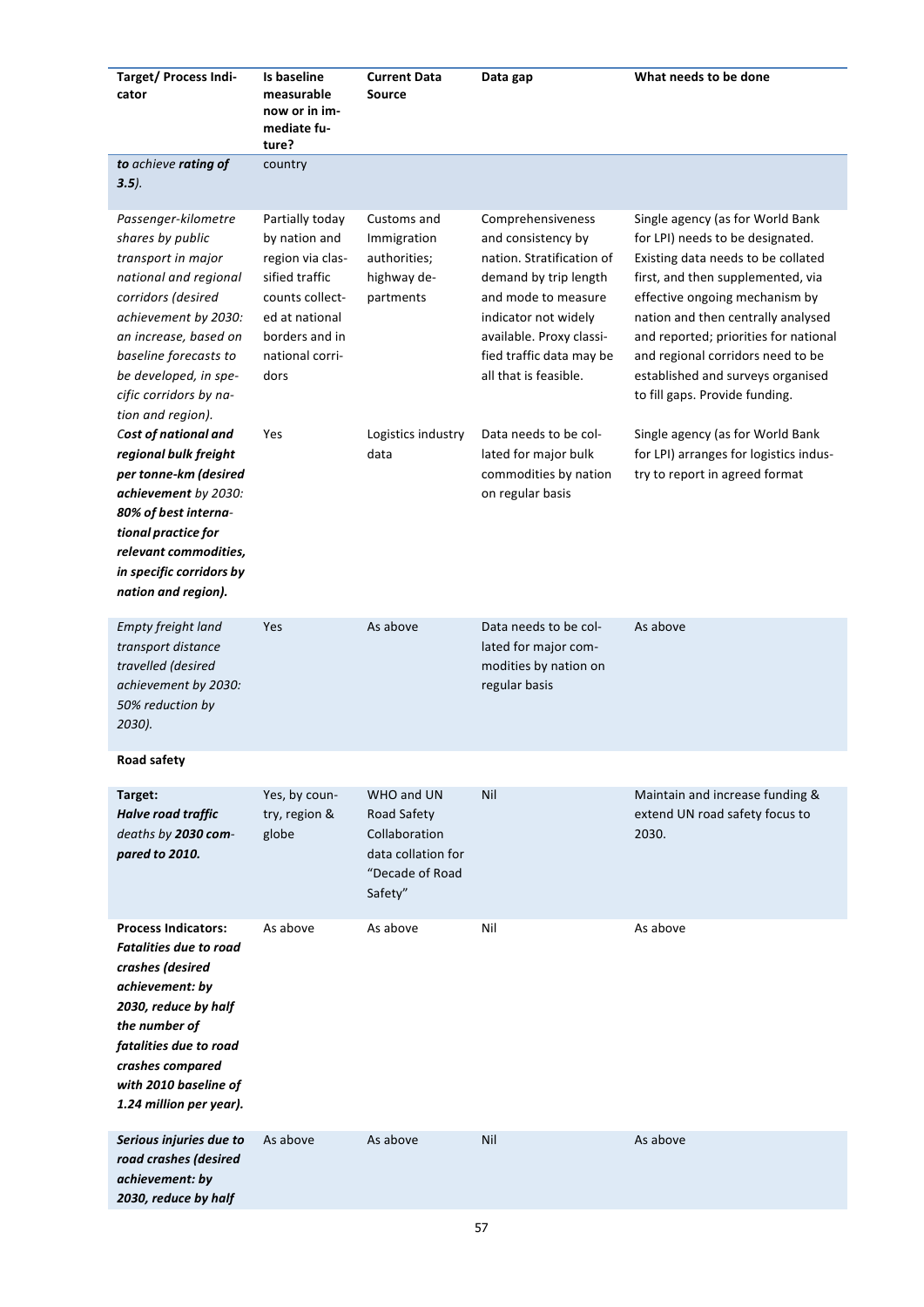| <b>Target/ Process Indi-</b><br>cator                                                                                                                                                                                                          | Is baseline<br>measurable<br>now or in im-<br>mediate fu-<br>ture?                        | <b>Current Data</b><br><b>Source</b>                                                                                               | Data gap                                                                                                                                                                             | What needs to be done                                                                                                                                                                                                                                                                 |
|------------------------------------------------------------------------------------------------------------------------------------------------------------------------------------------------------------------------------------------------|-------------------------------------------------------------------------------------------|------------------------------------------------------------------------------------------------------------------------------------|--------------------------------------------------------------------------------------------------------------------------------------------------------------------------------------|---------------------------------------------------------------------------------------------------------------------------------------------------------------------------------------------------------------------------------------------------------------------------------------|
| the number of serious<br>injuries due to road<br>crashes compared<br>with 2010 baseline of<br>12.4 million per year).                                                                                                                          |                                                                                           |                                                                                                                                    |                                                                                                                                                                                      |                                                                                                                                                                                                                                                                                       |
| <b>Economic impact due</b><br>to road crashes (de-<br>sired achievement: by<br>2030, reduce by half<br>the economic impact<br>of road crashes com-<br>pared with 2010 base-<br>line of 3% of GDP per<br>year).                                 | As above                                                                                  | As above                                                                                                                           | Nil                                                                                                                                                                                  | As above                                                                                                                                                                                                                                                                              |
| Air pollution & health                                                                                                                                                                                                                         |                                                                                           |                                                                                                                                    |                                                                                                                                                                                      |                                                                                                                                                                                                                                                                                       |
| Target:<br>Halve premature<br>deaths from road re-<br>lated air pollution by<br>2030 compared to<br>2010.                                                                                                                                      | Yes, using<br>Global Burden<br>of Disease<br><b>Study Methods</b>                         | Supported by<br>WHO's other<br>data based                                                                                          | Data on small and me-<br>dium cities and data<br>consistency.                                                                                                                        | Continual improvement and use of<br>new estimation technologies being<br>developed by WHO and others                                                                                                                                                                                  |
| <b>Process Indicators:</b><br><b>Premature deaths</b><br>from air pollution by<br>2030 (desired<br>achievement: 50%<br>reduction compared<br>to 2010 baseline of<br>184,000 as<br>estimated by Global<br><b>Burden of Disease</b><br>Studies). | As above                                                                                  | As above                                                                                                                           | As above                                                                                                                                                                             | As above                                                                                                                                                                                                                                                                              |
| $PM_{10}$ and/or $PM_{2.5}$ air<br>pollution from pas-<br>senger and freight<br>vehicles (desired<br>achievement by 2030:<br>70% reduction com-<br>pared to 2010).                                                                             | Yes for major<br>countries,<br>regions for the<br>globe                                   | Able to be esti-<br>mated by ICCT<br>using their<br>Roadmap model<br>or IEA using their<br>MoMo model                              | More refinement of<br>inputs and numbers of<br>countries separately<br>identified, separately<br>individual countries<br>should improve their<br>own data bases and<br>policy making | Continuous improvement & collab-<br>oration between IEA and ICCT                                                                                                                                                                                                                      |
| Travel share of public<br>transport, cycling,<br>walking & other sus-<br>tainable modes (de-<br>sired achievement by<br>2030: double the<br>global share by 2030).                                                                             | Yes, measura-<br>ble at city level<br>through con-<br>ventional<br>transport sur-<br>veys | Data obtained<br>from city-based<br>transport sur-<br>veys. Major cit-<br>ies worldwide<br>have routine<br>transport sur-<br>veys. | Smaller towns may not<br>carry out surveys, es-<br>pecially in LICs. Need to<br>agree the specific data<br>required to ensure<br>compatible statistics.                              | Assign bodies to be responsible for<br>national and international data<br>coordination. Agree which city-level<br>datasets on walking, cycling and<br>public transport should be used.<br>Agree methodology for relating<br>city-level data to national achieve-<br>ments/compliance. |